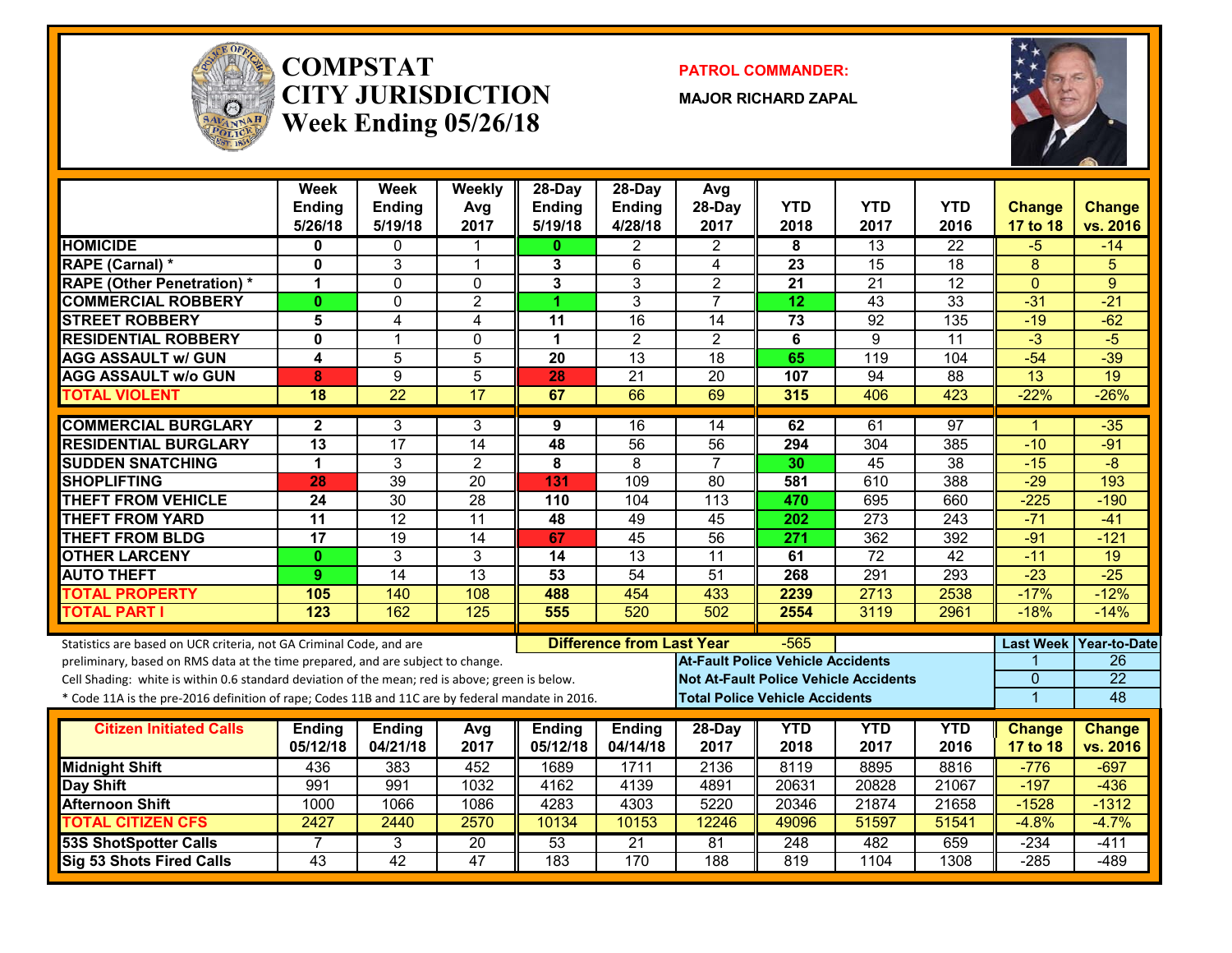

#### **COMPSTATNORTH PRECINCTWeek Ending 05/26/18**

**PRECINCT COMMANDER:**

**CAPT. CARY HILL**



|                                                                                                  | Week<br>Ending          | <b>Week</b><br><b>Ending</b> | Weekly<br>Avg   | $28-Dav$<br>Ending | $28$ -Day<br>Ending              | Avg<br>28-Day                            | <b>YTD</b>       | <b>YTD</b>                                   | <b>YTD</b>       | <b>Change</b>    | <b>Change</b>  |
|--------------------------------------------------------------------------------------------------|-------------------------|------------------------------|-----------------|--------------------|----------------------------------|------------------------------------------|------------------|----------------------------------------------|------------------|------------------|----------------|
|                                                                                                  | 5/26/18                 | 5/19/18                      | 2017            | 5/19/18            | 4/28/18                          | 2017                                     | 2018             | 2017                                         | 2016             | 17 to 18         | vs. 2016       |
| <b>HOMICIDE</b>                                                                                  | 0                       | 0                            | $\mathbf{0}$    | 0                  | 0                                | $\Omega$                                 | 1                | 3                                            | $\overline{2}$   | $-2$             | -1             |
| RAPE (Carnal) *                                                                                  | 0                       | $\overline{1}$               | $\Omega$        | 1                  | $\overline{2}$                   | $\mathbf 1$                              | 6                | 6                                            | 4                | $\mathbf 0$      | $\overline{2}$ |
| <b>RAPE (Other Penetration) *</b>                                                                | 0                       | $\Omega$                     | $\Omega$        | $\mathbf{0}$       | $\mathbf 0$                      | $\mathbf{0}$                             | $\overline{2}$   | 4                                            | 4                | $-2$             | $-2$           |
| <b>COMMERCIAL ROBBERY</b>                                                                        | $\mathbf{0}$            | $\Omega$                     | $\mathbf 0$     | $\mathbf 0$        | $\mathbf 0$                      | 1                                        | $\overline{2}$   | 4                                            | $\overline{3}$   | $-2$             | $-1$           |
| <b>STREET ROBBERY</b>                                                                            | 0                       | $\mathbf 0$                  | $\overline{1}$  | $\mathbf 2$        | $\mathbf 0$                      | 4                                        | 26               | 38                                           | 51               | $-12$            | $-25$          |
| <b>RESIDENTIAL ROBBERY</b>                                                                       | 0                       | 1                            | 0               | 4                  | 1                                | $\mathbf{0}$                             | $\mathbf{3}$     | $\mathbf 1$                                  | 1                | $\overline{2}$   | $\overline{2}$ |
| <b>AGG ASSAULT w/ GUN</b>                                                                        | 1                       | 1                            | $\mathbf 1$     | 4                  | 3                                | $\overline{4}$                           | $\overline{13}$  | 26                                           | $\overline{19}$  | $-13$            | $-6$           |
| <b>AGG ASSAULT w/o GUN</b>                                                                       | $\overline{\mathbf{2}}$ | 1                            | $\overline{2}$  | $\overline{5}$     | $\overline{7}$                   | 6                                        | 37               | $\overline{25}$                              | 28               | $\overline{12}$  | 9              |
| <b>TOTAL VIOLENT</b>                                                                             | 3                       | 4                            | $\overline{4}$  | 13                 | $\overline{13}$                  | 17                                       | 90               | 107                                          | 112              | $-16%$           | $-20%$         |
| <b>COMMERCIAL BURGLARY</b>                                                                       | 1                       |                              | 1               | 3                  | 5                                | 4                                        | 13               | 22                                           | 18               | $-9$             | -5             |
| <b>RESIDENTIAL BURGLARY</b>                                                                      | 1                       | 1                            | $\overline{2}$  | 5                  | 5                                | $\overline{7}$                           | 31               | 31                                           | 46               | $\overline{0}$   | $-15$          |
| <b>SUDDEN SNATCHING</b>                                                                          | 0                       | 1                            | $\mathbf{1}$    | 3                  | 3                                | 3                                        | 14               | 23                                           | $\overline{22}$  | $-9$             | $-8$           |
| <b>SHOPLIFTING</b>                                                                               | 6                       | $\overline{7}$               | $\overline{3}$  | 29                 | 16                               | $\overline{12}$                          | 111              | 83                                           | 65               | 28               | 46             |
| <b>THEFT FROM VEHICLE</b>                                                                        | 6                       | 6                            | $6\phantom{1}$  | 29                 | 16                               | 24                                       | 91               | 171                                          | 235              | $-80$            | $-144$         |
| <b>THEFT FROM YARD</b>                                                                           | 5                       | 3                            | $\overline{3}$  | $\overline{17}$    | $\overline{14}$                  | $\overline{11}$                          | 60               | $\overline{92}$                              | $\overline{83}$  | $-32$            | $-23$          |
| <b>THEFT FROM BLDG</b>                                                                           | 3                       | 6                            | $\overline{4}$  | 13                 | $\overline{13}$                  | $\overline{15}$                          | 75               | $\overline{123}$                             | 125              | $-48$            | $-50$          |
| <b>OTHER LARCENY</b>                                                                             | 0                       | $\mathbf 0$                  | $\overline{1}$  | $\mathbf{2}$       | $\mathbf{1}$                     | $\overline{2}$                           | 11               | 15                                           | 13               | $-4$             | $-2$           |
| <b>AUTO THEFT</b>                                                                                | $\mathbf{0}$            | 5                            | $\overline{3}$  | 10                 | $\overline{14}$                  | $\overline{12}$                          | 44               | 76                                           | 87               | $-32$            | $-43$          |
| <b>TOTAL PROPERTY</b>                                                                            | 22                      | $\overline{30}$              | $\overline{22}$ | 111                | $\overline{87}$                  | $\overline{90}$                          | 450              | 636                                          | 694              | $-29%$           | $-35%$         |
| <b>TOTAL PART I</b>                                                                              | $\overline{25}$         | 34                           | $\overline{27}$ | 124                | 100                              | 107                                      | 540              | 743                                          | 806              | $-27%$           | $-33%$         |
| Statistics are based on UCR criteria, not GA Criminal Code, and are                              |                         |                              |                 |                    | <b>Difference from Last Year</b> |                                          | $-203$           |                                              |                  | <b>Last Week</b> | Year-to-Date   |
| preliminary, based on RMS data at the time prepared, and are subject to change.                  |                         |                              |                 |                    |                                  | <b>At-Fault Police Vehicle Accidents</b> |                  |                                              |                  | 0                |                |
| Cell Shading: white is within 0.6 standard deviation of the mean; red is above; green is below.  |                         |                              |                 |                    |                                  |                                          |                  | <b>Not At-Fault Police Vehicle Accidents</b> |                  | $\mathbf{0}$     | 4              |
| * Code 11A is the pre-2016 definition of rape; Codes 11B and 11C are by federal mandate in 2016. |                         |                              |                 |                    |                                  | <b>Total Police Vehicle Accidents</b>    |                  |                                              |                  | $\overline{0}$   | 11             |
|                                                                                                  | Week                    | <b>Week</b>                  | Weekly          | 28-Day             | 28-Day                           | Avg                                      |                  |                                              |                  |                  |                |
| <b>Citizen Initiated Calls</b>                                                                   | Ending                  | <b>Ending</b>                | Avg             | Ending             | <b>Ending</b>                    | 28-Day                                   | <b>YTD</b>       | <b>YTD</b>                                   | <b>YTD</b>       | <b>Change</b>    | <b>Change</b>  |
|                                                                                                  | 05/12/18                | 05/05/18                     | 2017            | 05/12/18           | 04/14/18                         | 2017                                     | 2018             | 2017                                         | 2016             | 17 to 18         | vs. 2016       |
| <b>Midnight Shift</b>                                                                            | 131                     | 110                          | 121             | 481                | 430                              | 484                                      | 2304             | 2512                                         | 2445             | $-208$           | $-141$         |
| <b>Day Shift</b>                                                                                 | 268                     | 247                          | 233             | 1111               | 1024                             | 931                                      | 5181             | 4782                                         | 4996             | 399              | 185            |
| <b>Afternoon Shift</b>                                                                           | 248                     | $\overline{241}$             | 252             | 1052               | 1001                             | 1010                                     | 4852             | 5209                                         | 5112             | $-357$           | $-260$         |
| <b>TOTAL CITIZEN CFS</b>                                                                         | 647                     | 598                          | 606             | 2644               | 2455                             | 2425                                     | 12337            | 12503                                        | 12552            | $-1.3%$          | $-1.7%$        |
| <b>53S ShotSpotter Calls</b>                                                                     | 3                       | 0                            | 3               | $\overline{7}$     | 3                                | $\overline{12}$                          | 30               | $\overline{58}$                              | 95               | $-28$            | $-65$          |
| Sig 53 Shots Fired Calls                                                                         | 3                       | $\overline{7}$               | $\overline{7}$  | 23                 | $\overline{27}$                  | 29                                       | $\overline{118}$ | 151                                          | $\overline{215}$ | $-33$            | $-97$          |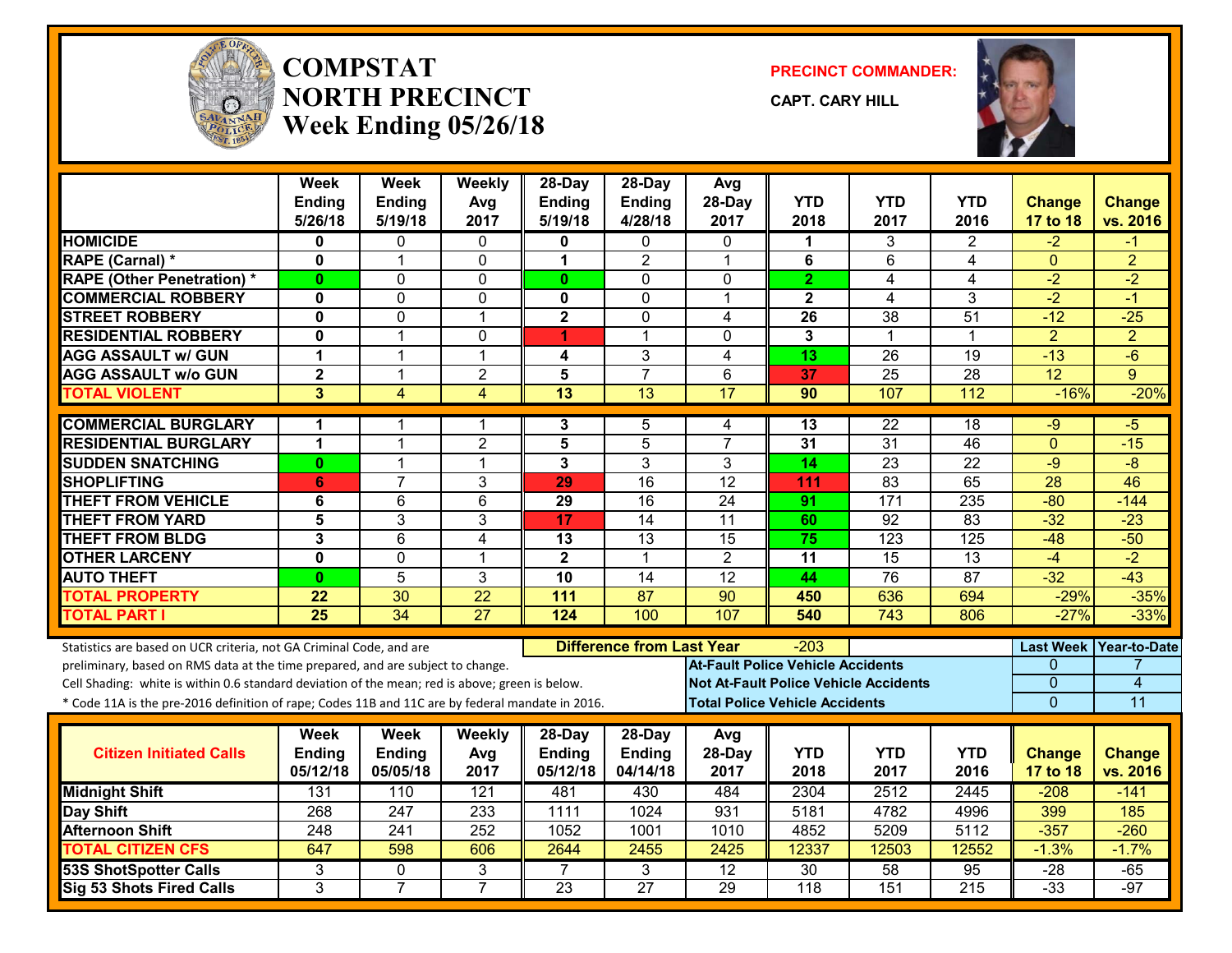# **BEAT 21 North Precinct Week Ending 05/26/18**

|                                              |               |                | <b>Last 4 Weeks</b> |                              | 28 Days        | 28 Day      |                |                |                |                 |                      |
|----------------------------------------------|---------------|----------------|---------------------|------------------------------|----------------|-------------|----------------|----------------|----------------|-----------------|----------------------|
|                                              | <b>Ending</b> | <b>Ending</b>  | Ending              | <b>Ending</b>                | <b>Ending</b>  | Average     | <b>YTD</b>     | <b>YTD</b>     | <b>YTD</b>     | <b>Change</b>   | <b>Change</b>        |
|                                              | 5/26/18       | 5/19/18        | 2017                | 5/19/18                      | 4/28/18        | 2017        | 2018           | 2017           | 2016           | 17 to 18        | vs. 2016             |
| <b>HOMICIDE</b>                              | 0             | $\Omega$       | $\Omega$            | 0                            | $\Omega$       | 0.0         | $\Omega$       | $\Omega$       | $\Omega$       | $\mathbf{0}$    | $\mathbf{0}$         |
| RAPE (Carnal) *                              | $\Omega$      | $\Omega$       | $\mathbf{0}$        | 0                            | $\Omega$       | 0.1         | $\Omega$       | $\Omega$       | $\mathbf{1}$   | $\mathbf{0}$    | $-1$                 |
| <b>RAPE (Other Penetration) *</b>            | 0             | 0              | $\mathbf 0$         | 0                            | 0              | 0.0         | $\mathbf{1}$   | 0              | 0              | $\mathbf{1}$    | $\mathbf{1}$         |
| <b>COMMERCIAL ROBBERY</b>                    | $\Omega$      | 0              | 0                   | $\Omega$                     | $\mathbf{0}$   | 0.1         | $\mathbf{0}$   | $\mathbf{1}$   | 1              | $-1$            | $-1$                 |
| <b>STREET ROBBERY</b>                        | 0             | 0              | $\mathbf 0$         | 0                            | 0              | 0.2         | $\mathbf 0$    | $\overline{2}$ | 0              | $-2$            | $\mathbf{0}$         |
| <b>RESIDENTIAL ROBBERY</b>                   | 0             | 0              | $\mathbf 0$         | 0                            | 0              | 0.0         | $\mathbf 0$    | $\mathbf 0$    | 0              | $\mathbf{0}$    | $\mathbf{0}$         |
| <b>AGG ASSAULT w/ GUN</b>                    | 0             | 0              | 0                   | $\Omega$                     | 0              | 0.2         | $\mathbf 0$    | $\mathbf{1}$   | 0              | $-1$            | $\mathbf{0}$         |
| <b>AGG ASSAULT w/o GUN</b>                   | 0             | 0              | $\mathbf 0$         | $\Omega$                     | 0              | 0.2         | $\mathbf{1}$   | $\mathbf{1}$   | 3              | $\mathbf{0}$    | $-2$                 |
| <b>TOTAL VIOLENT</b>                         | $\mathbf{0}$  | $\overline{0}$ | $\mathbf{0}$        | $\overline{0}$               | $\mathbf{0}$   | 0.7         | $\overline{2}$ | 5              | 5              | $-60%$          | $-60%$               |
| <b>COMMERCIAL BURGLARY</b>                   | $\Omega$      | 0              | $\mathbf{0}$        | 0                            | 0              | 0.2         | $\mathbf{0}$   | $\mathbf{1}$   | $\mathbf{1}$   | $-1$            | $-1$                 |
| <b>RESIDENTIAL BURGLARY</b>                  | $\mathbf{1}$  | 0              | $\mathbf 0$         | 0                            | $\mathbf{1}$   | 1.1         | 5              | 4              | 3              | $\mathbf{1}$    | $\overline{2}$       |
| <b>ISUDDEN SNATCHING</b>                     | $\Omega$      | $\Omega$       | $\mathbf{0}$        | $\Omega$                     | 0              | 0.1         | $\mathbf{0}$   | $\Omega$       | $\Omega$       | $\mathbf{0}$    | $\mathbf{0}$         |
| <b>SHOPLIFTING</b>                           | $\Omega$      | $\Omega$       | $\Omega$            | $\Omega$                     | $\Omega$       | 0.2         | $\mathbf{1}$   | $\mathbf{1}$   | $\Omega$       | $\mathbf{0}$    | $\blacktriangleleft$ |
| <b>THEFT FROM VEHICLE</b>                    | 3             | $\mathbf{1}$   | $\overline{2}$      | 0                            | 6              | 2.8         | 16             | 10             | 11             | 6               | 5                    |
| <b>THEFT FROM YARD</b>                       | 0             | $\overline{2}$ | 1                   | 0                            | 3              | 1.2         | $\overline{7}$ | 4              | 8              | 3               | $-1$                 |
| <b>THEFT FROM BLDG</b>                       | $\Omega$      | 0              | $\mathbf{1}$        | 0                            | $\mathbf{1}$   | 3.0         | 6              | 19             | 9              | $-13$           | $-3$                 |
| <b>OTHER LARCENY</b>                         | 0             | 0              | $\mathbf 0$         | 0                            | 0              | 0.2         | $\mathbf 0$    | $\overline{2}$ | $\overline{2}$ | $-2$            | $-2$                 |
|                                              |               |                | 0                   | $\Omega$                     | $\overline{2}$ | 1.1         | 9              | 5              | $\overline{7}$ | $\overline{4}$  | 2 <sup>1</sup>       |
|                                              |               |                |                     |                              |                |             |                |                |                |                 |                      |
| <b>AUTO THEFT</b>                            | 0             | $\overline{2}$ |                     |                              |                |             |                |                |                |                 |                      |
| <b>TOTAL PROPERTY</b><br><b>TOTAL PART I</b> | 4<br>4        | 5<br>5         | 4<br>4              | $\mathbf{0}$<br>$\mathbf{0}$ | 13<br>13       | 9.7<br>10.4 | 44<br>46       | 46<br>51       | 41<br>46       | $-4%$<br>$-10%$ | 7%<br>0%             |

 **Difference from Last Year**‐5

Statistics are based on UCR criteria, not GA Criminal Code.

\* Rape Code 11A is the historical definition of rape (aka Legacy Rape); Rape Codes 11B and 11C are those moved from Part II to Part I in 2017.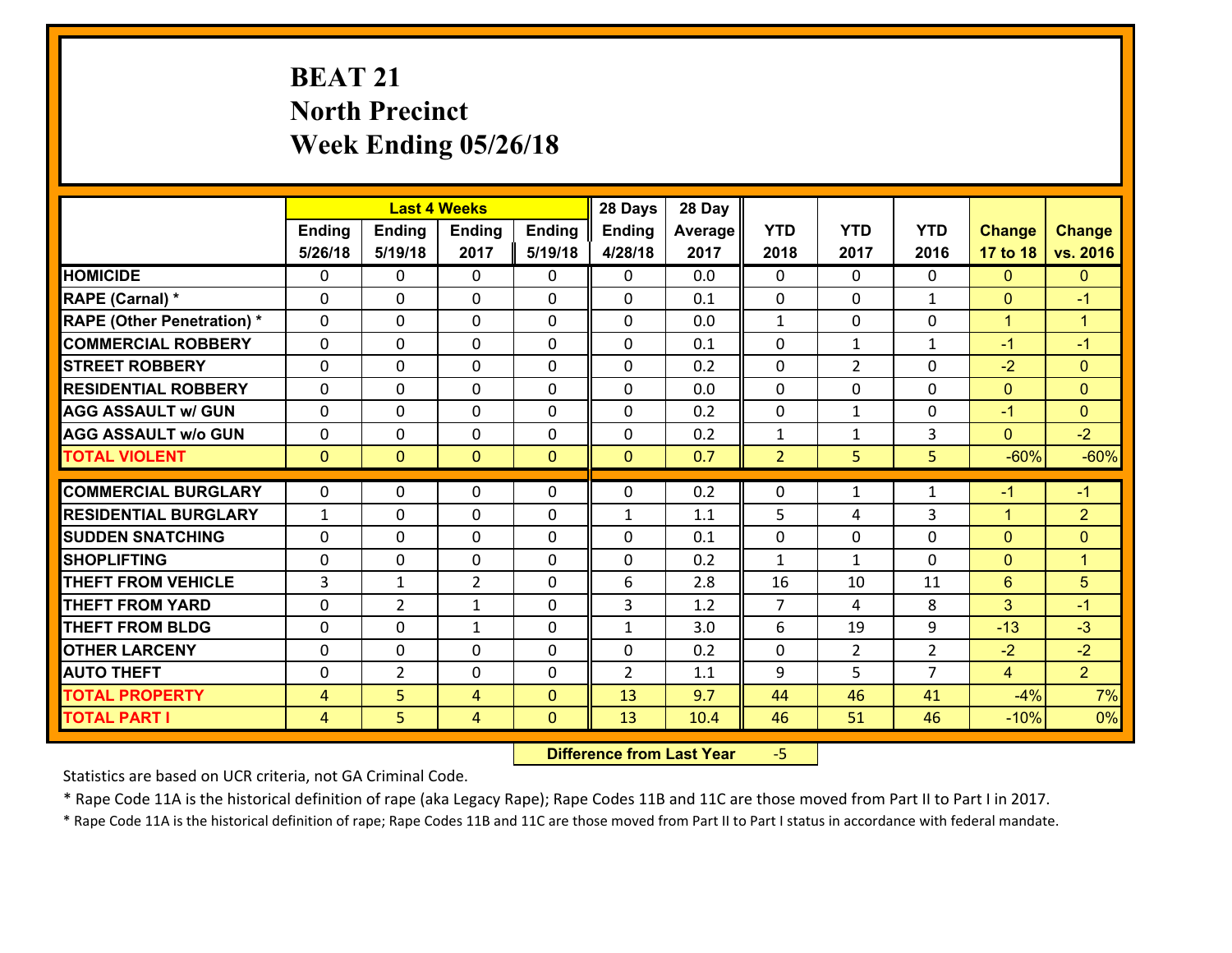# **BEAT 22 North Precinct Week Ending 05/26/18**

|                                   |                 |                | <b>Last 4 Weeks</b> |                | 28 Days        | 28 Day  |                |                |                |                |                      |
|-----------------------------------|-----------------|----------------|---------------------|----------------|----------------|---------|----------------|----------------|----------------|----------------|----------------------|
|                                   | Ending          | <b>Ending</b>  | <b>Ending</b>       | Ending         | <b>Ending</b>  | Average | <b>YTD</b>     | <b>YTD</b>     | <b>YTD</b>     | <b>Change</b>  | <b>Change</b>        |
|                                   | 5/26/18         | 5/19/18        | 2017                | 5/19/18        | 4/28/18        | 2017    | 2018           | 2017           | 2016           | 17 to 18       | vs. 2016             |
| <b>HOMICIDE</b>                   | $\Omega$        | 0              | $\Omega$            | 0              | $\Omega$       | 0.0     | 1              | $\Omega$       | $\mathcal{L}$  | $\mathbf{1}$   | $-1$                 |
| RAPE (Carnal) *                   | 0               | 0              | $\mathbf{0}$        | 0              | $\Omega$       | 0.2     | $\mathbf{1}$   | $\mathbf{1}$   | $\Omega$       | $\mathbf{0}$   | $\blacktriangleleft$ |
| <b>RAPE (Other Penetration) *</b> | $\Omega$        | 0              | $\mathbf{0}$        | $\Omega$       | $\Omega$       | 0.1     | $\Omega$       | $\mathbf{1}$   | $\mathbf{1}$   | $-1$           | $-1$                 |
| <b>COMMERCIAL ROBBERY</b>         | 0               | 0              | 0                   | 0              | 0              | 0.2     | $\mathbf{0}$   | 0              | $\overline{2}$ | $\mathbf{0}$   | $-2$                 |
| <b>STREET ROBBERY</b>             | $\Omega$        | 0              | $\mathbf 0$         | 0              | 0              | 0.8     | $\overline{3}$ | 5              | 6              | $-2$           | $-3$                 |
| <b>RESIDENTIAL ROBBERY</b>        | $\Omega$        | 0              | $\mathbf{1}$        | $\Omega$       | $\mathbf{1}$   | 0.0     | $\mathbf{1}$   | $\Omega$       | 0              | $\mathbf{1}$   | $\blacktriangleleft$ |
| <b>AGG ASSAULT w/ GUN</b>         | 0               | $\overline{2}$ | $\mathbf 0$         | 0              | $\overline{2}$ | 2.2     | 4              | 16             | 6              | $-12$          | $-2$                 |
| <b>AGG ASSAULT w/o GUN</b>        | 0               | $\overline{2}$ | $\mathbf 0$         | $\mathbf{1}$   | 3              | 1.8     | 11             | 6              | $\overline{7}$ | 5              | $\overline{4}$       |
| <b>TOTAL VIOLENT</b>              | $\mathbf{0}$    | $\overline{4}$ | $\mathbf{1}$        | $\mathbf{1}$   | 6              | 5.2     | 21             | 29             | 24             | $-28%$         | $-13%$               |
| <b>COMMERCIAL BURGLARY</b>        | $\Omega$        | 0              | $\mathbf{0}$        | $\Omega$       | $\Omega$       | 1.0     | 3              | $\overline{2}$ | $\mathbf{1}$   | $\overline{1}$ | $\overline{2}$       |
|                                   |                 |                |                     |                |                |         |                |                |                |                |                      |
| <b>RESIDENTIAL BURGLARY</b>       | $\mathbf{1}$    | 0              | $\mathbf{1}$        | $\mathbf{1}$   | 3              | 2.2     | 10             | 9              | 13             | $\mathbf{1}$   | $-3$                 |
| <b>SUDDEN SNATCHING</b>           | 0               | 1              | $\mathbf{1}$        | 0              | $\overline{2}$ | 0.1     | 3              | $\mathbf 0$    | $\mathbf{1}$   | 3              | $\overline{2}$       |
| <b>SHOPLIFTING</b>                | $\mathbf{1}$    | $\overline{2}$ | $\mathbf 0$         | $\overline{2}$ | 5              | 2.7     | 17             | 13             | 5              | 4              | 12                   |
| <b>THEFT FROM VEHICLE</b>         | $\overline{3}$  | 3              | 1                   | 0              | $\overline{7}$ | 2.8     | 18             | 12             | 12             | $6\phantom{1}$ | $6\phantom{1}$       |
| <b>THEFT FROM YARD</b>            | $\mathbf{1}$    | 0              | $\mathbf 0$         | $\overline{2}$ | 3              | 1.2     | 6              | 6              | $\overline{7}$ | $\mathbf{0}$   | $-1$                 |
| <b>THEFT FROM BLDG</b>            | 0               | 0              | 1                   | $\overline{2}$ | 3              | 2.1     | 8              | 12             | 15             | $-4$           | $-7$                 |
| <b>OTHER LARCENY</b>              | 0               | 0              | $\mathbf 0$         | 0              | 0              | 0.4     | $\mathbf 0$    | $\overline{2}$ | $\overline{2}$ | $-2$           | $-2$                 |
| <b>AUTO THEFT</b>                 | $\mathbf{0}$    | 0              | $\mathbf{1}$        | 0              | $\mathbf{1}$   | 2.6     | 9              | 17             | 18             | $-8$           | $-9$                 |
| <b>TOTAL PROPERTY</b>             | $6\phantom{1}6$ | 6              | 5                   | $\overline{7}$ | 24             | 15.1    | 74             | 73             | 74             | 1%             | 0%                   |
| <b>TOTAL PART I</b>               | 6               | 10             | 6                   | 8              | 30             | 20.3    | 95             | 102            | 98             | $-7%$          | $-3%$                |

 **Difference from Last Year**‐7

Statistics are based on UCR criteria, not GA Criminal Code.

\* Rape Code 11A is the historical definition of rape (aka Legacy Rape); Rape Codes 11B and 11C are those moved from Part II to Part I in 2017.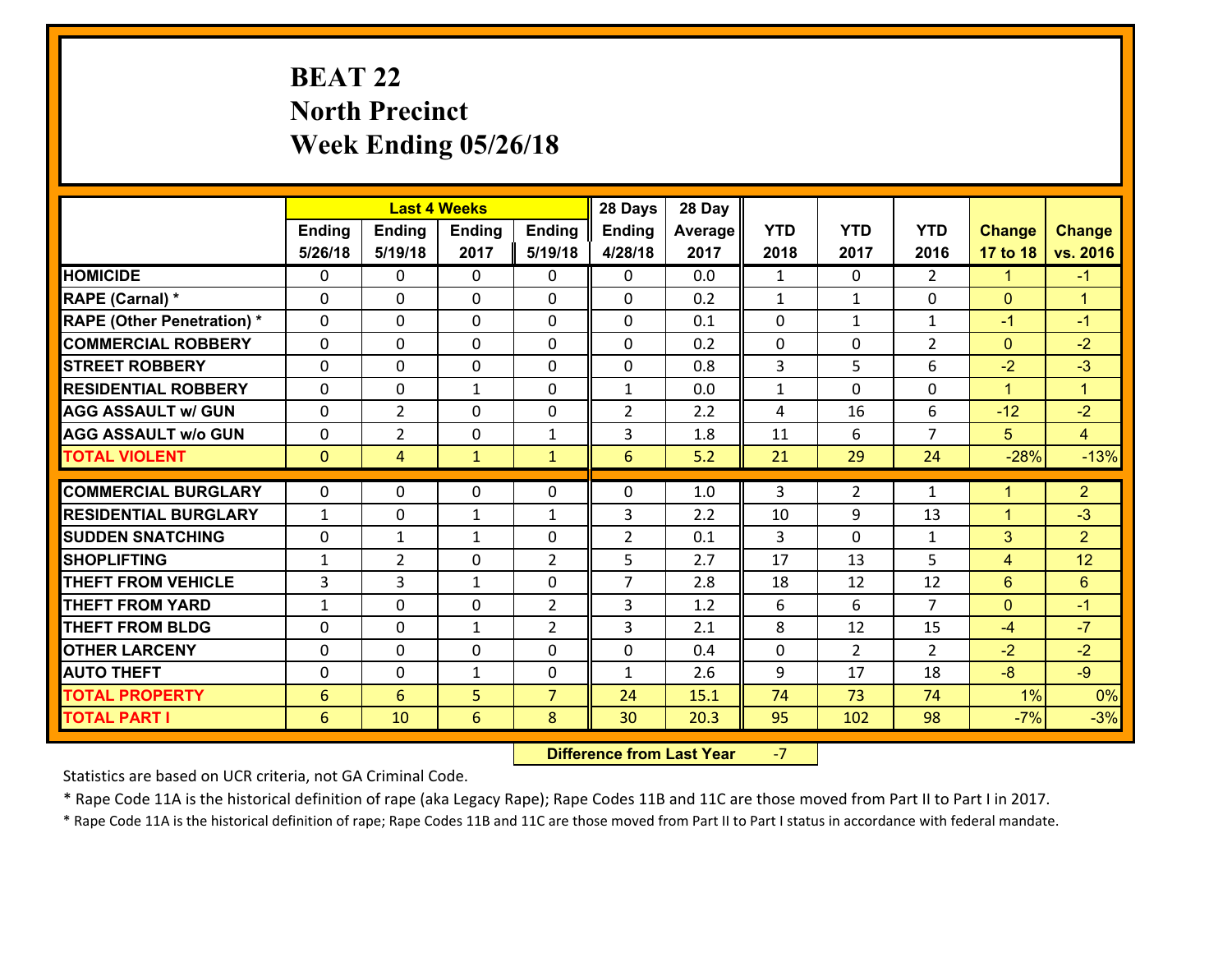# **BEAT 23 North Precinct Week Ending 05/26/18**

|                                              |                |                | <b>Last 4 Weeks</b> |                | 28 Days        | 28 Day  |                |                |                |                 |                      |
|----------------------------------------------|----------------|----------------|---------------------|----------------|----------------|---------|----------------|----------------|----------------|-----------------|----------------------|
|                                              | Ending         | <b>Ending</b>  | <b>Ending</b>       | <b>Ending</b>  | <b>Ending</b>  | Average | <b>YTD</b>     | <b>YTD</b>     | <b>YTD</b>     | <b>Change</b>   | <b>Change</b>        |
|                                              | 5/26/18        | 5/19/18        | 2017                | 5/19/18        | 4/28/18        | 2017    | 2018           | 2017           | 2016           | 17 to 18        | vs. 2016             |
| <b>HOMICIDE</b>                              | 0              | 0              | $\mathbf{0}$        | 0              | 0              | 0.1     | $\Omega$       | $\Omega$       | $\Omega$       | $\mathbf{0}$    | $\mathbf{0}$         |
| RAPE (Carnal) *                              | $\Omega$       | 0              | 1                   | 0              | $\mathbf{1}$   | 0.2     | 2              | $\mathbf{1}$   | 3              | $\mathbf{1}$    | $-1$                 |
| <b>RAPE (Other Penetration) *</b>            | $\Omega$       | $\Omega$       | $\Omega$            | $\Omega$       | $\Omega$       | 0.0     | $\Omega$       | $\Omega$       | $\overline{2}$ | $\mathbf{0}$    | $-2$                 |
| <b>COMMERCIAL ROBBERY</b>                    | 0              | 0              | $\mathbf 0$         | 0              | 0              | 0.2     | 0              | $\mathbf{1}$   | 0              | $-1$            | $\mathbf{0}$         |
| <b>STREET ROBBERY</b>                        | $\Omega$       | 0              | $\mathbf 0$         | $\Omega$       | 0              | 0.5     | 3              | $\overline{2}$ | 8              | $\mathbf{1}$    | $-5$                 |
| <b>RESIDENTIAL ROBBERY</b>                   | $\Omega$       | $\Omega$       | $\mathbf 0$         | $\Omega$       | 0              | 0.1     | $\overline{2}$ | $\mathbf{1}$   | $\mathbf{1}$   | $\mathbf{1}$    | $\blacktriangleleft$ |
| <b>AGG ASSAULT w/ GUN</b>                    | $\Omega$       | 0              | $\mathbf{1}$        | $\Omega$       | $\mathbf{1}$   | 0.7     | 4              | 4              | 9              | $\mathbf{0}$    | $-5$                 |
| <b>AGG ASSAULT w/o GUN</b>                   | 0              | 0              | $\mathbf{1}$        | 0              | $\mathbf{1}$   | 1.2     | 9              | 10             | 6              | $-1$            | 3 <sup>1</sup>       |
| <b>TOTAL VIOLENT</b>                         | $\mathbf{0}$   | $\overline{0}$ | $\overline{3}$      | $\mathbf{0}$   | $\overline{3}$ | 2.8     | 20             | 19             | 29             | 5%              | $-31%$               |
| <b>COMMERCIAL BURGLARY</b>                   | $\Omega$       | 1              | 1                   | $\mathbf{1}$   | 3              | 1.9     | 8              | $\overline{7}$ | 4              | $\mathbf{1}$    | $\overline{4}$       |
| <b>RESIDENTIAL BURGLARY</b>                  | $\Omega$       |                | $\mathbf{0}$        | 0              |                | 1.8     | 9              | $\overline{7}$ | 11             | $\overline{2}$  | $-2$                 |
| <b>SUDDEN SNATCHING</b>                      |                | 1              |                     |                | 1<br>$\Omega$  | 0.3     | $\mathbf{1}$   | $\mathbf{1}$   | $\Omega$       |                 | $\blacktriangleleft$ |
|                                              | 0              | 0              | $\mathbf{0}$        | $\Omega$       |                |         |                |                |                |                 |                      |
|                                              |                |                |                     |                |                |         |                |                |                | $\mathbf{0}$    |                      |
| <b>SHOPLIFTING</b>                           | $\mathbf{1}$   | 3              | $\mathbf 0$         | $\mathbf{1}$   | 5              | 1.0     | 9              | 6              | 3              | 3               | 6                    |
| <b>THEFT FROM VEHICLE</b>                    | $\Omega$       | $\overline{2}$ | $\mathbf{1}$        | $\mathbf{1}$   | 4              | 3.1     | 12             | 14             | 31             | $-2$            | $-19$                |
| <b>THEFT FROM YARD</b>                       | 0              | 1              | 1                   | $\mathbf{1}$   | 3              | 1.9     | 9              | 10             | 10             | $-1$            | $-1$                 |
| <b>THEFT FROM BLDG</b>                       | 0              | 0              | $\mathbf 0$         | 0              | 0              | 1.9     | 11             | 14             | 12             | $-3$            | $-1$                 |
| <b>OTHER LARCENY</b>                         | $\mathbf{1}$   | 0              | $\mathbf 0$         | 0              | $\mathbf{1}$   | 0.3     | 3              | $\overline{2}$ | $\Omega$       | $\mathbf{1}$    | 3                    |
| <b>AUTO THEFT</b>                            | 0              | 0              | 1                   | 0              | $\mathbf{1}$   | 3.1     | 6              | 15             | 14             | $-9$            | $-8$                 |
| <b>TOTAL PROPERTY</b><br><b>TOTAL PART I</b> | $\overline{2}$ | 8              | 4                   | $\overline{4}$ | 18             | 15.3    | 68             | 76             | 85             | $-11%$<br>$-7%$ | $-20%$<br>$-23%$     |

 **Difference from Last Year**‐7

Statistics are based on UCR criteria, not GA Criminal Code.

\* Rape Code 11A is the historical definition of rape (aka Legacy Rape); Rape Codes 11B and 11C are those moved from Part II to Part I in 2017.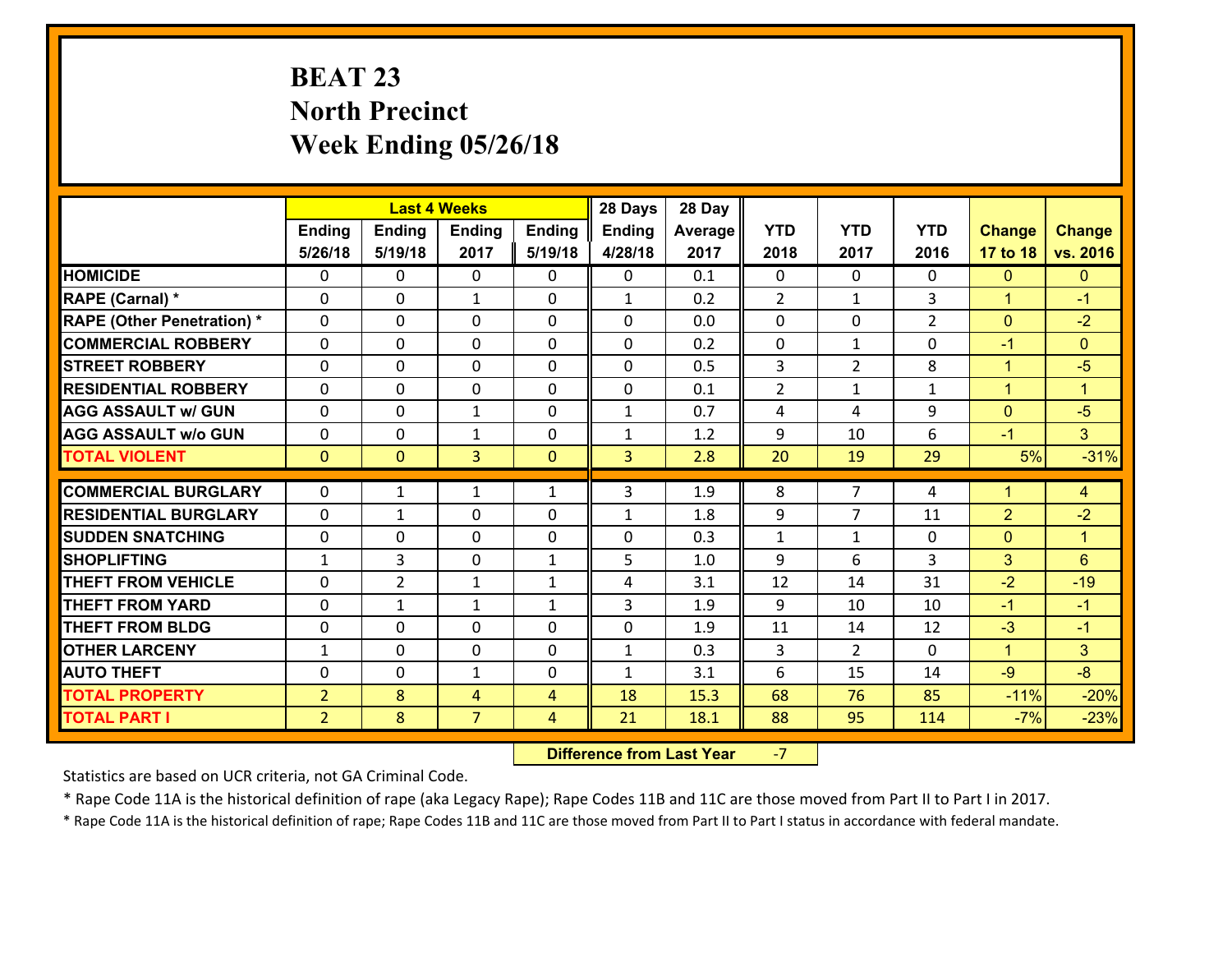# **BEAT 24 North Precinct Week Ending 05/26/18**

|                                               |                |                | <b>Last 4 Weeks</b>           |              | 28 Days        | 28 Day     |                |                    |                      |                    |                    |
|-----------------------------------------------|----------------|----------------|-------------------------------|--------------|----------------|------------|----------------|--------------------|----------------------|--------------------|--------------------|
|                                               | Ending         | <b>Ending</b>  | <b>Ending</b>                 | Ending       | <b>Ending</b>  | Average    | <b>YTD</b>     | <b>YTD</b>         | <b>YTD</b>           | <b>Change</b>      | <b>Change</b>      |
|                                               | 5/26/18        | 5/19/18        | 2017                          | 5/19/18      | 4/28/18        | 2017       | 2018           | 2017               | 2016                 | 17 to 18           | vs. 2016           |
| <b>HOMICIDE</b>                               | $\Omega$       | 0              | $\Omega$                      | 0            | $\Omega$       | 0.1        | $\Omega$       | $\mathbf{1}$       | 0                    | $-1$               | $\mathbf{0}$       |
| RAPE (Carnal) *                               | 0              | 0              | $\mathbf{0}$                  | 0            | 0              | 0.1        | $\mathbf{0}$   | 0                  | 0                    | $\mathbf{0}$       | $\mathbf{0}$       |
| <b>RAPE (Other Penetration) *</b>             | $\Omega$       | 0              | $\mathbf{0}$                  | $\Omega$     | $\Omega$       | 0.0        | $\Omega$       | $\Omega$           | $\Omega$             | $\mathbf{0}$       | $\mathbf{0}$       |
| <b>COMMERCIAL ROBBERY</b>                     | 0              | 0              | 0                             | 0            | 0              | 0.4        | $\mathbf{0}$   | $\mathbf{1}$       | $\Omega$             | $-1$               | $\mathbf{0}$       |
| <b>STREET ROBBERY</b>                         | $\Omega$       | $\mathbf 1$    | $\mathbf 0$                   | 0            | $\mathbf{1}$   | 1.0        | 4              | 9                  | 12                   | $-5$               | $-8$               |
| <b>RESIDENTIAL ROBBERY</b>                    | $\Omega$       | $\Omega$       | $\mathbf 0$                   | $\Omega$     | 0              | 0.0        | $\mathbf 0$    | $\Omega$           | $\Omega$             | $\mathbf{0}$       | $\mathbf{0}$       |
| <b>AGG ASSAULT w/ GUN</b>                     | $\Omega$       | 0              | $\mathbf 0$                   | $\Omega$     | 0              | 0.4        | $\mathbf 1$    | $\mathbf 0$        | $\mathbf{1}$         | $\mathbf{1}$       | $\overline{0}$     |
| <b>AGG ASSAULT w/o GUN</b>                    | 0              | 0              | $\mathbf 0$                   | $\mathbf{1}$ | $\mathbf{1}$   | 0.4        | 3              | $\mathbf 0$        | $\mathbf{1}$         | 3                  | 2 <sup>1</sup>     |
| <b>TOTAL VIOLENT</b>                          | $\mathbf{0}$   | $\mathbf{1}$   | $\mathbf{O}$                  | $\mathbf{1}$ | $\overline{2}$ | 2.3        | 8              | 11                 | 14                   | $-27%$             | $-43%$             |
| <b>COMMERCIAL BURGLARY</b>                    | $\Omega$       | 0              | $\mathbf{0}$                  | $\Omega$     | $\Omega$       | 0.3        | $\Omega$       | $\mathbf{1}$       | 6                    | $-1$               | $-6$               |
|                                               |                |                |                               |              |                |            |                |                    |                      |                    |                    |
| <b>RESIDENTIAL BURGLARY</b>                   | 0              | 0              | $\mathbf 0$                   | 0            | 0              | 1.2        | $\overline{2}$ | 5                  | 8                    | $-3$               | $-6$               |
| <b>SUDDEN SNATCHING</b><br><b>SHOPLIFTING</b> | 0              | 0              | $\mathbf 0$<br>$\overline{2}$ | 0            | 0<br>8         | 0.2<br>4.2 | 2<br>51        | $\mathbf{1}$<br>25 | $\overline{2}$<br>20 | $\mathbf{1}$<br>26 | $\mathbf{0}$<br>31 |
|                                               | $\mathbf{1}$   | 4              |                               | $\mathbf{1}$ |                |            |                |                    |                      |                    |                    |
| <b>THEFT FROM VEHICLE</b>                     | 0              | $\mathbf{1}$   | 1                             | $\mathbf{1}$ | 3              | 7.9        | 12             | 50                 | 34                   | $-38$              | $-22$              |
| <b>THEFT FROM YARD</b>                        | $\mathbf{1}$   | $\mathbf{1}$   | $\mathbf{1}$                  | $\mathbf{1}$ | 4              | 2.8        | 10             | 17                 | 19                   | $-7$               | $-9$               |
| <b>THEFT FROM BLDG</b>                        | 0              | 0              | $\overline{2}$                | 0            | $\overline{2}$ | 1.2        | 11             | $\overline{7}$     | 14                   | $\overline{4}$     | $-3$               |
| <b>OTHER LARCENY</b>                          | 0              | 0              | $\mathbf 0$                   | 0            | 0              | 0.9        | $\overline{2}$ | $\mathbf{1}$       | 3                    | $\mathbf{1}$       | $-1$               |
| <b>AUTO THEFT</b>                             | 0              | 0              | 3                             | 0            | 3              | 2.4        | 4              | 19                 | 18                   | $-15$              | $-14$              |
| <b>TOTAL PROPERTY</b>                         | $\overline{2}$ | 6              | 9                             | 3            | 20             | 21.2       | 94             | 126                | 124                  | $-25%$             | $-24%$             |
| <b>TOTAL PART I</b>                           | $\overline{2}$ | $\overline{7}$ | 9                             | 4            | 22             | 23.5       | 102            | 137                | 138                  | $-26%$             | $-26%$             |

 **Difference from Last Year**‐35

Statistics are based on UCR criteria, not GA Criminal Code.

\* Rape Code 11A is the historical definition of rape (aka Legacy Rape); Rape Codes 11B and 11C are those moved from Part II to Part I in 2017.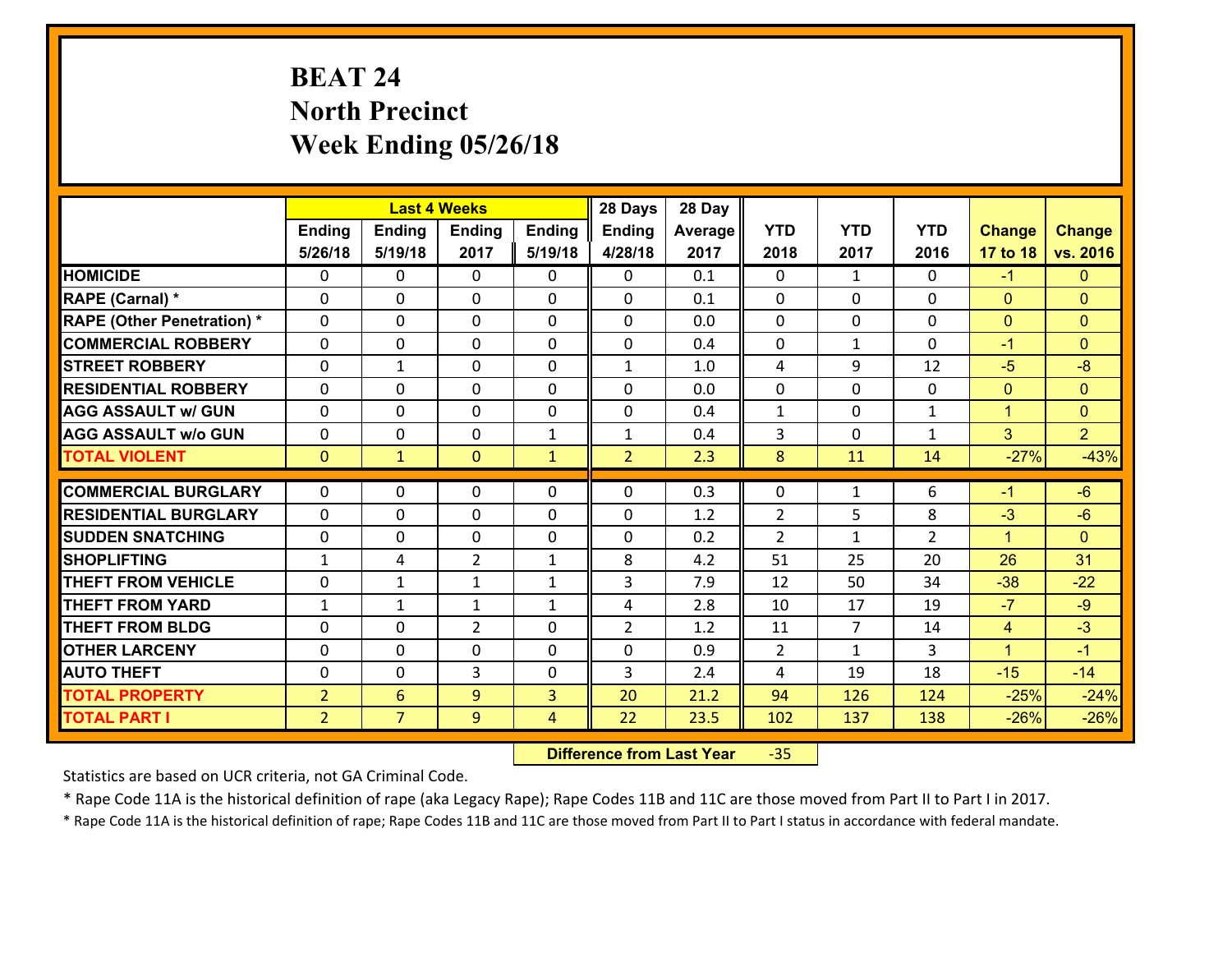# **BEAT 25 North Precinct Week Ending 05/26/18**

|                                              |                     |                                  | <b>Last 4 Weeks</b>          |                              | 28 Days        | 28 Day     |              |                |                |                  |                  |
|----------------------------------------------|---------------------|----------------------------------|------------------------------|------------------------------|----------------|------------|--------------|----------------|----------------|------------------|------------------|
|                                              | Ending              | <b>Ending</b>                    | Ending                       | <b>Ending</b>                | Ending         | Average    | <b>YTD</b>   | <b>YTD</b>     | <b>YTD</b>     | <b>Change</b>    | <b>Change</b>    |
|                                              | 5/26/18             | 5/19/18                          | 2017                         | 5/19/18                      | 4/28/18        | 2017       | 2018         | 2017           | 2016           | 17 to 18         | vs. 2016         |
| <b>HOMICIDE</b>                              | 0                   | 0                                | 0                            | 0                            | 0              | 0.0        | $\Omega$     | $\Omega$       | 0              | $\mathbf{0}$     | $\mathbf{0}$     |
| RAPE (Carnal) *                              | 0                   | 0                                | $\mathbf 0$                  | 0                            | $\Omega$       | 0.0        | $\mathbf{1}$ | $\mathbf{1}$   | 0              | $\mathbf{0}$     | $\overline{1}$   |
| <b>RAPE (Other Penetration) *</b>            | $\Omega$            | 0                                | $\mathbf{0}$                 | 0                            | 0              | 0.0        | $\mathbf 0$  | 0              | 0              | $\mathbf{0}$     | $\mathbf{0}$     |
| <b>COMMERCIAL ROBBERY</b>                    | $\mathbf{0}$        | 0                                | $\mathbf{0}$                 | 0                            | 0              | 0.0        | $\mathbf{0}$ | $\mathbf{1}$   | $\Omega$       | $-1$             | $\mathbf{0}$     |
| <b>STREET ROBBERY</b>                        | $\Omega$            | 0                                | $\mathbf{0}$                 | 0                            | 0              | 0.0        | 6            | 13             | 10             | $-7$             | $-4$             |
| <b>RESIDENTIAL ROBBERY</b>                   | $\Omega$            | 0                                | $\mathbf{0}$                 | $\Omega$                     | 0              | 0.0        | 0            | $\mathbf{0}$   | $\Omega$       | $\mathbf{0}$     | $\mathbf{0}$     |
| <b>AGG ASSAULT w/ GUN</b>                    | 0                   | 0                                | $\mathbf 0$                  | 0                            | 0              | 0.0        | $\mathbf{1}$ | $\mathbf{1}$   | 0              | $\mathbf{0}$     | $\mathbf{1}$     |
| <b>AGG ASSAULT w/o GUN</b>                   | 0                   | 0                                | $\mathbf 0$                  | 0                            | $\mathbf 0$    | 0.0        | 3            | $\mathbf{1}$   | $\mathbf{1}$   | $\overline{2}$   | 2 <sup>1</sup>   |
| <b>TOTAL VIOLENT</b>                         | $\mathbf{0}$        | $\overline{0}$                   | $\mathbf{0}$                 | $\overline{0}$               | $\mathbf{0}$   | 0.0        | 11           | 17             | 11             | $-35%$           | 0%               |
| <b>COMMERCIAL BURGLARY</b>                   | 0                   | 0                                | $\mathbf{0}$                 | 0                            | 0              | 0.0        | $\mathbf{0}$ | $\overline{2}$ | 3              | $-2$             | $-3$             |
| <b>RESIDENTIAL BURGLARY</b>                  | 0                   | 0                                | $\mathbf 0$                  | 0                            | 0              | 0.0        | 0            | $\overline{2}$ | 3              | $-2$             | $-3$             |
| <b>SUDDEN SNATCHING</b>                      | 0                   | 0                                | $\mathbf 0$                  | 0                            | 0              |            | 0            | $\mathbf{1}$   | $\overline{2}$ |                  | $-2$             |
|                                              |                     |                                  |                              |                              |                |            |              |                |                |                  |                  |
|                                              |                     |                                  |                              |                              |                | 0.0        |              |                |                | $-1$             |                  |
| <b>SHOPLIFTING</b>                           | $\mathbf{1}$        | $\mathbf{1}$                     | $\mathbf{0}$                 | $\Omega$                     | $\overline{2}$ | 0.0        | 4            | 12             | 9              | $-8$             | $-5$             |
| <b>THEFT FROM VEHICLE</b>                    | 0                   | 1                                | 1                            | 0                            | $\overline{2}$ | 0.0        | 15           | 37             | 66             | $-22$            | $-51$            |
| <b>THEFT FROM YARD</b>                       | $\mathbf 0$         | 0                                | $\mathbf 0$                  | $\mathbf{1}$                 | $\mathbf{1}$   | 0.0        | 11           | 30             | 17             | $-19$            | $-6$             |
| <b>THEFT FROM BLDG</b>                       | 0                   | 0                                | $\mathbf 0$                  | 0                            | 0              | 0.0        | 9            | 23             | 15             | $-14$            | $-6$             |
| <b>OTHER LARCENY</b>                         | $\mathbf 0$         | $\mathbf 1$                      | $\mathbf 0$                  | 0                            | $\mathbf{1}$   | 0.0        | 4            | 5              | 4              | $-1$             | $\overline{0}$   |
| <b>AUTO THEFT</b>                            | $\overline{2}$      | 0                                | 0                            | 0                            | $\overline{2}$ | 0.0        | 5            | 10             | 8              | $-5$             | $-3$             |
| <b>TOTAL PROPERTY</b><br><b>TOTAL PART I</b> | 3<br>$\overline{3}$ | $\overline{3}$<br>$\overline{3}$ | $\mathbf{1}$<br>$\mathbf{1}$ | $\mathbf{1}$<br>$\mathbf{1}$ | 8<br>8         | 0.0<br>0.0 | 48<br>59     | 122<br>139     | 127<br>138     | $-61%$<br>$-58%$ | $-62%$<br>$-57%$ |

 **Difference from Last Year**r -80

Statistics are based on UCR criteria, not GA Criminal Code.

\* Rape Code 11A is the historical definition of rape (aka Legacy Rape); Rape Codes 11B and 11C are those moved from Part II to Part I in 2017.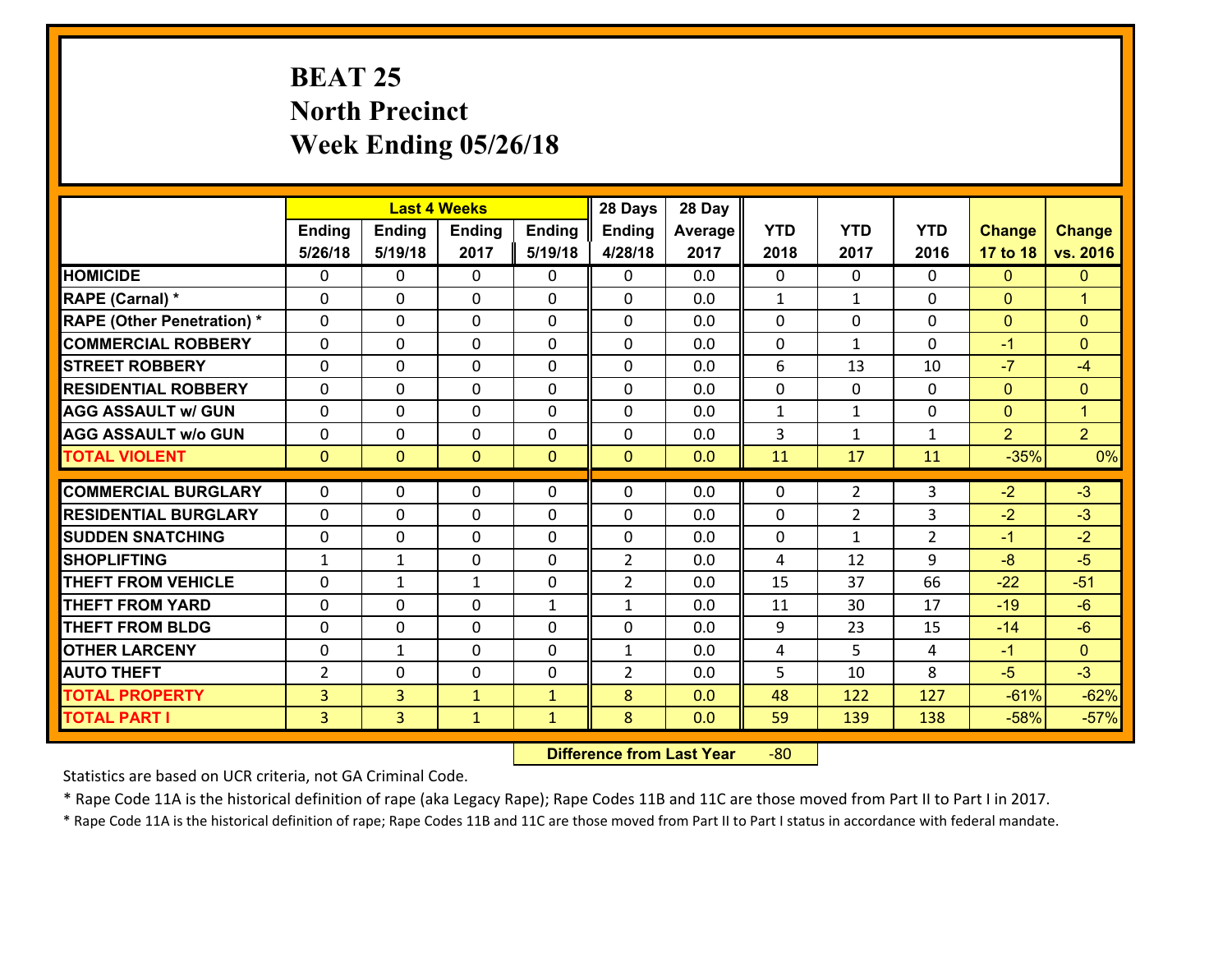# **BEAT 26 North Precinct Week Ending 05/26/18**

|                                   |                |                | <b>Last 4 Weeks</b> |                | 28 Days       | 28 Day  |                |                |                |                |                |
|-----------------------------------|----------------|----------------|---------------------|----------------|---------------|---------|----------------|----------------|----------------|----------------|----------------|
|                                   | Ending         | <b>Ending</b>  | <b>Ending</b>       | Ending         | <b>Ending</b> | Average | <b>YTD</b>     | <b>YTD</b>     | <b>YTD</b>     | <b>Change</b>  | <b>Change</b>  |
|                                   | 5/26/18        | 5/19/18        | 2017                | 5/19/18        | 4/28/18       | 2017    | 2018           | 2017           | 2016           | 17 to 18       | vs. 2016       |
| <b>HOMICIDE</b>                   | $\Omega$       | 0              | $\Omega$            | 0              | $\Omega$      | 0.0     | $\Omega$       | $\Omega$       | 0              | $\mathbf{0}$   | $\mathbf{0}$   |
| RAPE (Carnal) *                   | 0              | 0              | $\mathbf{0}$        | 0              | $\Omega$      | 0.1     | 2              | $\mathbf{1}$   | $\Omega$       | $\mathbf{1}$   | $\overline{2}$ |
| <b>RAPE (Other Penetration) *</b> | $\Omega$       | 0              | $\mathbf{0}$        | $\Omega$       | $\Omega$      | 0.1     | $\Omega$       | $\mathbf 1$    | $\mathbf{1}$   | $-1$           | $-1$           |
| <b>COMMERCIAL ROBBERY</b>         | 0              | 0              | 0                   | 0              | 0             | 0.2     | $\mathbf{0}$   | 0              | $\Omega$       | $\mathbf{0}$   | $\mathbf{0}$   |
| <b>STREET ROBBERY</b>             | $\Omega$       | 0              | $\mathbf 0$         | 0              | 0             | 0.6     | $\overline{7}$ | $\overline{3}$ | $\overline{7}$ | $\overline{4}$ | $\mathbf{0}$   |
| <b>RESIDENTIAL ROBBERY</b>        | $\Omega$       | $\Omega$       | $\mathbf 0$         | $\Omega$       | 0             | 0.0     | $\Omega$       | $\Omega$       | $\Omega$       | $\mathbf{0}$   | $\mathbf{0}$   |
| <b>AGG ASSAULT w/ GUN</b>         | $\Omega$       | 0              | $\mathbf 0$         | $\Omega$       | 0             | 0.2     | $\mathbf 0$    | $\mathbf{1}$   | $\mathbf{1}$   | $-1$           | $-1$           |
| <b>AGG ASSAULT w/o GUN</b>        | 0              | 0              | $\mathbf 0$         | 0              | 0             | 0.5     | 8              | $\overline{2}$ | 5              | $6^{\circ}$    | 3 <sup>1</sup> |
| <b>TOTAL VIOLENT</b>              | $\mathbf{0}$   | $\overline{0}$ | $\mathbf{O}$        | $\mathbf{0}$   | $\mathbf{0}$  | 1.6     | 17             | 8              | 14             | 113%           | 21%            |
| <b>COMMERCIAL BURGLARY</b>        | $\Omega$       | 0              | $\mathbf{0}$        | $\Omega$       | $\Omega$      | 0.7     | $\mathbf{1}$   | 6              | $\overline{2}$ | $-5$           | $-1$           |
| <b>RESIDENTIAL BURGLARY</b>       | 0              | 0              | $\mathbf 0$         | 0              | 0             | 0.0     | 0              | $\mathbf 1$    | 4              | $-1$           | $-4$           |
| <b>SUDDEN SNATCHING</b>           | $\mathbf{1}$   | 0              | $\mathbf 0$         | 0              | $\mathbf{1}$  | 0.5     | 4              | 10             | 5              | $-6$           | $-1$           |
| <b>SHOPLIFTING</b>                | $\overline{2}$ | 0              | 1                   | 0              | 3             | 2.0     | 10             | 16             | 15             | $-6$           | $-5$           |
| <b>THEFT FROM VEHICLE</b>         | $\mathbf{1}$   | $\overline{2}$ | $\mathbf 0$         | $\overline{2}$ | 5             | 3.3     | 9              | 25             | 47             | $-16$          | $-38$          |
| <b>THEFT FROM YARD</b>            | 0              | 0              | $\mathbf 0$         | 0              | 0             | 2.2     | 9              | 18             | 17             | $-9$           | $-8$           |
| <b>THEFT FROM BLDG</b>            | 0              | 1              | $\overline{2}$      | 0              | 3             | 2.5     | 16             | 27             | 31             | $-11$          | $-15$          |
| <b>OTHER LARCENY</b>              | 0              | 0              | $\mathbf 0$         | 0              | 0             | 0.3     | $\overline{2}$ | $\overline{2}$ | $\overline{2}$ | $\mathbf{0}$   | $\overline{0}$ |
| <b>AUTO THEFT</b>                 | $\mathbf{0}$   | 0              | $\mathbf{0}$        | 0              | 0             | 1.3     | 6              | 5              | 11             | $\mathbf{1}$   | $-5$           |
| <b>TOTAL PROPERTY</b>             | $\overline{4}$ | 3              | $\overline{3}$      | $\overline{2}$ | 12            | 12.7    | 57             | 110            | 134            | $-48%$         | $-57%$         |
| <b>TOTAL PART I</b>               | $\overline{4}$ | $\overline{3}$ | 3                   | $\overline{2}$ | 12            | 14.3    | 74             | 118            | 148            | $-37%$         | $-50%$         |

 **Difference from Last Year**r -44

Statistics are based on UCR criteria, not GA Criminal Code.

\* Rape Code 11A is the historical definition of rape (aka Legacy Rape); Rape Codes 11B and 11C are those moved from Part II to Part I in 2017.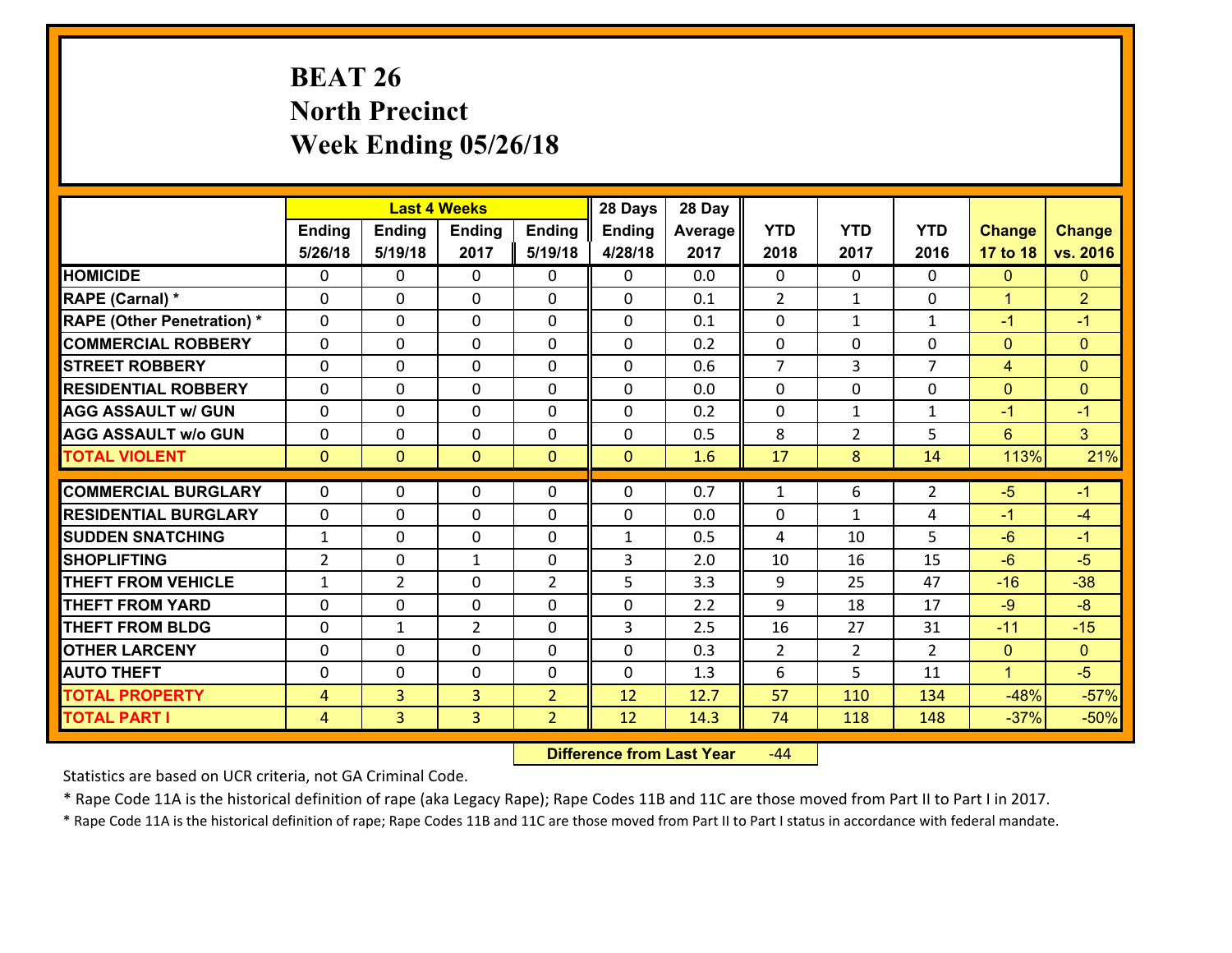# **BEAT 27 North Precinct Week Ending 05/26/18**

|                                   |                |                | <b>Last 4 Weeks</b> |                | 28 Days        | 28 Day  |                |                |                |                |                      |
|-----------------------------------|----------------|----------------|---------------------|----------------|----------------|---------|----------------|----------------|----------------|----------------|----------------------|
|                                   | Ending         | <b>Ending</b>  | <b>Ending</b>       | Ending         | <b>Ending</b>  | Average | <b>YTD</b>     | <b>YTD</b>     | <b>YTD</b>     | <b>Change</b>  | <b>Change</b>        |
|                                   | 5/26/18        | 5/19/18        | 2017                | 5/19/18        | 4/28/18        | 2017    | 2018           | 2017           | 2016           | 17 to 18       | vs. 2016             |
| <b>HOMICIDE</b>                   | $\Omega$       | 0              | $\Omega$            | 0              | $\Omega$       | 0.2     | $\Omega$       | $\overline{2}$ | $\Omega$       | $-2$           | $\mathbf{0}$         |
| RAPE (Carnal) *                   | 0              | 0              | $\mathbf{0}$        | 0              | $\Omega$       | 0.6     | $\mathbf{0}$   | $\overline{2}$ | $\Omega$       | $-2$           | $\mathbf{0}$         |
| <b>RAPE (Other Penetration) *</b> | $\Omega$       | 0              | $\mathbf{0}$        | $\Omega$       | $\Omega$       | 0.2     | $\mathbf{1}$   | $\overline{2}$ | $\Omega$       | $-1$           | $\blacktriangleleft$ |
| <b>COMMERCIAL ROBBERY</b>         | 0              | 0              | 0                   | 0              | 0              | 0.0     | $\overline{2}$ | 0              | $\Omega$       | $\overline{2}$ | $\overline{2}$       |
| <b>STREET ROBBERY</b>             | $\mathbf{1}$   | 0              | $\mathbf 0$         | 0              | $\mathbf{1}$   | 1.0     | $\overline{3}$ | 4              | 8              | $-1$           | $-5$                 |
| <b>RESIDENTIAL ROBBERY</b>        | $\Omega$       | $\Omega$       | $\mathbf 0$         | $\Omega$       | 0              | 0.0     | $\mathbf 0$    | 0              | $\Omega$       | $\mathbf{0}$   | $\mathbf{0}$         |
| <b>AGG ASSAULT w/ GUN</b>         | $\Omega$       | 0              | $\mathbf 0$         | $\mathbf{1}$   | $\mathbf{1}$   | 0.5     | 3              | 3              | $\overline{2}$ | $\mathbf{0}$   | $\blacktriangleleft$ |
| <b>AGG ASSAULT w/o GUN</b>        | 0              | 0              | $\mathbf 0$         | 0              | 0              | 2.1     | $\overline{2}$ | 5              | 5              | $-3$           | $-3$                 |
| <b>TOTAL VIOLENT</b>              | $\mathbf{1}$   | $\overline{0}$ | $\mathbf{O}$        | $\mathbf{1}$   | $\overline{2}$ | 4.5     | 11             | 18             | 15             | $-39%$         | $-27%$               |
| <b>COMMERCIAL BURGLARY</b>        | $\Omega$       | 0              | $\mathbf{0}$        | $\Omega$       | $\Omega$       | 0.3     | $\mathbf{1}$   | 3              | $\mathbf{1}$   | $-2$           | $\mathbf{0}$         |
| <b>RESIDENTIAL BURGLARY</b>       | 0              | 0              | $\mathbf 0$         | 0              | 0              | 0.5     | 5              | 3              | 4              | $\overline{2}$ | $\overline{1}$       |
| <b>SUDDEN SNATCHING</b>           | 0              | 0              | $\mathbf 0$         | 0              | 0              | 2.2     | 4              | 10             | 12             | $-6$           | $-8$                 |
| <b>SHOPLIFTING</b>                | $\Omega$       | 0              | 4                   | $\overline{2}$ | 6              | 1.6     | 19             | 10             | 13             | 9              | 6                    |
| <b>THEFT FROM VEHICLE</b>         | 0              | 0              | $\mathbf 0$         | $\overline{2}$ | $\overline{2}$ | 3.9     | 9              | 23             | 34             | $-14$          | $-25$                |
| <b>THEFT FROM YARD</b>            | $\overline{2}$ | $\mathbf 1$    | $\mathbf 0$         | 0              | 3              | 1.5     | 8              | $\overline{7}$ | 5              | $\mathbf{1}$   | 3                    |
| <b>THEFT FROM BLDG</b>            | $\overline{2}$ | 1              | $\mathbf 0$         | $\mathbf{1}$   | 4              | 4.3     | 14             | 21             | 29             | $-7$           | $-15$                |
| <b>OTHER LARCENY</b>              | 0              | 0              | $\mathbf 0$         | 0              | 0              | 0.2     | $\mathbf 0$    | $\mathbf{1}$   | $\Omega$       | $-1$           | $\overline{0}$       |
| <b>AUTO THEFT</b>                 | 0              | 1              | $\mathbf{0}$        | 0              | $\mathbf{1}$   | 1.1     | 5              | 5              | 11             | $\mathbf{0}$   | $-6$                 |
| <b>TOTAL PROPERTY</b>             | $\overline{4}$ | 3              | 4                   | 5              | 16             | 15.7    | 65             | 83             | 109            | $-22%$         | $-40%$               |
|                                   | 5              | $\overline{3}$ |                     | 6              | 18             |         | 76             |                |                |                | $-39%$               |
| <b>TOTAL PART I</b>               |                |                | 4                   |                |                | 20.3    |                | 101            | 124            | $-25%$         |                      |

 **Difference from Last Year**‐25

Statistics are based on UCR criteria, not GA Criminal Code.

\* Rape Code 11A is the historical definition of rape (aka Legacy Rape); Rape Codes 11B and 11C are those moved from Part II to Part I in 2017.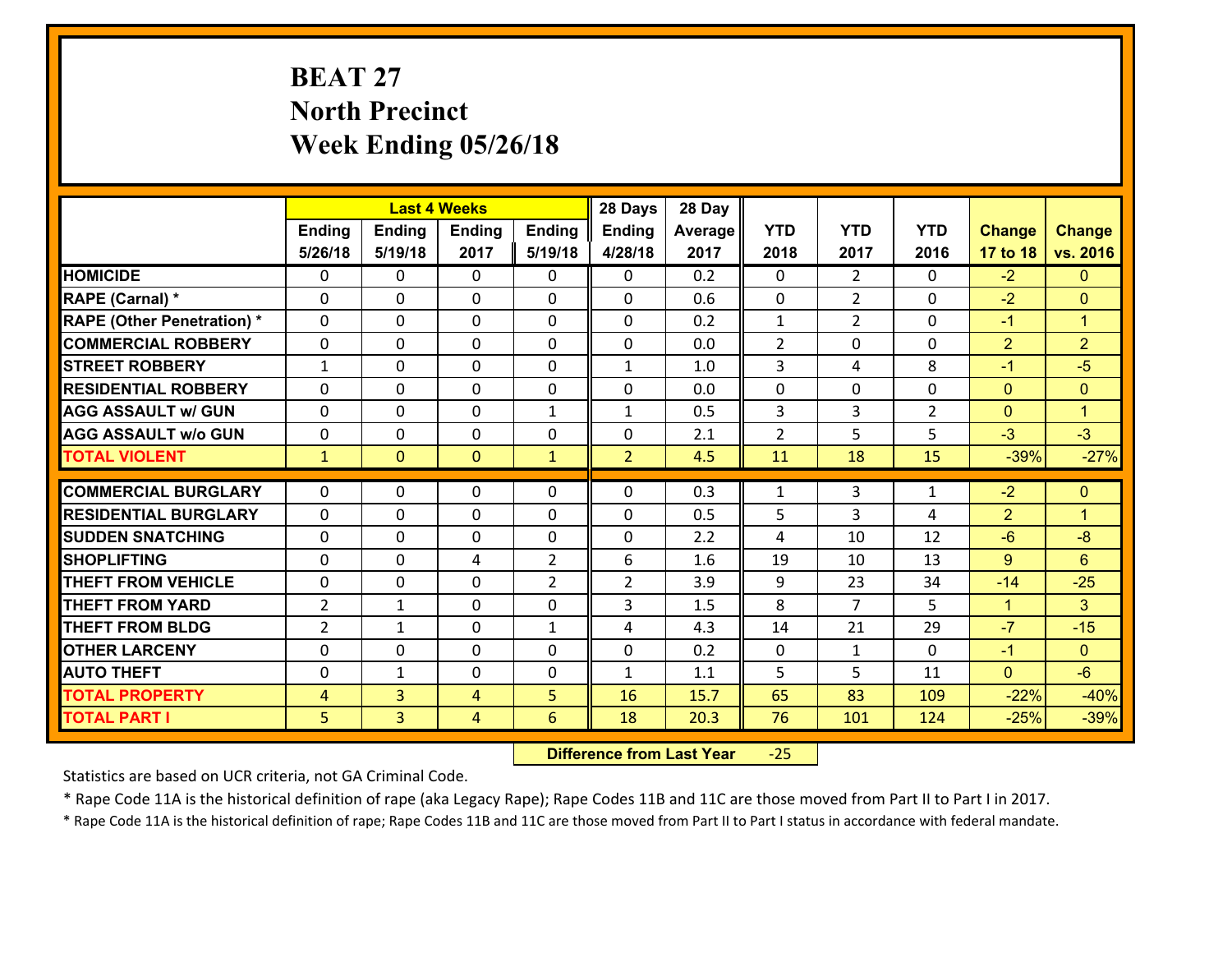

#### **COMPSTATCENTRAL PRECINCTWeek Ending 05/26/18**

**PRECINCT COMMANDER:**

**CAPT. BEN HERRON**



|                                                                                                  | Week<br><b>Ending</b> | <b>Week</b><br><b>Ending</b> | Weekly<br>Avg    | 28-Day<br><b>Ending</b> | 28-Day<br><b>Ending</b>          | Avg<br>28-Day                            | <b>YTD</b>              | <b>YTD</b>                                   | <b>YTD</b>       | <b>Change</b>    | <b>Change</b>       |
|--------------------------------------------------------------------------------------------------|-----------------------|------------------------------|------------------|-------------------------|----------------------------------|------------------------------------------|-------------------------|----------------------------------------------|------------------|------------------|---------------------|
|                                                                                                  | 5/26/18               | 5/19/18                      | 2017             | 5/19/18                 | 4/28/18                          | 2017                                     | 2018                    | 2017                                         | 2016             | 17 to 18         | vs. 2016            |
| <b>HOMICIDE</b>                                                                                  | $\bf{0}$              | 0                            | $\Omega$         | 0                       | 0                                |                                          | 0                       |                                              | 11               | -1               | $-11$               |
| RAPE (Carnal) *                                                                                  | $\mathbf 0$           | 0                            | $\mathbf 0$      | $\mathbf{0}$            | $\overline{2}$                   | 1                                        | $\overline{\mathbf{7}}$ | $\overline{7}$                               | 6                | $\Omega$         | 1                   |
| <b>RAPE (Other Penetration) *</b>                                                                | $\mathbf 0$           | 0                            | $\mathbf 0$      | 0                       | 0                                | 1                                        | 5                       | $\overline{5}$                               | 3                | $\mathbf{0}$     | $\overline{2}$      |
| <b>COMMERCIAL ROBBERY</b>                                                                        | $\mathbf{0}$          | 0                            | $\mathbf 0$      | $\mathbf 1$             | $\overline{2}$                   | $\overline{2}$                           | 3                       | 9                                            | 10               | $-6$             | $-7$                |
| <b>STREET ROBBERY</b>                                                                            | 3                     | 3                            | $\mathbf 1$      | 6                       | 3                                | 5                                        | 19                      | 23                                           | 25               | $-4$             | $-6$                |
| <b>RESIDENTIAL ROBBERY</b>                                                                       | $\mathbf 0$           | $\overline{0}$               | $\Omega$         | $\overline{\mathbf{0}}$ | $\overline{0}$                   | 1                                        | $\mathbf{1}$            | $\overline{\mathbf{4}}$                      | $\overline{7}$   | $-3$             | $-6$                |
| <b>AGG ASSAULT w/ GUN</b>                                                                        | 1                     | $\overline{2}$               | $\overline{2}$   | 8                       | 4                                | $\overline{7}$                           | 23                      | $\overline{38}$                              | $\overline{28}$  | $-15$            | $-5$                |
| <b>AGG ASSAULT W/o GUN</b>                                                                       | 4                     | 3                            | $\overline{2}$   | 10                      | $\overline{5}$                   | 6                                        | 35                      | 33                                           | 19               | $\overline{2}$   | 16                  |
| <b>TOTAL VIOLENT</b>                                                                             | 8                     | $\overline{8}$               | 6                | $\overline{25}$         | 16                               | 23                                       | 93                      | 120                                          | 109              | $-23%$           | $-15%$              |
| <b>COMMERCIAL BURGLARY</b>                                                                       | 0                     | 0                            | 1                | 1                       | 4                                | 4                                        | 19                      | 12                                           | $\overline{32}$  | $\overline{7}$   | $-13$               |
| <b>RESIDENTIAL BURGLARY</b>                                                                      | 5                     | $\overline{7}$               | 4                | 19                      | 19                               | 17                                       | $\overline{74}$         | $\overline{97}$                              | 97               | $-23$            | $-23$               |
| <b>SUDDEN SNATCHING</b>                                                                          | 1                     | $\overline{2}$               | $\Omega$         | 4                       | $\mathbf 1$                      | $\overline{2}$                           | 5                       | 12                                           | 11               | $-7$             | $-6$                |
| <b>SHOPLIFTING</b>                                                                               | 5                     | 3                            | 5                | 14                      | 13                               | $\overline{18}$                          | 60                      | 105                                          | $\overline{74}$  | $-45$            | $-14$               |
| <b>THEFT FROM VEHICLE</b>                                                                        | $\overline{2}$        | $\overline{8}$               | 8                | $\overline{19}$         | $\overline{28}$                  | $\overline{32}$                          | 125                     | 193                                          | $\overline{187}$ | $-68$            | $-62$               |
| <b>THEFT FROM YARD</b>                                                                           | 3                     | $\overline{2}$               | 4                | 10                      | $\overline{13}$                  | $\overline{16}$                          | 57                      | 95                                           | $\overline{73}$  | $-38$            | $-16$               |
| <b>THEFT FROM BLDG</b>                                                                           | 4                     | 3                            | 4                | 20                      | 15                               | 16                                       | 75                      | 72                                           | 109              | 3                | $-34$               |
| <b>OTHER LARCENY</b>                                                                             | $\bf{0}$              | $\mathbf{1}$                 | 1                | $\overline{7}$          | $\overline{4}$                   | $\overline{3}$                           | $\overline{19}$         | 20                                           | $\overline{11}$  | $-1$             | $\overline{8}$      |
| <b>AUTO THEFT</b>                                                                                | 4                     | 3                            | $\overline{4}$   | 19                      | $\overline{15}$                  | $\overline{16}$                          | 86                      | $\overline{86}$                              | $\overline{81}$  | $\Omega$         | 5                   |
| <b>TOTAL PROPERTY</b>                                                                            | 24                    | 29                           | 31               | 113                     | 112                              | 124                                      | 520                     | 692                                          | 675              | $-25%$           | $-23%$              |
| <b>TOTAL PART I</b>                                                                              | 32                    | $\overline{37}$              | $\overline{37}$  | 138                     | 128                              | 147                                      | 613                     | 812                                          | 784              | $-25%$           | $-22%$              |
| Statistics are based on UCR criteria, not GA Criminal Code, and are                              |                       |                              |                  |                         | <b>Difference from Last Year</b> |                                          | -199                    |                                              |                  | <b>Last Week</b> | <b>Year-to-Date</b> |
| preliminary, based on RMS data at the time prepared, and are subject to change.                  |                       |                              |                  |                         |                                  | <b>At-Fault Police Vehicle Accidents</b> |                         |                                              |                  | 0                |                     |
| Cell Shading: white is within 0.6 standard deviation of the mean; red is above; green is below.  |                       |                              |                  |                         |                                  |                                          |                         | <b>Not At-Fault Police Vehicle Accidents</b> |                  | $\overline{0}$   | 7                   |
| * Code 11A is the pre-2016 definition of rape; Codes 11B and 11C are by federal mandate in 2016. |                       |                              |                  |                         |                                  | <b>Total Police Vehicle Accidents</b>    |                         |                                              |                  | $\mathbf 0$      | 14                  |
|                                                                                                  | Week                  | <b>Week</b>                  | Weekly           | 28-Day                  | 28-Day                           | Avg                                      |                         |                                              |                  |                  |                     |
| <b>Citizen Initiated Calls</b>                                                                   | <b>Ending</b>         | <b>Ending</b>                | Avg              | <b>Ending</b>           | <b>Ending</b>                    | 28-Day                                   | <b>YTD</b>              | <b>YTD</b>                                   | <b>YTD</b>       | <b>Change</b>    | <b>Change</b>       |
|                                                                                                  | 05/12/18              | 05/05/18                     | 2017             | 05/12/18                | 04/14/18                         | 2017                                     | 2018                    | 2017                                         | 2016             | 17 to 18         | vs. 2016            |
| <b>Midnight Shift</b>                                                                            | 120                   | 101                          | 126              | 452                     | 478                              | 503                                      | 2138                    | 2303                                         | 2332             | $-165$           | $-194$              |
| Day Shift                                                                                        | 238                   | $\overline{237}$             | $\overline{271}$ | 1013                    | 990                              | 1085                                     | 5019                    | 5352                                         | 5425             | $-333$           | $-406$              |
| <b>Afternoon Shift</b>                                                                           | 228                   | 275                          | 294              | 1066                    | 1074                             | 1176                                     | 4997                    | 5583                                         | 5480             | $-586$           | $-483$              |
| <b>TOTAL CITIZEN CFS</b>                                                                         | 586                   | 613                          | 691              | 2531                    | 2542                             | 2764                                     | 12154                   | 13238                                        | 13237            | $-8.2%$          | $-8.2%$             |
| <b>53S ShotSpotter Calls</b>                                                                     | -1                    | 3                            | $\overline{9}$   | $\overline{18}$         | 7                                | $\overline{37}$                          | 83                      | $\overline{224}$                             | 264              | $-141$           | $-181$              |
| Sig 53 Shots Fired Calls                                                                         | $\overline{14}$       | $\overline{11}$              | $\overline{15}$  | $\overline{45}$         | 41                               | 62                                       | $\overline{212}$        | $\overline{370}$                             | 376              | $-158$           | $-164$              |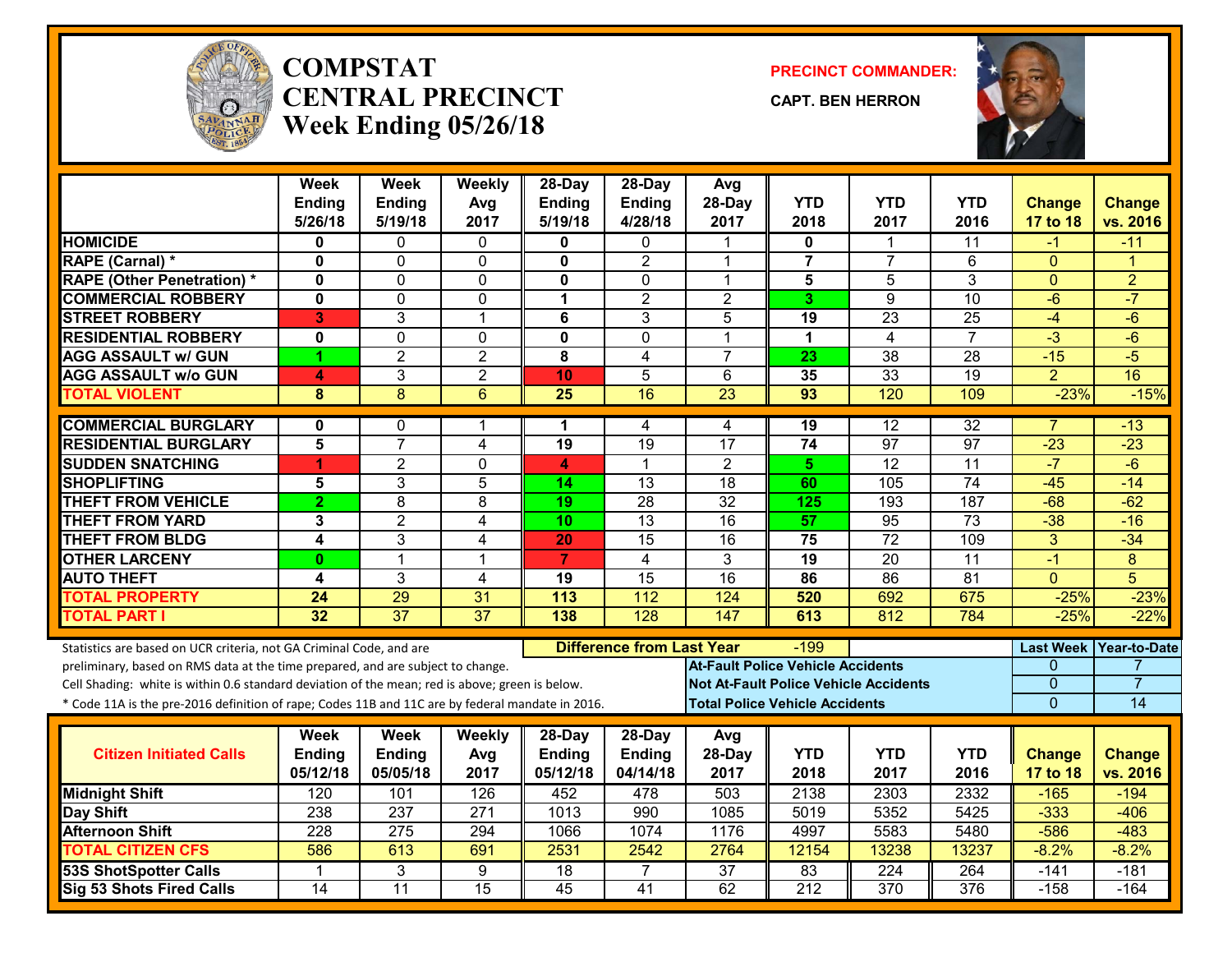# **BEAT 31 Central Precinct Week Ending 05/26/18**

|                                   |                |                 | <b>Last 4 Weeks</b> |                | 28 Days        | 28 Day  |                |                |                |                |                |
|-----------------------------------|----------------|-----------------|---------------------|----------------|----------------|---------|----------------|----------------|----------------|----------------|----------------|
|                                   | <b>Ending</b>  | <b>Ending</b>   | <b>Ending</b>       | Ending         | <b>Ending</b>  | Average | <b>YTD</b>     | <b>YTD</b>     | <b>YTD</b>     | <b>Change</b>  | <b>Change</b>  |
|                                   | 5/26/18        | 5/19/18         | 2017                | 5/19/18        | 4/28/18        | 2017    | 2018           | 2017           | 2016           | 17 to 18       | vs. 2016       |
| <b>HOMICIDE</b>                   | 0              | $\Omega$        | $\Omega$            | 0              | $\Omega$       | 0.1     | $\Omega$       | $\Omega$       | 4              | $\mathbf{0}$   | $-4$           |
| RAPE (Carnal) *                   | 0              | 0               | $\mathbf{0}$        | 0              | 0              | 0.2     | $\mathbf{0}$   | $\mathbf{1}$   | $\mathbf{1}$   | $-1$           | $-1$           |
| <b>RAPE (Other Penetration) *</b> | $\Omega$       | 0               | $\mathbf{0}$        | $\Omega$       | 0              | 0.3     | $\mathbf{1}$   | 3              | $\Omega$       | $-2$           | $\overline{1}$ |
| <b>COMMERCIAL ROBBERY</b>         | 0              | 0               | 0                   | $\Omega$       | $\mathbf{0}$   | 0.0     | $\mathbf{1}$   | $\mathbf{0}$   | 0              | $\mathbf{1}$   | $\mathbf{1}$   |
| <b>STREET ROBBERY</b>             | 0              | 0               | $\mathbf 0$         | $\mathbf{1}$   | $\mathbf{1}$   | 1.1     | 6              | 5              | $\overline{2}$ | $\mathbf{1}$   | $\overline{4}$ |
| <b>RESIDENTIAL ROBBERY</b>        | $\Omega$       | $\Omega$        | $\mathbf 0$         | $\Omega$       | $\Omega$       | 0.2     | $\mathbf 0$    | $\overline{2}$ | $\overline{2}$ | $-2$           | $-2$           |
| <b>AGG ASSAULT w/ GUN</b>         | 0              | $\Omega$        | $\mathbf 0$         | $\Omega$       | 0              | 1.0     | $\overline{2}$ | 6              | 4              | $-4$           | $-2$           |
| <b>AGG ASSAULT w/o GUN</b>        | 0              | 0               | $\mathbf 0$         | 0              | 0              | 1.1     | 6              | 6              | $\overline{2}$ | $\mathbf{0}$   | $\overline{4}$ |
| <b>TOTAL VIOLENT</b>              | $\mathbf{0}$   | $\overline{0}$  | $\mathbf{0}$        | $\mathbf{1}$   | $\mathbf{1}$   | 3.8     | 16             | 23             | 15             | $-30%$         | 7%             |
| <b>COMMERCIAL BURGLARY</b>        | $\Omega$       | $\Omega$        | $\mathbf{0}$        | $\Omega$       | 0              | 0.5     | 6              | $\mathbf{1}$   | 4              | 5              | $\overline{2}$ |
| <b>RESIDENTIAL BURGLARY</b>       | 0              | $\mathbf{1}$    | $\mathbf 0$         | 0              | $\mathbf{1}$   | 2.3     | 6              | 12             | 17             | $-6$           | $-11$          |
| <b>SUDDEN SNATCHING</b>           | 0              | 0               | $\mathbf{1}$        | $\Omega$       | $\mathbf{1}$   | 0.4     | $\mathbf{1}$   | $\mathbf{1}$   | $\overline{2}$ | $\mathbf{0}$   | $-1$           |
| <b>SHOPLIFTING</b>                | 0              | 0               | $\mathbf 0$         | 0              | 0              | 1.5     | $\Omega$       | 9              | 9              | $-9$           | $-9$           |
| <b>THEFT FROM VEHICLE</b>         | 0              | 3               | $\overline{2}$      | $\mathbf{1}$   | 6              | 7.0     | 24             | 40             | 38             | $-16$          | $-14$          |
| <b>THEFT FROM YARD</b>            | 0              | $\mathbf 0$     | $\mathbf 0$         | 0              | 0              | 4.9     | 12             | 26             | 17             | $-14$          | $-5$           |
| <b>THEFT FROM BLDG</b>            | $\overline{2}$ | 0               | $\mathbf 0$         | $\mathbf{1}$   | 3              | 2.8     | 15             | 8              | 22             | $\overline{7}$ | $-7$           |
| <b>OTHER LARCENY</b>              | 0              | 0               | $\mathbf 0$         | 0              | 0              | 0.7     | $\mathbf 0$    | 5              | $\mathbf{1}$   | $-5$           | $-1$           |
| <b>AUTO THEFT</b>                 | 0              | $\overline{2}$  | $\mathbf{0}$        | $\Omega$       | $\overline{2}$ | 3.0     | $\overline{7}$ | 21             | 16             | $-14$          | $-9$           |
| <b>TOTAL PROPERTY</b>             | $\overline{2}$ | 6               | 3                   | $\overline{2}$ | 13             | 22.9    | 71             | 123            | 126            | $-42%$         | $-44%$         |
| <b>TOTAL PART I</b>               | $\overline{2}$ | $6\overline{6}$ | 3                   | 3              | 14             | 26.8    | 87             | 146            | 141            | $-40%$         | $-38%$         |

 **Difference from Last Year**r -59

Statistics are based on UCR criteria, not GA Criminal Code.

\* Rape Code 11A is the historical definition of rape (aka Legacy Rape); Rape Codes 11B and 11C are those moved from Part II to Part I in 2017.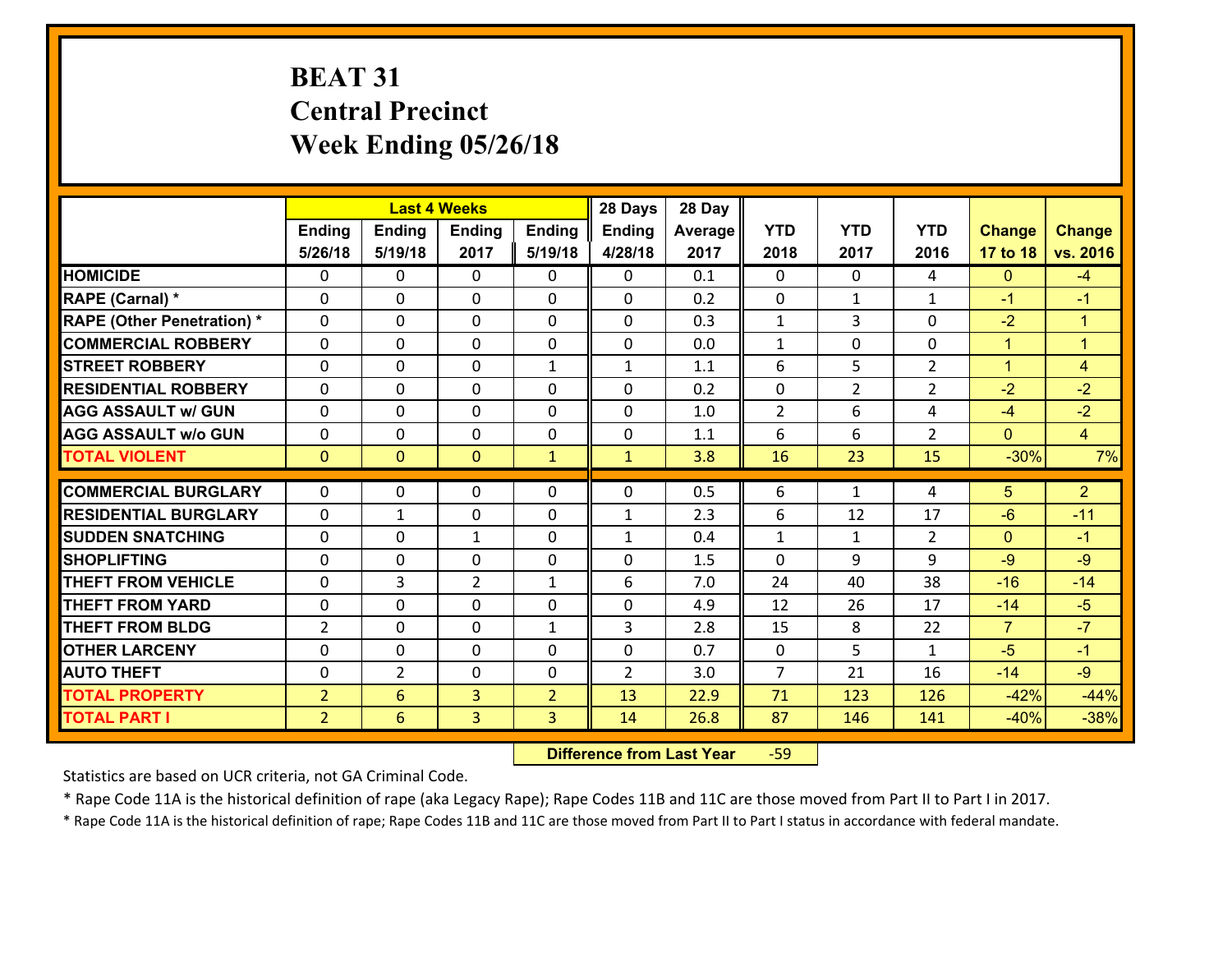# **BEAT 32 Central Precinct Week Ending 05/26/18**

|                                   |                |                | <b>Last 4 Weeks</b> |                | 28 Days        | 28 Day  |                |                |                |                |                |
|-----------------------------------|----------------|----------------|---------------------|----------------|----------------|---------|----------------|----------------|----------------|----------------|----------------|
|                                   | Ending         | <b>Ending</b>  | <b>Ending</b>       | Ending         | <b>Ending</b>  | Average | <b>YTD</b>     | <b>YTD</b>     | <b>YTD</b>     | <b>Change</b>  | <b>Change</b>  |
|                                   | 5/26/18        | 5/19/18        | 2017                | 5/19/18        | 4/28/18        | 2017    | 2018           | 2017           | 2016           | 17 to 18       | vs. 2016       |
| <b>HOMICIDE</b>                   | $\Omega$       | 0              | $\Omega$            | 0              | $\Omega$       | 0.0     | 0              | $\Omega$       | 0              | $\mathbf{0}$   | $\Omega$       |
| RAPE (Carnal) *                   | $\mathbf{0}$   | 0              | $\mathbf{0}$        | 0              | 0              | 0.4     | $\mathbf{1}$   | $\overline{2}$ | $\mathbf{1}$   | $-1$           | $\mathbf{0}$   |
| <b>RAPE (Other Penetration) *</b> | $\mathbf{0}$   | 0              | $\mathbf{0}$        | $\Omega$       | 0              | 0.2     | $\Omega$       | 2              | 0              | $-2$           | $\mathbf{0}$   |
| <b>COMMERCIAL ROBBERY</b>         | $\mathbf{1}$   | 0              | 0                   | 0              | $\mathbf{1}$   | 0.5     | $\overline{2}$ | 3              | $\mathbf{1}$   | $-1$           | $\mathbf{1}$   |
| <b>STREET ROBBERY</b>             | 0              | 0              | $\mathbf 0$         | 0              | 0              | 0.5     | $\mathbf{1}$   | $\overline{2}$ | 3              | $-1$           | $-2$           |
| <b>RESIDENTIAL ROBBERY</b>        | $\Omega$       | $\Omega$       | $\mathbf 0$         | $\Omega$       | 0              | 0.0     | 0              | $\Omega$       | 0              | $\mathbf{0}$   | $\Omega$       |
| <b>AGG ASSAULT w/ GUN</b>         | 0              | 0              | $\mathbf 0$         | 0              | 0              | 0.4     | $\overline{2}$ | 3              | $\mathbf{1}$   | $-1$           | $\mathbf{1}$   |
| <b>AGG ASSAULT W/o GUN</b>        | 0              | 0              | $\mathbf 0$         | $\mathbf 0$    | 0              | 0.5     | $\overline{2}$ | $\overline{2}$ | 3              | $\mathbf{0}$   | $-1$           |
| <b>TOTAL VIOLENT</b>              | $\mathbf{1}$   | $\overline{0}$ | $\mathbf{O}$        | $\mathbf{0}$   | $\mathbf{1}$   | 2.5     | 8              | 14             | 9              | $-43%$         | $-11%$         |
| <b>COMMERCIAL BURGLARY</b>        | $\Omega$       | 0              | $\mathbf{0}$        | $\Omega$       | $\Omega$       | 0.3     | $\Omega$       | $\Omega$       | 6              | $\mathbf{0}$   | $-6$           |
| <b>RESIDENTIAL BURGLARY</b>       | $\mathbf{1}$   | 1              | $\mathbf{1}$        | 0              | 3              | 2.1     | 8              | 4              | 13             | $\overline{4}$ | $-5$           |
| <b>SUDDEN SNATCHING</b>           | 0              | 0              | $\mathbf 0$         | 0              | 0              | 0.2     | 0              | $\overline{2}$ | 0              | $-2$           | $\Omega$       |
| <b>SHOPLIFTING</b>                | 0              | $\overline{2}$ | $\overline{2}$      | $\overline{2}$ | 6              | 3.8     | 25             | 19             | 15             | 6              | 10             |
| <b>THEFT FROM VEHICLE</b>         | 0              | 1              | $\mathbf{1}$        | $\mathbf{1}$   | 3              | 8.7     | 28             | 58             | 43             | $-30$          | $-15$          |
| <b>THEFT FROM YARD</b>            | $\mathbf 1$    | $\mathbf{1}$   | $\mathbf{1}$        | $\overline{2}$ | 5              | 2.8     | 16             | 24             | $\overline{7}$ | $-8$           | 9              |
| <b>THEFT FROM BLDG</b>            | $\overline{2}$ | 1              | 1                   | $\mathbf{1}$   | 5              | 4.1     | 15             | 22             | 29             | $-7$           | $-14$          |
| <b>OTHER LARCENY</b>              | 4              | $\mathbf{1}$   | $\mathbf 0$         | 0              | 5              | 1.0     | 10             | 4              | 0              | 6              | 10             |
| <b>AUTO THEFT</b>                 | $\mathbf{0}$   | $\mathbf{1}$   | $\mathbf{1}$        | 0              | $\overline{2}$ | 2.3     | 13             | 13             | 13             | $\mathbf{0}$   | $\overline{0}$ |
| <b>TOTAL PROPERTY</b>             | 8              | 8              | $\overline{7}$      | 6              | 29             | 25.4    | 115            | 146            | 126            | $-21%$         | $-9%$          |
| <b>TOTAL PART I</b>               | 9              | 8              | $\overline{7}$      | 6              | 30             | 27.8    | 123            | 160            | 135            | $-23%$         | $-9%$          |
|                                   |                |                |                     |                |                |         |                |                |                |                |                |

 **Difference from Last Year**‐37

Statistics are based on UCR criteria, not GA Criminal Code.

\* Rape Code 11A is the historical definition of rape (aka Legacy Rape); Rape Codes 11B and 11C are those moved from Part II to Part I in 2017.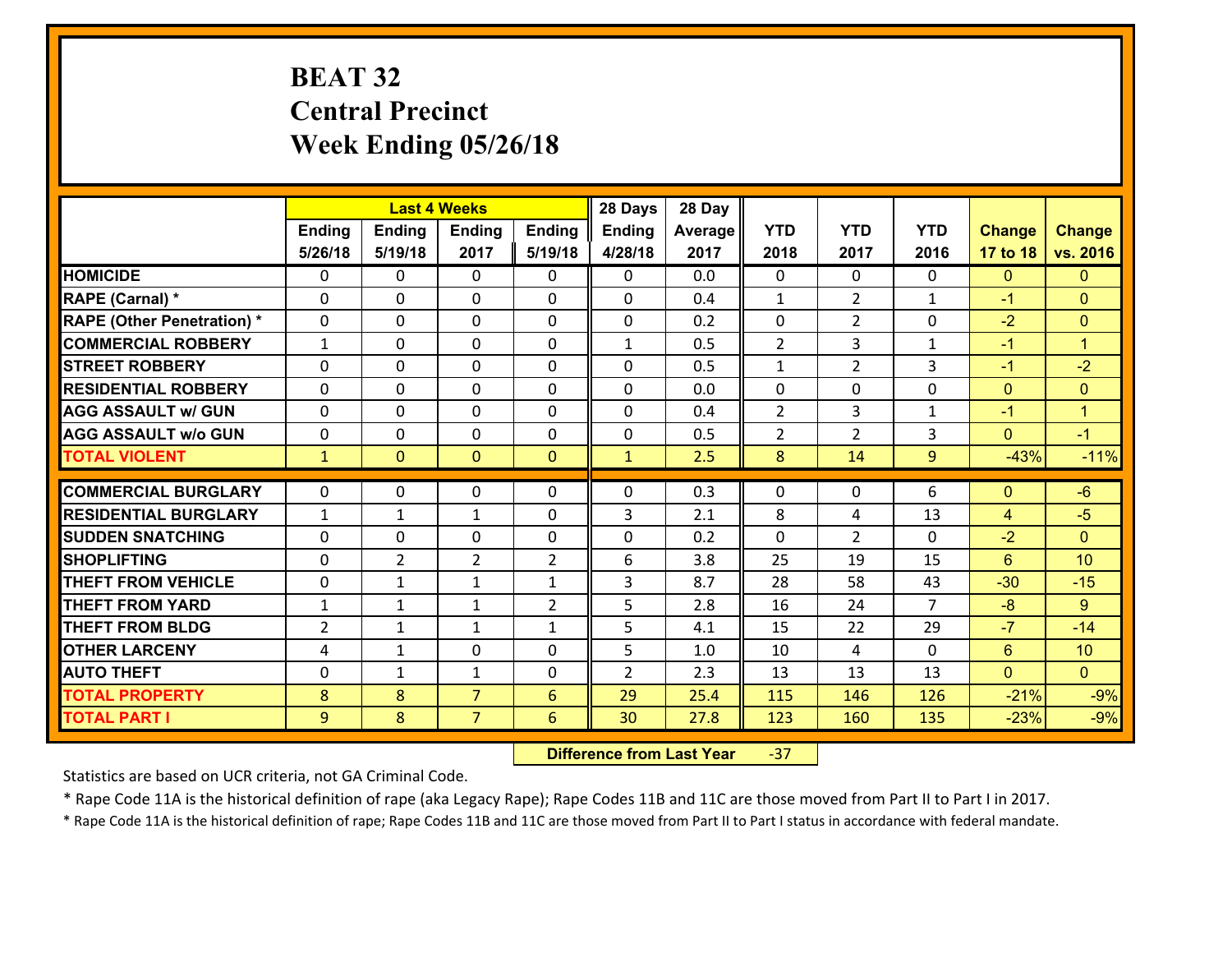# **BEAT 33 Central PrecinctWeek Ending 05/26/18**

|                                              |                |                     | <b>Last 4 Weeks</b> |              | 28 Days        | 28 Day       |                |                |                |                  |                  |
|----------------------------------------------|----------------|---------------------|---------------------|--------------|----------------|--------------|----------------|----------------|----------------|------------------|------------------|
|                                              | Ending         | <b>Ending</b>       | <b>Ending</b>       | Ending       | <b>Ending</b>  | Average      | <b>YTD</b>     | <b>YTD</b>     | <b>YTD</b>     | <b>Change</b>    | <b>Change</b>    |
|                                              | 5/26/18        | 5/19/18             | 2017                | 5/19/18      | 4/28/18        | 2017         | 2018           | 2017           | 2016           | 17 to 18         | vs. 2016         |
| <b>HOMICIDE</b>                              | $\Omega$       | 0                   | $\Omega$            | 0            | $\Omega$       | 0.2          | 0              | $\mathbf{1}$   | 4              | $-1$             | $-4$             |
| RAPE (Carnal) *                              | $\mathbf{0}$   | 0                   | $\mathbf{0}$        | 0            | $\Omega$       | 0.2          | $\mathbf{0}$   | $\mathbf{0}$   | $\overline{2}$ | $\mathbf{0}$     | $-2$             |
| <b>RAPE (Other Penetration) *</b>            | $\Omega$       | 0                   | $\mathbf{0}$        | $\Omega$     | $\Omega$       | 0.1          | $\mathbf{1}$   | 0              | $\mathbf{1}$   | $\mathbf{1}$     | $\Omega$         |
| <b>COMMERCIAL ROBBERY</b>                    | $\mathbf{0}$   | 0                   | 0                   | 0            | $\Omega$       | 0.5          | $\mathbf{0}$   | 4              | 3              | $-4$             | $-3$             |
| <b>STREET ROBBERY</b>                        | 0              | 0                   | $\mathbf 0$         | $\mathbf{1}$ | $\mathbf{1}$   | 1.5          | $\overline{7}$ | 9              | 10             | $-2$             | $-3$             |
| <b>RESIDENTIAL ROBBERY</b>                   | $\Omega$       | 0                   | $\mathbf 0$         | $\Omega$     | 0              | 0.1          | $\mathbf 0$    | $\Omega$       | 0              | $\mathbf{0}$     | $\Omega$         |
| <b>AGG ASSAULT w/ GUN</b>                    | $\mathbf{1}$   | $\overline{2}$      | $\mathbf 0$         | 0            | 3              | 1.4          | 5              | 10             | 4              | $-5$             | $\mathbf{1}$     |
| <b>AGG ASSAULT w/o GUN</b>                   | 0              | 0                   | $\mathbf 0$         | $\mathbf 0$  | 0              | 1.1          | 4              | $\overline{7}$ | $\overline{7}$ | $-3$             | $-3$             |
| <b>TOTAL VIOLENT</b>                         | $\mathbf{1}$   | $\overline{2}$      | $\mathbf{O}$        | $\mathbf{1}$ | $\overline{4}$ | 4.9          | 17             | 31             | 31             | $-45%$           | $-45%$           |
| <b>COMMERCIAL BURGLARY</b>                   | $\mathbf{1}$   | 0                   | $\mathbf{0}$        | $\Omega$     | $\mathbf{1}$   | 0.6          | 4              | $\overline{2}$ | 10             | $\overline{2}$   | $-6$             |
|                                              |                |                     |                     |              |                |              |                |                |                |                  |                  |
|                                              |                |                     |                     |              |                |              |                |                |                |                  |                  |
| <b>RESIDENTIAL BURGLARY</b>                  | $\mathbf{1}$   | 0                   | $\mathbf 0$         | 0            | $\mathbf{1}$   | 1.7          | $\overline{7}$ | $\overline{7}$ | 10             | $\mathbf{0}$     | $-3$             |
| <b>SUDDEN SNATCHING</b>                      | $\mathbf{1}$   | 0                   | $\mathbf 0$         | 0            | $\mathbf{1}$   | 0.3          | $\overline{2}$ | $\overline{2}$ | $\overline{2}$ | $\mathbf{0}$     | $\overline{0}$   |
| <b>SHOPLIFTING</b>                           | 0              | $\mathbf{1}$        | $\mathbf 0$         | 0            | $\mathbf{1}$   | 5.4          | 10             | 53             | 13             | $-43$            | $-3$             |
| <b>THEFT FROM VEHICLE</b>                    | $\overline{3}$ | 0                   | $\overline{2}$      | 0            | 5              | 5.6          | 21             | 48             | 33             | $-27$            | $-12$            |
| <b>THEFT FROM YARD</b>                       | 0              | $\overline{2}$      | $\mathbf{1}$        | $\mathbf{1}$ | 4              | 3.2          | 17             | 12             | 26             | 5                | $-9$             |
| <b>THEFT FROM BLDG</b>                       | 0              | $\overline{2}$      | $\mathbf 0$         | 0            | $\overline{2}$ | 2.5          | 11             | 13             | 24             | $-2$             | $-13$            |
| <b>OTHER LARCENY</b>                         | 0              | 0                   | $\mathbf 0$         | 0            | 0              | 0.8          | 4              | 4              | 5              | $\mathbf{0}$     | $-1$             |
| <b>AUTO THEFT</b>                            | 3              | $\overline{2}$      | $\mathbf{1}$        | 2            | 8              | 3.0          | 21             | 15             | 21             | 6                | $\overline{0}$   |
| <b>TOTAL PROPERTY</b><br><b>TOTAL PART I</b> | 9<br>10        | $\overline{7}$<br>9 | 4<br>4              | 3<br>4       | 23<br>27       | 23.1<br>28.0 | 97<br>114      | 156<br>187     | 144<br>175     | $-38%$<br>$-39%$ | $-33%$<br>$-35%$ |

 **Difference from Last Year**‐73

Statistics are based on UCR criteria, not GA Criminal Code.

\* Rape Code 11A is the historical definition of rape (aka Legacy Rape); Rape Codes 11B and 11C are those moved from Part II to Part I in 2017.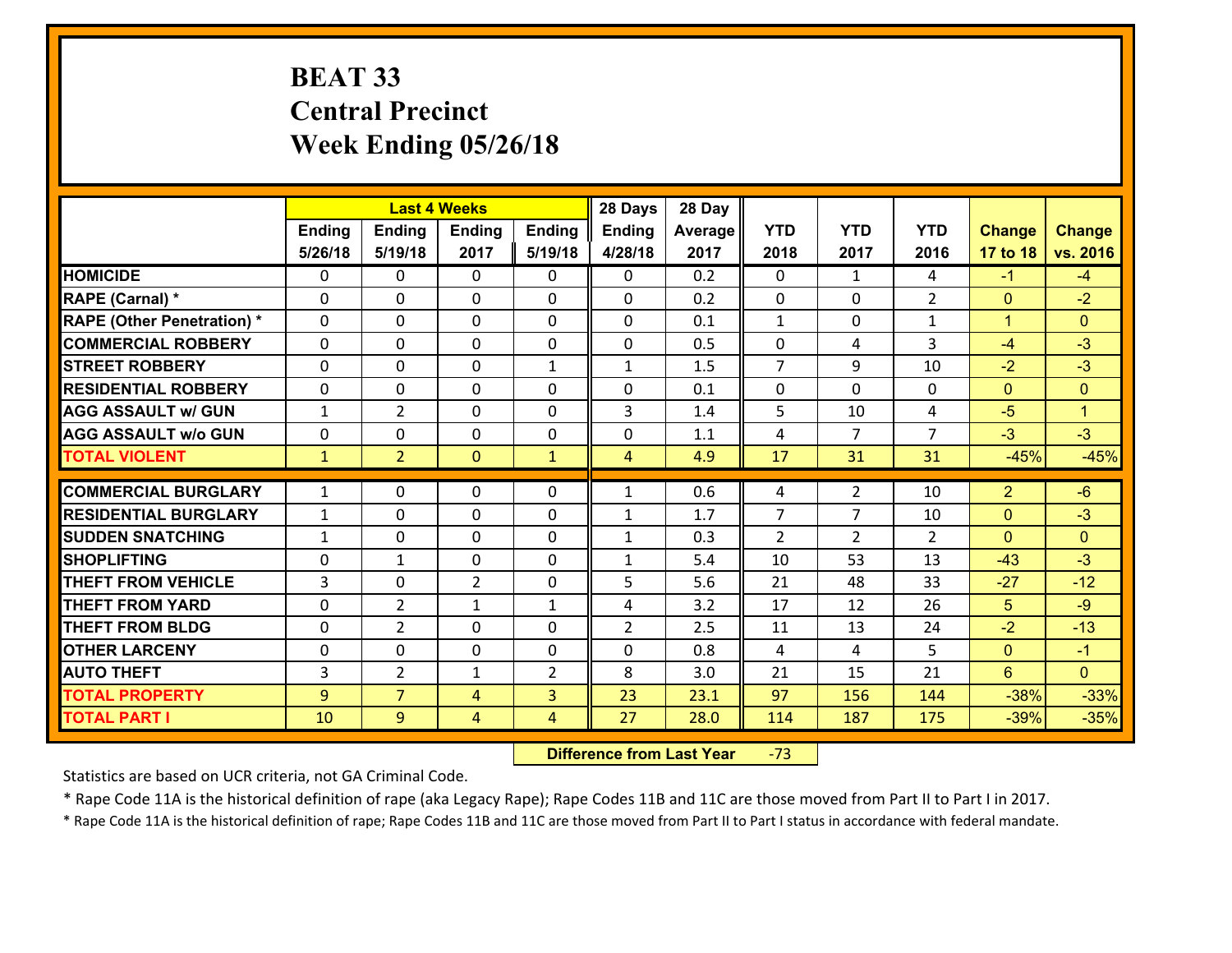# **BEAT 34 Central Precinct Week Ending 05/26/18**

|                                   |                |                | <b>Last 4 Weeks</b> |               | 28 Days        | 28 Day  |              |                |                |                |                |
|-----------------------------------|----------------|----------------|---------------------|---------------|----------------|---------|--------------|----------------|----------------|----------------|----------------|
|                                   | Ending         | <b>Ending</b>  | <b>Ending</b>       | <b>Ending</b> | <b>Ending</b>  | Average | <b>YTD</b>   | <b>YTD</b>     | <b>YTD</b>     | <b>Change</b>  | <b>Change</b>  |
|                                   | 5/26/18        | 5/19/18        | 2017                | 5/19/18       | 4/28/18        | 2017    | 2018         | 2017           | 2016           | 17 to 18       | vs. 2016       |
| <b>HOMICIDE</b>                   | $\Omega$       | 0              | 0                   | 0             | 0              | 0.3     | 0            | $\mathbf{0}$   | $\mathbf{1}$   | $\mathbf{0}$   | $-1$           |
| RAPE (Carnal) *                   | 0              | 0              | $\mathbf{0}$        | 0             | 0              | 0.5     | 2            | 3              | 0              | $-1$           | $\overline{2}$ |
| <b>RAPE (Other Penetration) *</b> | $\Omega$       | $\Omega$       | $\Omega$            | $\Omega$      | $\Omega$       | 0.0     | $\Omega$     | $\Omega$       | $\mathbf{1}$   | $\mathbf{0}$   | $-1$           |
| <b>COMMERCIAL ROBBERY</b>         | $\Omega$       | $\Omega$       | $\mathbf 0$         | $\Omega$      | 0              | 0.1     | $\mathbf 0$  | 0              | $\overline{2}$ | $\mathbf{0}$   | $-2$           |
| <b>STREET ROBBERY</b>             | 0              | 0              | $\overline{2}$      | $\mathbf{1}$  | 3              | 0.7     | 3            | 3              | $\overline{2}$ | $\mathbf{0}$   | $\mathbf{1}$   |
| <b>RESIDENTIAL ROBBERY</b>        | $\Omega$       | 0              | $\mathbf 0$         | 0             | 0              | 0.3     | $\mathbf{1}$ | $\overline{2}$ | $\overline{2}$ | $-1$           | $-1$           |
| <b>AGG ASSAULT w/ GUN</b>         | 0              | 0              | $\mathbf{1}$        | $\mathbf{1}$  | $\overline{2}$ | 2.4     | 5            | 13             | 8              | $-8$           | $-3$           |
| <b>AGG ASSAULT w/o GUN</b>        | $\mathbf{1}$   | 0              | 3                   | 3             | $\overline{7}$ | 1.8     | 15           | 13             | 3              | $\overline{2}$ | 12             |
| <b>TOTAL VIOLENT</b>              | $\mathbf{1}$   | $\overline{0}$ | 6                   | 5             | 12             | 6.1     | 26           | 34             | 19             | $-24%$         | 37%            |
| <b>COMMERCIAL BURGLARY</b>        | $\Omega$       | 0              |                     | 0             | $\Omega$       | 0.4     | 2            | $\overline{2}$ | 3              | $\mathbf{0}$   | $-1$           |
|                                   |                |                | 0                   |               |                |         |              |                |                |                |                |
| <b>RESIDENTIAL BURGLARY</b>       | $\mathbf{1}$   | 0              | 4                   | $\mathbf{1}$  | 6              | 5.4     | 30           | 38             | 22             | $-8$           | 8              |
| <b>SUDDEN SNATCHING</b>           | $\Omega$       | 0              | $\mathbf 0$         | $\Omega$      | 0              | 0.5     | $\Omega$     | 4              | 3              | $-4$           | $-3$           |
| <b>SHOPLIFTING</b>                | $\mathbf{1}$   | 0              | $\mathbf 0$         | $\mathbf{1}$  | $\overline{2}$ | 2.8     | 3            | $\Omega$       | 9              | 3              | $-6$           |
| <b>THEFT FROM VEHICLE</b>         | $\Omega$       | 0              | 0                   | 0             | $\Omega$       | 3.3     | 15           | 20             | 21             | $-5$           | $-6$           |
| <b>THEFT FROM YARD</b>            | 0              | 0              | $\mathbf 0$         | 0             | 0              | 1.6     | 3            | 6              | 10             | $-3$           | $-7$           |
| <b>THEFT FROM BLDG</b>            | $\mathbf{1}$   | $\mathbf{1}$   | $\mathbf{1}$        | $\mathbf{1}$  | 4              | 2.3     | 14           | 5              | 10             | 9              | $\overline{4}$ |
| <b>OTHER LARCENY</b>              | 0              | 0              | $\mathbf{1}$        | 0             | $\mathbf{1}$   | 0.2     | $\mathbf{1}$ | $\mathbf{1}$   | $\overline{2}$ | $\mathbf{0}$   | $-1$           |
| <b>AUTO THEFT</b>                 | $\mathbf{1}$   | 0              | $\mathbf 0$         | 0             | $\mathbf{1}$   | 3.2     | 12           | 19             | 17             | $-7$           | $-5$           |
| <b>TOTAL PROPERTY</b>             | $\overline{4}$ | $\mathbf{1}$   | 6                   | 3             | 14             | 19.7    | 80           | 95             | 97             | $-16%$         | $-18%$         |
| <b>TOTAL PART I</b>               | 5              | $\mathbf{1}$   | 12                  | 8             | 26             | 25.8    | 106          | 129            | 116            | $-18%$         | $-9%$          |

 **Difference from Last Year**‐23

Statistics are based on UCR criteria, not GA Criminal Code.

\* Rape Code 11A is the historical definition of rape (aka Legacy Rape); Rape Codes 11B and 11C are those moved from Part II to Part I in 2017.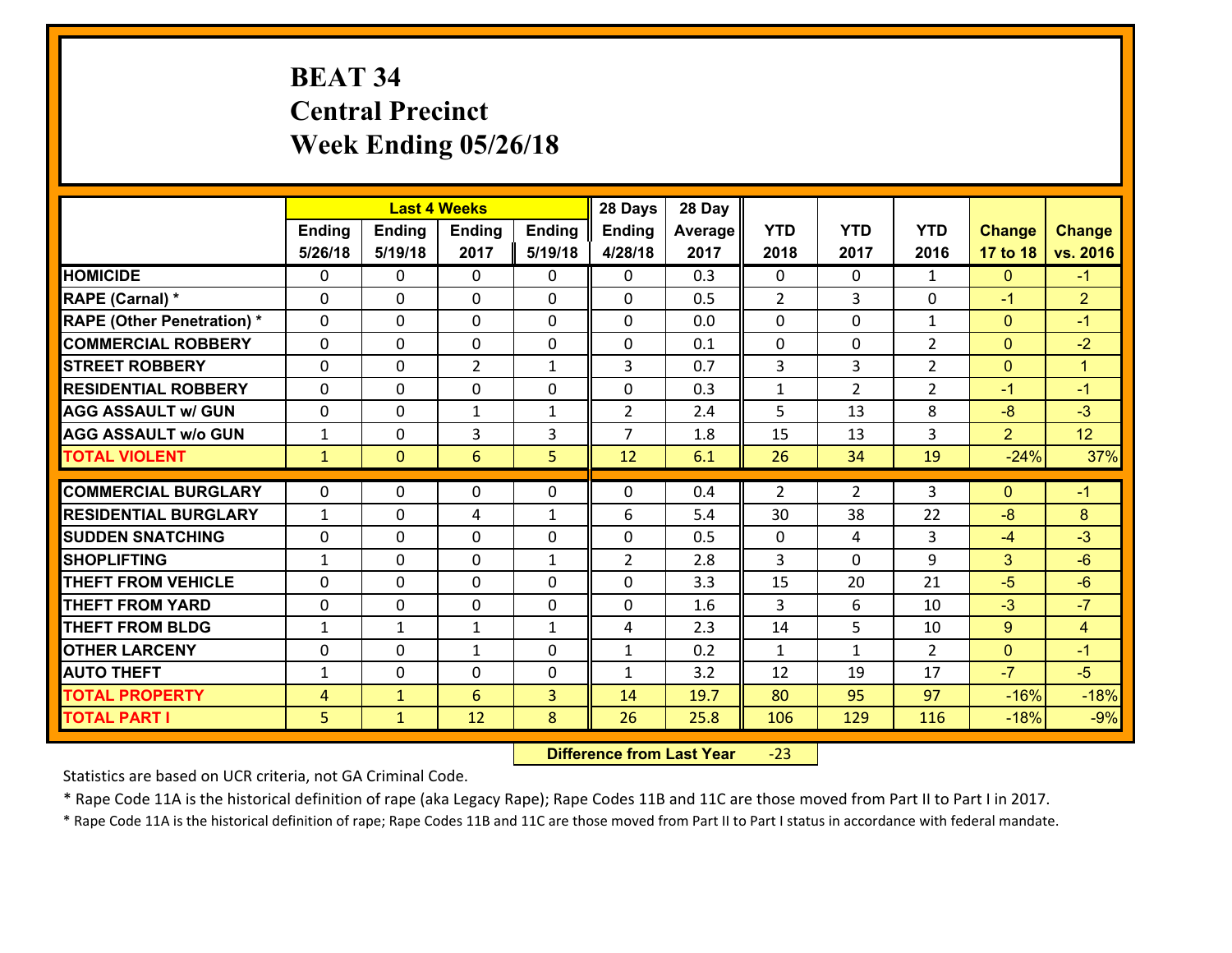# **BEAT 35 Central Precinct Week Ending 05/26/18**

|                                              |              |                | <b>Last 4 Weeks</b> |                | 28 Days         | 28 Day       |                |                |                |                 |                      |
|----------------------------------------------|--------------|----------------|---------------------|----------------|-----------------|--------------|----------------|----------------|----------------|-----------------|----------------------|
|                                              | Ending       | <b>Ending</b>  | <b>Ending</b>       | <b>Ending</b>  | <b>Ending</b>   | Average      | <b>YTD</b>     | <b>YTD</b>     | <b>YTD</b>     | <b>Change</b>   | <b>Change</b>        |
|                                              | 5/26/18      | 5/19/18        | 2017                | 5/19/18        | 4/28/18         | 2017         | 2018           | 2017           | 2016           | 17 to 18        | vs. 2016             |
| <b>HOMICIDE</b>                              | $\Omega$     | 0              | $\mathbf{0}$        | 0              | 0               | 0.1          | $\Omega$       | $\Omega$       | $\overline{2}$ | $\mathbf{0}$    | $-2$                 |
| RAPE (Carnal) *                              | $\Omega$     | 0              | $\mathbf{0}$        | 0              | $\Omega$        | 0.0          | 2              | $\Omega$       | $\mathbf{1}$   | $\overline{2}$  | $\blacktriangleleft$ |
| <b>RAPE (Other Penetration) *</b>            | $\Omega$     | $\Omega$       | $\Omega$            | $\Omega$       | $\Omega$        | 0.0          | 3              | $\Omega$       | $\Omega$       | 3               | 3                    |
| <b>COMMERCIAL ROBBERY</b>                    | 0            | 0              | $\mathbf 0$         | $\Omega$       | 0               | 0.4          | 0              | $\mathbf{1}$   | 3              | $-1$            | $-3$                 |
| <b>STREET ROBBERY</b>                        | $\Omega$     | 0              | $\mathbf 0$         | $\Omega$       | 0               | 0.6          | $\mathbf{1}$   | 3              | 6              | $-2$            | $-5$                 |
| <b>RESIDENTIAL ROBBERY</b>                   | $\Omega$     | $\Omega$       | $\mathbf 0$         | $\Omega$       | 0               | 0.1          | $\Omega$       | $\Omega$       | $\overline{2}$ | $\overline{0}$  | $-2$                 |
| <b>AGG ASSAULT w/ GUN</b>                    | $\Omega$     | $\overline{2}$ | 1                   | $\Omega$       | 3               | 1.3          | 9              | 5              | 8              | $\overline{4}$  | $\blacktriangleleft$ |
| <b>AGG ASSAULT w/o GUN</b>                   | 0            | $\overline{2}$ | $\mathbf 0$         | $\mathbf{1}$   | 3               | 1.2          | 6              | 3              | 3              | 3               | 3 <sup>1</sup>       |
| <b>TOTAL VIOLENT</b>                         | $\mathbf{0}$ | $\overline{4}$ | $\mathbf{1}$        | $\mathbf{1}$   | $6\overline{6}$ | 3.6          | 21             | 12             | 25             | 75%             | $-16%$               |
|                                              |              |                |                     |                |                 |              |                |                |                |                 |                      |
|                                              |              |                |                     |                |                 |              |                |                |                |                 |                      |
| <b>COMMERCIAL BURGLARY</b>                   | $\Omega$     | 0              | 0                   | 0              | $\Omega$        | 1.0          | 2              | 4              | 6              | $-2$            | $-4$                 |
| <b>RESIDENTIAL BURGLARY</b>                  | $\mathbf{1}$ | 0              | $\overline{2}$      | 3              | 6               | 3.7          | 14             | 23             | 25             | $-9$            | $-11$                |
| <b>SUDDEN SNATCHING</b>                      | $\Omega$     | 0              | $\mathbf{0}$        | $\mathbf{1}$   | $\mathbf{1}$    | 0.2          | $\overline{2}$ | $\overline{2}$ | 3              | $\mathbf{0}$    | $-1$                 |
| <b>SHOPLIFTING</b>                           | $\mathbf{1}$ | 0              | $\mathbf{1}$        | $\overline{2}$ | 4               | 2.2          | 9              | 9              | 12             | $\mathbf{0}$    | $-3$                 |
| <b>THEFT FROM VEHICLE</b>                    | $\mathbf{1}$ | 1              | $\overline{2}$      | $\Omega$       | 4               | 3.6          | 20             | 18             | 30             | $\overline{2}$  | $-10$                |
| <b>THEFT FROM YARD</b>                       | 0            | 0              | $\mathbf 0$         | $\Omega$       | 0               | 2.2          | 5              | 19             | 10             | $-14$           | $-5$                 |
| <b>THEFT FROM BLDG</b>                       | 0            | $\overline{2}$ | $\mathbf{1}$        | 0              | 3               | 2.6          | $\overline{7}$ | 14             | 16             | $-7$            | $-9$                 |
| <b>OTHER LARCENY</b>                         | $\mathbf{1}$ | 0              | $\mathbf 0$         | 0              | $\mathbf{1}$    | 0.5          | $\overline{3}$ | 5              | $\overline{2}$ | $-2$            | $\blacktriangleleft$ |
| <b>AUTO THEFT</b>                            | $\mathbf{1}$ | $\mathbf{1}$   | 1                   | $\overline{2}$ | 5               | 2.5          | 24             | 12             | 10             | 12              | 14                   |
| <b>TOTAL PROPERTY</b><br><b>TOTAL PART I</b> | 5<br>5       | 4<br>8         | $\overline{7}$<br>8 | 8<br>9         | 24<br>30        | 18.6<br>22.2 | 86<br>107      | 106<br>118     | 114<br>139     | $-19%$<br>$-9%$ | $-25%$<br>$-23%$     |

 **Difference from Last Year**r -11

Statistics are based on UCR criteria, not GA Criminal Code.

\* Rape Code 11A is the historical definition of rape (aka Legacy Rape); Rape Codes 11B and 11C are those moved from Part II to Part I in 2017.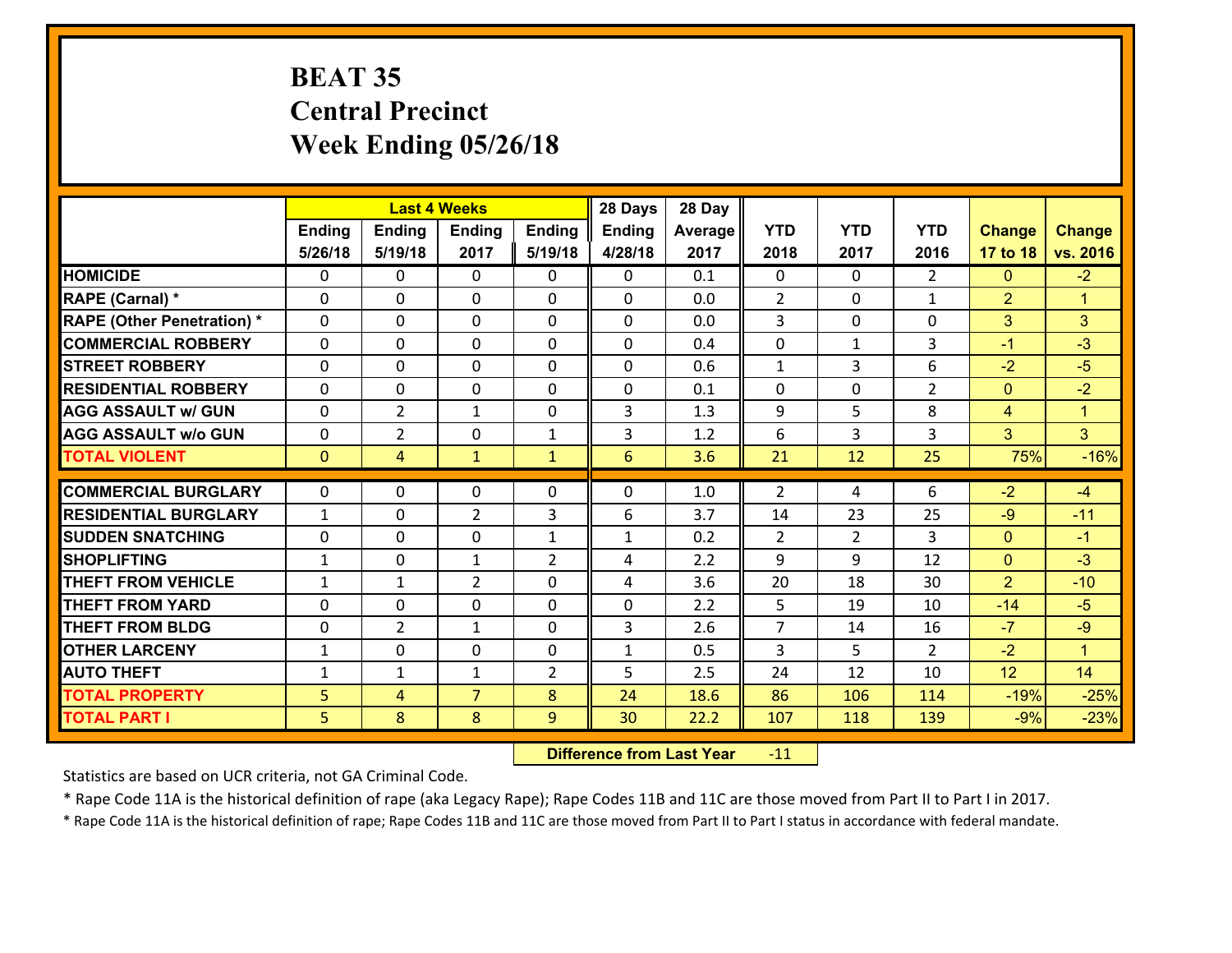# **BEAT 36 Central Precinct Week Ending 05/26/18**

|                                              |                              |                | <b>Last 4 Weeks</b> |                                  | 28 Days        | 28 Day       |                |                |                |                |                      |
|----------------------------------------------|------------------------------|----------------|---------------------|----------------------------------|----------------|--------------|----------------|----------------|----------------|----------------|----------------------|
|                                              | Ending                       | <b>Ending</b>  | <b>Ending</b>       | <b>Ending</b>                    | <b>Ending</b>  | Average      | <b>YTD</b>     | <b>YTD</b>     | <b>YTD</b>     | <b>Change</b>  | <b>Change</b>        |
|                                              | 5/26/18                      | 5/19/18        | 2017                | 5/19/18                          | 4/28/18        | 2017         | 2018           | 2017           | 2016           | 17 to 18       | vs. 2016             |
| <b>HOMICIDE</b>                              | 0                            | 0              | $\mathbf{0}$        | 0                                | 0              | 0.0          | $\Omega$       | $\Omega$       | $\Omega$       | $\mathbf{0}$   | $\mathbf{0}$         |
| RAPE (Carnal) *                              | $\Omega$                     | 0              | $\mathbf{0}$        | 0                                | $\Omega$       | 0.2          | 2              | $\mathbf{1}$   | $\mathbf{1}$   | $\mathbf{1}$   | $\blacktriangleleft$ |
| <b>RAPE (Other Penetration) *</b>            | $\Omega$                     | $\Omega$       | $\Omega$            | $\Omega$                         | $\Omega$       | 0.0          | $\Omega$       | $\Omega$       | $\mathbf{1}$   | $\mathbf{0}$   | $-1$                 |
| <b>COMMERCIAL ROBBERY</b>                    | 0                            | 0              | $\mathbf 0$         | 0                                | 0              | 0.2          | 0              | $\mathbf{1}$   | $\mathbf{1}$   | $-1$           | $-1$                 |
| <b>STREET ROBBERY</b>                        | $\Omega$                     | 0              | 1                   | 0                                | $\mathbf{1}$   | 0.4          | $\mathbf{1}$   | $\mathbf{1}$   | $\overline{2}$ | $\mathbf{0}$   | $-1$                 |
| <b>RESIDENTIAL ROBBERY</b>                   | $\Omega$                     | $\Omega$       | $\mathbf 0$         | $\Omega$                         | 0              | 0.1          | $\Omega$       | $\Omega$       | $\mathbf{1}$   | $\overline{0}$ | $-1$                 |
| <b>AGG ASSAULT w/ GUN</b>                    | $\Omega$                     | 0              | $\mathbf 0$         | $\Omega$                         | 0              | 0.6          | $\mathbf 0$    | $\mathbf{1}$   | 3              | $-1$           | $-3$                 |
| <b>AGG ASSAULT w/o GUN</b>                   | 0                            | 0              | $\mathbf 0$         | 0                                | 0              | 0.7          | $\overline{2}$ | $\overline{2}$ | $\mathbf{1}$   | $\overline{0}$ | $\mathbf{1}$         |
| <b>TOTAL VIOLENT</b>                         | $\mathbf{0}$                 | $\overline{0}$ | $\mathbf{1}$        | $\overline{0}$                   | $\mathbf{1}$   | 2.1          | 5              | 6              | 10             | $-17%$         | $-50%$               |
| <b>COMMERCIAL BURGLARY</b>                   | $\Omega$                     | 0              | 0                   | 0                                | $\Omega$       | 0.8          | 5              | 3              | 3              | $\overline{2}$ | $\overline{2}$       |
|                                              |                              |                |                     |                                  |                |              |                |                |                |                |                      |
|                                              |                              |                |                     |                                  |                |              |                |                |                |                |                      |
| <b>RESIDENTIAL BURGLARY</b>                  | $\Omega$                     | 1              | $\mathbf{0}$        | $\mathbf{1}$                     | $\overline{2}$ | 1.7          | 9              | 13             | 10             | $-4$           | $-1$                 |
| <b>SUDDEN SNATCHING</b>                      | $\Omega$                     | 0              | $\mathbf{1}$        | $\Omega$                         | $\mathbf{1}$   | 0.2          | $\Omega$       | $\mathbf{1}$   | $\mathbf{1}$   | $-1$           | $-1$                 |
| <b>SHOPLIFTING</b>                           | 0                            | 1              | $\mathbf 0$         | 0                                | $\mathbf{1}$   | 2.6          | 13             | 15             | 16             | $-2$           | $-3$                 |
| <b>THEFT FROM VEHICLE</b>                    | 0                            | 0              | $\mathbf{1}$        | $\Omega$                         | $\mathbf{1}$   | 3.3          | 17             | 9              | 22             | 8              | $-5$                 |
| <b>THEFT FROM YARD</b>                       | $\mathbf{1}$                 | 0              | $\mathbf 0$         | 0                                | $\mathbf{1}$   | 1.5          | 4              | 8              | 3              | $-4$           | $\blacktriangleleft$ |
| <b>THEFT FROM BLDG</b>                       | 0                            | $\overline{2}$ | $\mathbf 0$         | $\mathbf{1}$                     | 3              | 1.5          | 13             | 10             | 8              | 3              | 5                    |
| <b>OTHER LARCENY</b>                         | 0                            | 0              | $\mathbf 0$         | 0                                | 0              | 0.3          | $\mathbf{1}$   | $\mathbf{1}$   | $\mathbf{1}$   | $\mathbf{0}$   | $\mathbf{0}$         |
| <b>AUTO THEFT</b>                            | $\mathbf{0}$                 | $\mathbf{1}$   | $\mathbf 0$         | 0                                | $\mathbf{1}$   | 2.0          | 9              | 6              | 4              | $\overline{3}$ | 5 <sup>5</sup>       |
| <b>TOTAL PROPERTY</b><br><b>TOTAL PART I</b> | $\mathbf{1}$<br>$\mathbf{1}$ | 5<br>5         | $\overline{2}$<br>3 | $\overline{2}$<br>$\overline{2}$ | 10<br>11       | 13.8<br>16.0 | 71<br>76       | 66<br>72       | 68<br>78       | 8%<br>6%       | 4%<br>$-3%$          |

 **Difference from Last Year**r 4

Statistics are based on UCR criteria, not GA Criminal Code.

\* Rape Code 11A is the historical definition of rape (aka Legacy Rape); Rape Codes 11B and 11C are those moved from Part II to Part I in 2017.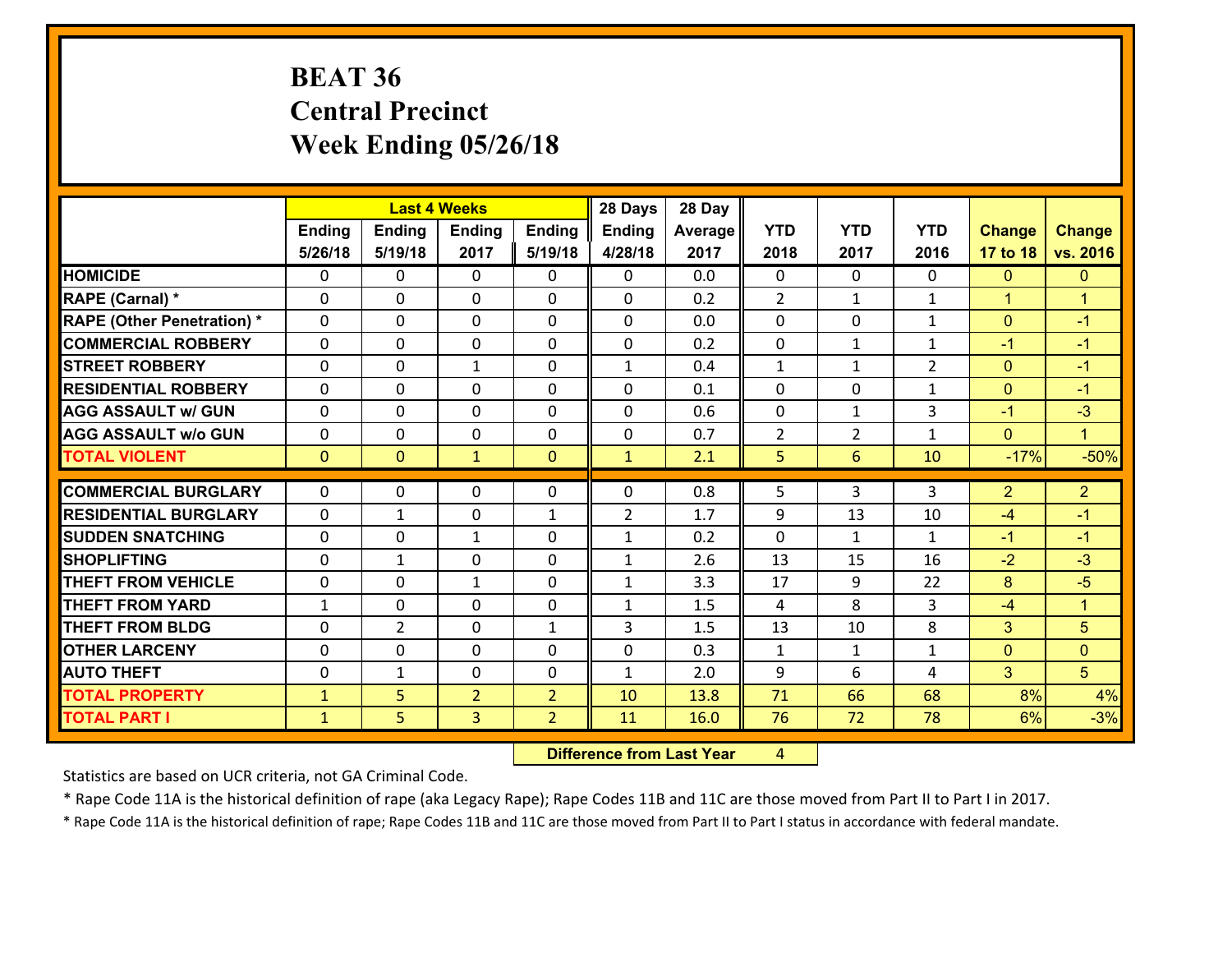

#### **COMPSTATSOUTH PRECINCT** CAPT. JOY GELLATLY **Week Ending 05/26/18**

**PRECINCT COMMANDER:**



|                                                                                                  | Week<br>Ending<br>5/26/18 | Week<br>Ending<br>5/19/18 | Weekly<br>Avg<br>2017   | 28-Day<br>Ending<br>5/19/18 | 28-Day<br>Ending<br>4/28/18      | Avg<br>28-Day<br>2017 | <b>YTD</b><br>2018                       | <b>YTD</b><br>2017                           | <b>YTD</b><br>2016 | <b>Change</b><br>17 to 18 | <b>Change</b><br>vs. 2016 |
|--------------------------------------------------------------------------------------------------|---------------------------|---------------------------|-------------------------|-----------------------------|----------------------------------|-----------------------|------------------------------------------|----------------------------------------------|--------------------|---------------------------|---------------------------|
| <b>HOMICIDE</b>                                                                                  | 0                         | 0                         | 0                       | 0                           | 0                                | 0                     | 1                                        | -1                                           | 2                  | $\mathbf{0}$              | -1                        |
| RAPE (Carnal) *                                                                                  | $\mathbf{0}$              | 0                         | $\mathbf 0$             | 0                           | $\Omega$                         | $\mathbf{1}$          | 6                                        | $\mathbf 1$                                  | 6                  | 5                         | $\Omega$                  |
| <b>RAPE (Other Penetration) *</b>                                                                | 4                         | $\Omega$                  | $\mathbf{0}$            | 3                           | $\overline{2}$                   | $\Omega$              | 10                                       | 3                                            | $\overline{2}$     | $\overline{7}$            | 8                         |
| <b>COMMERCIAL ROBBERY</b>                                                                        | 0                         | 0                         | $\overline{1}$          | $\mathbf{0}$                | 1                                | $\overline{2}$        | 5.                                       | $\overline{12}$                              | $\overline{15}$    | $-7$                      | $-10$                     |
| <b>STREET ROBBERY</b>                                                                            | $\mathbf 1$               | 1                         | $\mathbf 1$             | $\mathbf{2}$                | 3                                | $\overline{2}$        | 13                                       | 11                                           | 14                 | $\overline{2}$            | -1                        |
| <b>RESIDENTIAL ROBBERY</b>                                                                       | $\mathbf{0}$              | 0                         | $\mathbf 0$             | 0                           | 1                                | $\Omega$              | $\overline{2}$                           | $\mathbf 1$                                  | 1                  | $\overline{1}$            | 1                         |
| <b>AGG ASSAULT w/ GUN</b>                                                                        | $\bf{0}$                  | 0                         | $\overline{1}$          | 1                           | 4                                | 3                     | $\overline{7}$                           | 20                                           | 6                  | $-13$                     | $\mathbf{1}$              |
| <b>AGG ASSAULT w/o GUN</b>                                                                       | $\bf{0}$                  | $\overline{2}$            | $\mathbf{1}$            | 5                           | 1                                | 3                     | 13                                       | 8                                            | $\overline{21}$    | 5                         | $-8$                      |
| <b>TOTAL VIOLENT</b>                                                                             | $\overline{2}$            | $\overline{3}$            | 3                       | 11                          | $\overline{12}$                  | $\overline{12}$       | $\overline{57}$                          | 57                                           | 67                 | 0%                        | $-15%$                    |
| <b>COMMERCIAL BURGLARY</b>                                                                       | 1                         | 1                         | -1                      | 2                           | 5                                | 4                     | 19                                       | 22                                           | 19                 | $-3$                      | $\Omega$                  |
| <b>RESIDENTIAL BURGLARY</b>                                                                      | $\overline{\mathbf{4}}$   | 5                         | $\overline{\mathbf{4}}$ | $\overline{14}$             | $\overline{14}$                  | 14                    | 80                                       | $\overline{71}$                              | $\overline{74}$    | 9                         | 6                         |
| <b>SUDDEN SNATCHING</b>                                                                          | $\overline{\mathbf{0}}$   | $\overline{0}$            | $\overline{0}$          | 0                           | $\overline{2}$                   | $\mathbf 1$           | $\overline{\mathbf{5}}$                  | 3                                            | 4                  | $\overline{2}$            | 1                         |
| <b>SHOPLIFTING</b>                                                                               | 13                        | 16                        | $\overline{7}$          | 49                          | $\overline{54}$                  | 28                    | 238                                      | 303                                          | 142                | $-65$                     | 96                        |
| <b>THEFT FROM VEHICLE</b>                                                                        | 5                         | 8                         | $\overline{7}$          | 34                          | $\overline{31}$                  | $\overline{30}$       | 135                                      | 188                                          | 119                | $-53$                     | 16                        |
| <b>THEFT FROM YARD</b>                                                                           | $\mathbf 1$               | $\overline{2}$            | $\overline{2}$          | 9                           | 8                                | 8                     | 34                                       | $\overline{32}$                              | 43                 | $\overline{2}$            | $-9$                      |
| <b>THEFT FROM BLDG</b>                                                                           | $6\phantom{1}6$           | 6                         | 3                       | 18                          | 6                                | 13                    | 53                                       | 103                                          | 63                 | $-50$                     | $-10$                     |
| <b>OTHER LARCENY</b>                                                                             | $\bf{0}$                  | $\overline{2}$            | $\mathbf{1}$            | 4                           | $\overline{0}$                   | 3                     | 11                                       | 16                                           | $\overline{9}$     | $-5$                      | $\overline{2}$            |
| <b>AUTO THEFT</b>                                                                                | 4                         | 0                         | $\overline{3}$          | $\overline{11}$             | $\overline{13}$                  | $\overline{13}$       | 62                                       | 63                                           | $\overline{55}$    | $-1$                      | $\overline{7}$            |
| <b>TOTAL PROPERTY</b>                                                                            | 31                        | 40                        | 28                      | 141                         | 133                              | 113                   | 637                                      | 801                                          | 528                | $-20%$                    | 21%                       |
| <b>TOTAL PART I</b>                                                                              | 33                        | 43                        | 31                      | 152                         | 145                              | 125                   | 694                                      | 858                                          | 595                | $-19%$                    | 17%                       |
| Statistics are based on UCR criteria, not GA Criminal Code, and are                              |                           |                           |                         |                             | <b>Difference from Last Year</b> |                       | $-164$                                   |                                              |                    |                           | Last Week Year-to-Date    |
| preliminary, based on RMS data at the time prepared, and are subject to change.                  |                           |                           |                         |                             |                                  |                       | <b>At-Fault Police Vehicle Accidents</b> |                                              |                    |                           | 4                         |
| Cell Shading: white is within 0.6 standard deviation of the mean; red is above; green is below.  |                           |                           |                         |                             |                                  |                       |                                          | <b>Not At-Fault Police Vehicle Accidents</b> |                    | 0                         | 5                         |
| * Code 11A is the pre-2016 definition of rape; Codes 11B and 11C are by federal mandate in 2016. |                           |                           |                         |                             |                                  |                       | <b>Total Police Vehicle Accidents</b>    |                                              |                    | $\overline{1}$            | 9                         |
|                                                                                                  | Week                      | Week                      | Weekly                  | 28-Day                      | 28-Day                           | Avg                   |                                          |                                              |                    |                           |                           |
| <b>Citizen Initiated Calls</b>                                                                   | Ending                    | Ending                    | Avg                     | <b>Ending</b>               | <b>Ending</b>                    | 28-Day                | <b>YTD</b>                               | <b>YTD</b>                                   | <b>YTD</b>         | <b>Change</b>             | <b>Change</b>             |
|                                                                                                  | 05/12/18                  | 05/05/18                  | 2017                    | 05/12/18                    | 04/14/18                         | 2017                  | 2018                                     | 2017                                         | 2016               | 17 to 18                  | vs. 2016                  |
| <b>Midnight Shift</b>                                                                            | 92                        | 86                        | $\overline{91}$         | 383                         | 405                              | 364                   | 1816                                     | 1968                                         | 1935               | $-152$                    | $-119$                    |
| <b>Day Shift</b>                                                                                 | 220                       | $\overline{271}$          | 247                     | 1003                        | 1035                             | 986                   | 5138                                     | 5483                                         | 5425               | $-345$                    | $-287$                    |
| <b>Afternoon Shift</b>                                                                           | 244                       | 266                       | 246                     | 1029                        | 1044                             | 982                   | 4969                                     | 5402                                         | 5274               | $-433$                    | $-305$                    |
| <b>TOTAL CITIZEN CFS</b>                                                                         | 556                       | 623                       | 583                     | 2415                        | 2484                             | 2332                  | 11923                                    | 12853                                        | 12634              | $-7.2%$                   | $-5.6%$                   |
| <b>53S ShotSpotter Calls</b>                                                                     | $\mathbf{0}$              | 0                         | 0                       | $\Omega$                    | $\mathbf{0}$                     | $\mathbf{0}$          | 0                                        | $\mathbf{0}$                                 | 0                  | 0                         | 0                         |
| Sig 53 Shots Fired Calls                                                                         | 4                         | $\overline{17}$           | 8                       | $\overline{53}$             | $\overline{43}$                  | $\overline{33}$       | 189                                      | 190                                          | 187                | $-1$                      | $\overline{2}$            |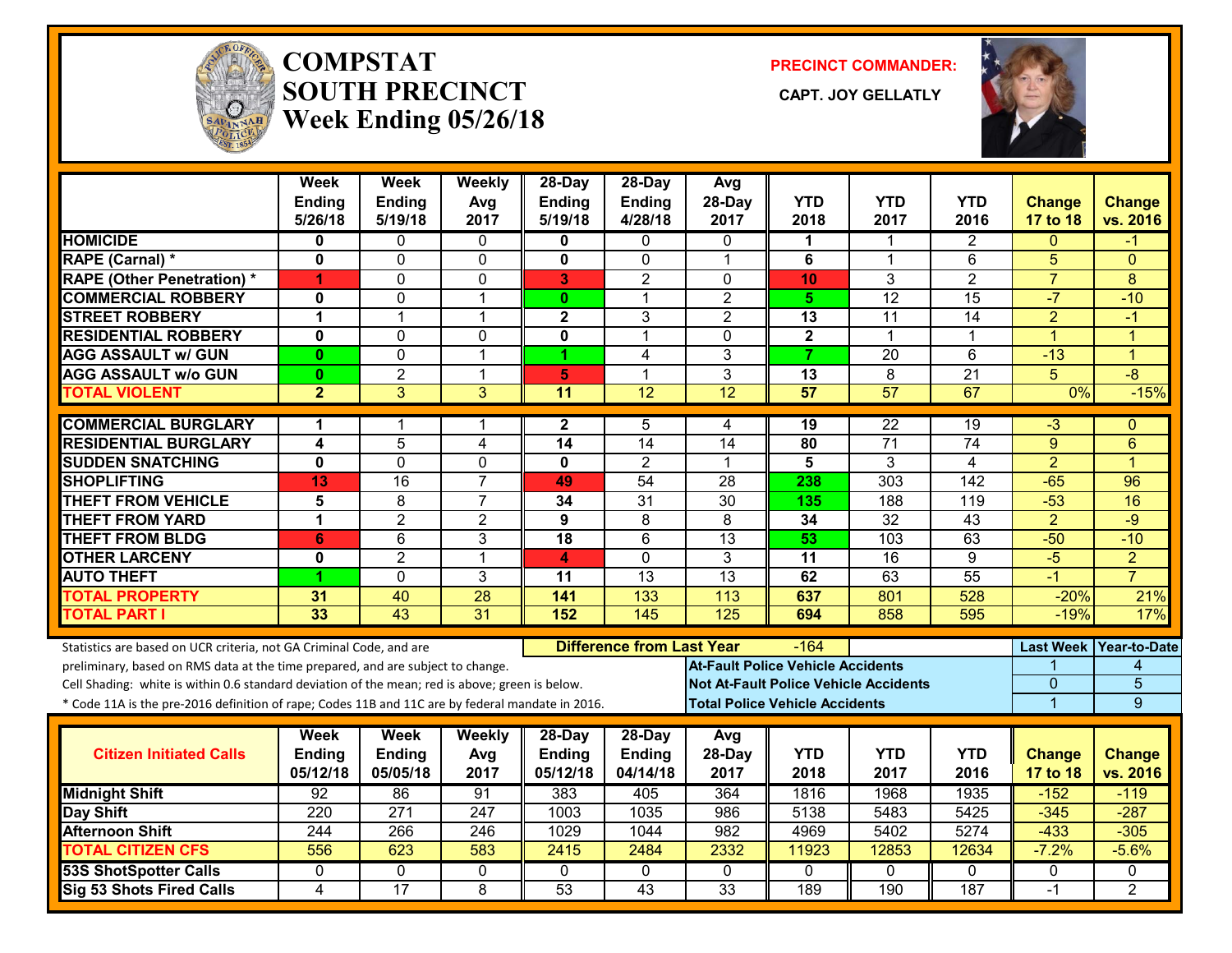# **BEAT 41 South Precinct Week Ending 05/26/18**

|                                              |                                  |                                   | <b>Last 4 Weeks</b> |                          | 28 Days        | 28 Day       |                |                |                |                  |                      |
|----------------------------------------------|----------------------------------|-----------------------------------|---------------------|--------------------------|----------------|--------------|----------------|----------------|----------------|------------------|----------------------|
|                                              | Ending                           | <b>Ending</b>                     | <b>Ending</b>       | <b>Ending</b>            | <b>Ending</b>  | Average      | <b>YTD</b>     | <b>YTD</b>     | <b>YTD</b>     | <b>Change</b>    | <b>Change</b>        |
|                                              | 5/26/18                          | 5/19/18                           | 2017                | 5/19/18                  | 4/28/18        | 2017         | 2018           | 2017           | 2016           | 17 to 18         | vs. 2016             |
| <b>HOMICIDE</b>                              | $\Omega$                         | 0                                 | $\mathbf{0}$        | 0                        | 0              | 0.0          | $\Omega$       | $\Omega$       | $\Omega$       | $\mathbf{0}$     | $\mathbf{0}$         |
| RAPE (Carnal) *                              | $\Omega$                         | 0                                 | $\mathbf{0}$        | 0                        | $\Omega$       | 0.1          | 1              | $\Omega$       | $\overline{2}$ | $\mathbf{1}$     | $-1$                 |
| <b>RAPE (Other Penetration) *</b>            | $\Omega$                         | $\Omega$                          | $\Omega$            | $\Omega$                 | $\Omega$       | 0.0          | $\Omega$       | $\Omega$       | $\Omega$       | $\Omega$         | $\Omega$             |
| <b>COMMERCIAL ROBBERY</b>                    | 0                                | 0                                 | $\mathbf 0$         | 0                        | 0              | 1.2          | 0              | 3              | 4              | $-3$             | $-4$                 |
| <b>STREET ROBBERY</b>                        | $\Omega$                         | 0                                 | $\mathbf 0$         | $\Omega$                 | 0              | 0.3          | $\mathbf{1}$   | $\mathbf{1}$   | 3              | $\mathbf{0}$     | $-2$                 |
| <b>RESIDENTIAL ROBBERY</b>                   | $\Omega$                         | $\Omega$                          | $\mathbf 0$         | $\Omega$                 | 0              | 0.1          | $\Omega$       | $\Omega$       | $\Omega$       | $\mathbf{0}$     | $\overline{0}$       |
| <b>AGG ASSAULT w/ GUN</b>                    | $\Omega$                         | 0                                 | $\mathbf 0$         | $\Omega$                 | 0              | 0.2          | 0              | $\mathbf{1}$   | $\Omega$       | $-1$             | $\mathbf{0}$         |
| <b>AGG ASSAULT w/o GUN</b>                   | 0                                | 1                                 | $\mathbf 0$         | 0                        | $\mathbf{1}$   | 0.3          | $\overline{2}$ | 3              | $\overline{2}$ | $-1$             | $\overline{0}$       |
| <b>TOTAL VIOLENT</b>                         | $\mathbf{0}$                     | $\mathbf{1}$                      | $\mathbf{0}$        | $\mathbf{0}$             | $\mathbf{1}$   | 2.1          | $\overline{4}$ | 8              | 11             | $-50%$           | $-64%$               |
| <b>COMMERCIAL BURGLARY</b>                   | $\Omega$                         | 0                                 | 0                   | 0                        | 0              | 1.4          | $\overline{2}$ | 4              | 9              | $-2$             | $-7$                 |
| <b>RESIDENTIAL BURGLARY</b>                  | $\Omega$                         | 0                                 | 1                   | 0                        | 1              | 2.1          | $\overline{7}$ | 9              | 11             | $-2$             | $-4$                 |
|                                              |                                  |                                   |                     |                          |                |              |                |                |                |                  |                      |
|                                              |                                  |                                   |                     |                          |                |              |                |                |                |                  |                      |
| <b>SUDDEN SNATCHING</b>                      | 0                                | 0                                 | $\mathbf{0}$        | $\Omega$                 | $\Omega$       | 0.2          | $\overline{2}$ | $\mathbf{1}$   | $\mathbf{1}$   | $\mathbf{1}$     | $\blacktriangleleft$ |
| <b>SHOPLIFTING</b>                           | $\mathbf{1}$                     | 1                                 | $\overline{2}$      | 0                        | 4              | 4.4          | 10             | 31             | $\overline{2}$ | $-21$            | 8                    |
| <b>THEFT FROM VEHICLE</b>                    | $\Omega$                         | $\overline{2}$                    | $\mathbf{0}$        | $\Omega$                 | $\overline{2}$ | 3.5          | 14             | 16             | 32             | $-2$             | $-18$                |
| <b>THEFT FROM YARD</b>                       | 0                                | 3                                 | $\overline{2}$      | $\Omega$                 | 5              | 1.8          | 6              | 6              | 3              | $\mathbf{0}$     | 3                    |
| <b>THEFT FROM BLDG</b>                       | 0                                | 0                                 | $\mathbf 0$         | 0                        | 0              | 3.1          | 8              | 13             | 10             | $-5$             | $-2$                 |
| <b>OTHER LARCENY</b>                         | $\mathbf{1}$                     | 0                                 | $\mathbf 0$         | 0                        | $\mathbf{1}$   | 0.4          | $\overline{2}$ | $\overline{2}$ | $\Omega$       | $\mathbf{0}$     | $\overline{2}$       |
| <b>AUTO THEFT</b>                            | $\mathbf{1}$                     | 0                                 | $\mathbf 0$         | 0                        | $\mathbf{1}$   | 1.7          | 5              | $\overline{7}$ | 13             | $-2$             | $-8$                 |
| <b>TOTAL PROPERTY</b><br><b>TOTAL PART I</b> | $\overline{3}$<br>3 <sup>1</sup> | $6\overline{6}$<br>$\overline{7}$ | 5<br>5              | $\Omega$<br>$\mathbf{0}$ | 14<br>15       | 18.6<br>20.8 | 56<br>60       | 89<br>97       | 81<br>92       | $-37%$<br>$-38%$ | $-31%$<br>$-35%$     |

 **Difference from Last Year**‐37

Statistics are based on UCR criteria, not GA Criminal Code.

\* Rape Code 11A is the historical definition of rape (aka Legacy Rape); Rape Codes 11B and 11C are those moved from Part II to Part I in 2017.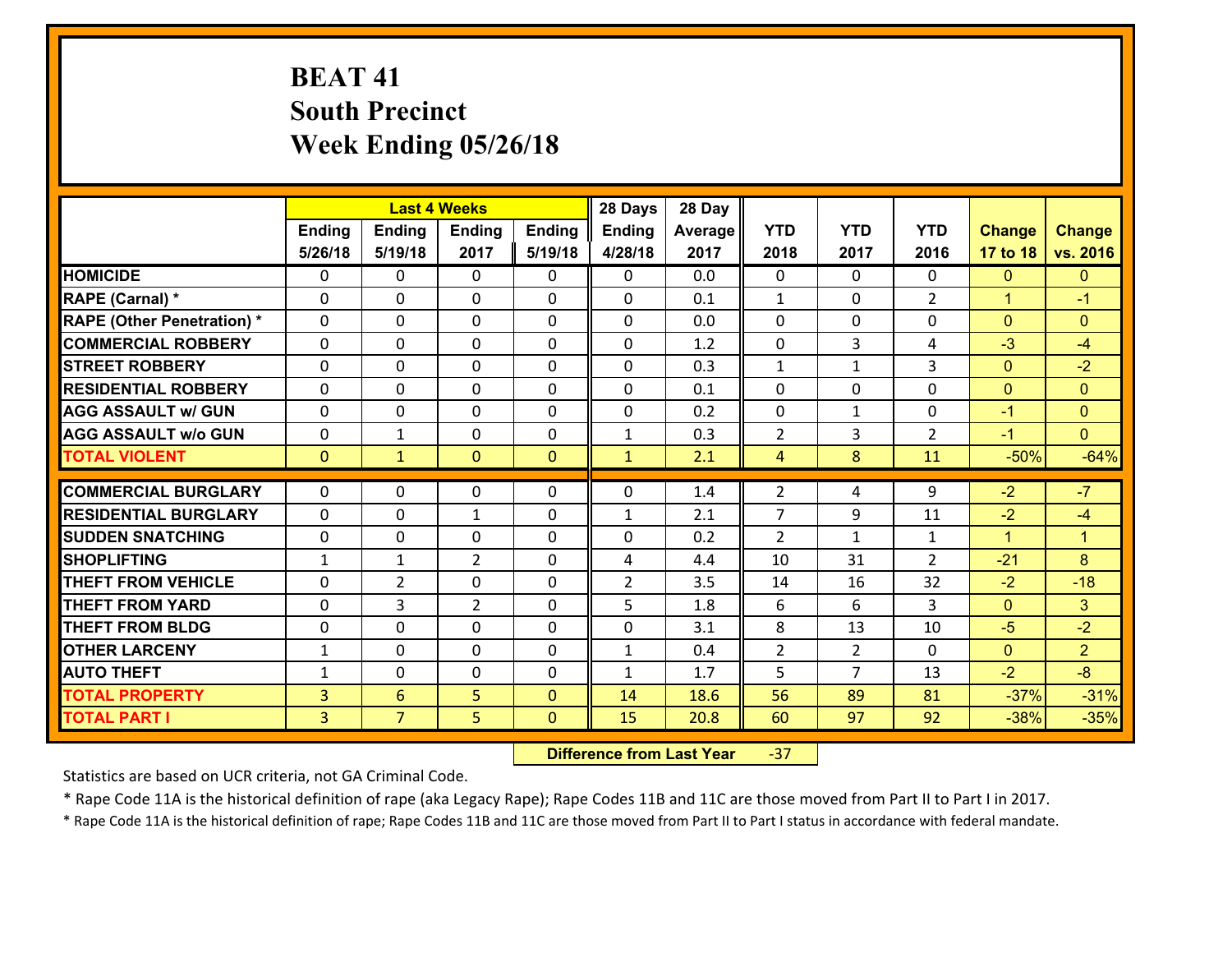# **BEAT 42 South Precinct Week Ending 05/26/18**

|                                                |                                  |                | <b>Last 4 Weeks</b>         |               | 28 Days           | 28 Day     |                     |                |                      |                  |                      |
|------------------------------------------------|----------------------------------|----------------|-----------------------------|---------------|-------------------|------------|---------------------|----------------|----------------------|------------------|----------------------|
|                                                | Ending                           | <b>Ending</b>  | <b>Ending</b>               | <b>Ending</b> | <b>Ending</b>     | Average    | <b>YTD</b>          | <b>YTD</b>     | <b>YTD</b>           | <b>Change</b>    | <b>Change</b>        |
|                                                | 5/26/18                          | 5/19/18        | 2017                        | 5/19/18       | 4/28/18           | 2017       | 2018                | 2017           | 2016                 | 17 to 18         | vs. 2016             |
| <b>HOMICIDE</b>                                | 0                                | 0              | $\mathbf{0}$                | 0             | 0                 | 0.0        | $\Omega$            | $\Omega$       | $\Omega$             | $\mathbf{0}$     | $\mathbf{0}$         |
| RAPE (Carnal) *                                | $\Omega$                         | 0              | $\mathbf{0}$                | 0             | 0                 | 0.0        | $\mathbf{0}$        | $\Omega$       | $\mathbf{1}$         | $\mathbf{0}$     | $-1$                 |
| <b>RAPE (Other Penetration) *</b>              | $\Omega$                         | $\mathbf{1}$   | $\Omega$                    | $\Omega$      | $\mathbf{1}$      | 0.0        | 2                   | $\Omega$       | $\Omega$             | $\overline{2}$   | $\overline{2}$       |
| <b>COMMERCIAL ROBBERY</b>                      | 0                                | 0              | $\mathbf 0$                 | 0             | 0                 | 0.0        | $\mathbf{1}$        | 3              | $\overline{2}$       | $-2$             | $-1$                 |
| <b>STREET ROBBERY</b>                          | $\Omega$                         | 0              | $\mathbf 0$                 | $\Omega$      | 0                 | 0.0        | 3                   | $\overline{2}$ | $\overline{2}$       | $\mathbf{1}$     | $\blacktriangleleft$ |
| <b>RESIDENTIAL ROBBERY</b>                     | $\Omega$                         | $\Omega$       | $\mathbf 0$                 | $\Omega$      | 0                 | 0.0        | 0                   | $\Omega$       | $\mathbf{1}$         | $\mathbf{0}$     | $-1$                 |
| <b>AGG ASSAULT w/ GUN</b>                      | $\Omega$                         | 0              | $\mathbf 0$                 | $\Omega$      | $\Omega$          | 0.0        | $\mathbf{1}$        | $\overline{2}$ | $\overline{2}$       | $-1$             | $-1$                 |
| <b>AGG ASSAULT w/o GUN</b>                     | 0                                | 0              | $\mathbf 0$                 | 0             | 0                 | 0.0        | $\mathbf{1}$        | $\mathbf 0$    | 4                    | $\mathbf{1}$     | $-3$                 |
| <b>TOTAL VIOLENT</b>                           | $\mathbf{0}$                     | $\mathbf{1}$   | $\mathbf{0}$                | $\mathbf{0}$  | $\mathbf{1}$      | 0.0        | 8                   | $\overline{7}$ | 12                   | 14%              | $-33%$               |
|                                                |                                  |                |                             |               |                   |            |                     |                |                      |                  |                      |
|                                                |                                  |                |                             |               |                   |            |                     |                |                      |                  |                      |
| <b>COMMERCIAL BURGLARY</b>                     | $\Omega$                         | 0              | 1                           | 0             | $\mathbf{1}$      | 0.0        | 3                   | 4              | 3                    | $-1$             | $\mathbf{0}$         |
| <b>RESIDENTIAL BURGLARY</b>                    | $\Omega$                         | 0              | $\mathbf{0}$                | 0             | $\Omega$          | 0.0        | $\overline{2}$      | 2              | $\mathbf{1}$         | $\mathbf{0}$     | 1                    |
| <b>SUDDEN SNATCHING</b>                        | 0                                | 0              | $\mathbf{0}$                | $\Omega$      | $\Omega$          | 0.0        | $\Omega$            | 0              | $\Omega$             | $\Omega$         | $\Omega$             |
| <b>SHOPLIFTING</b>                             | $\mathbf{1}$                     | $\overline{7}$ | 8                           | 9             | 25                | 0.0        | 115                 | 156            | 18                   | $-41$            | 97                   |
| <b>THEFT FROM VEHICLE</b>                      | $\mathbf{1}$                     | 0              | $\overline{2}$              | $\mathbf{1}$  | 4                 | 0.0        | 16                  | 31<br>4        | 20                   | $-15$            | $-4$                 |
| <b>THEFT FROM YARD</b>                         | 0<br>$\mathbf{1}$                | 0              | $\mathbf 0$                 | 0             | 0                 | 0.0        | $\overline{7}$<br>4 |                | 9                    | 3                | $-2$                 |
| <b>THEFT FROM BLDG</b><br><b>OTHER LARCENY</b> | 0                                | 0<br>0         | $\mathbf 0$<br>$\mathbf{1}$ | 3<br>0        | 4<br>$\mathbf{1}$ | 0.0<br>0.0 | $\mathbf{1}$        | 23<br>3        | 12<br>$\overline{2}$ | $-19$<br>$-2$    | $-8$<br>$-1$         |
| <b>AUTO THEFT</b>                              | 0                                | 0              | $\mathbf 0$                 | 0             | 0                 | 0.0        | 10                  | 8              | 8                    | $\overline{2}$   | $\overline{2}$       |
|                                                |                                  | $\overline{7}$ |                             |               |                   | 0.0        |                     |                | 73                   |                  |                      |
| <b>TOTAL PROPERTY</b><br><b>TOTAL PART I</b>   | $\overline{3}$<br>3 <sup>1</sup> | 8              | 12<br>12                    | 13<br>13      | 35<br>36          | 0.0        | 158<br>166          | 231<br>238     | 85                   | $-32%$<br>$-30%$ | 116%<br>95%          |

 **Difference from Last Year**r -72

Statistics are based on UCR criteria, not GA Criminal Code.

\* Rape Code 11A is the historical definition of rape (aka Legacy Rape); Rape Codes 11B and 11C are those moved from Part II to Part I in 2017.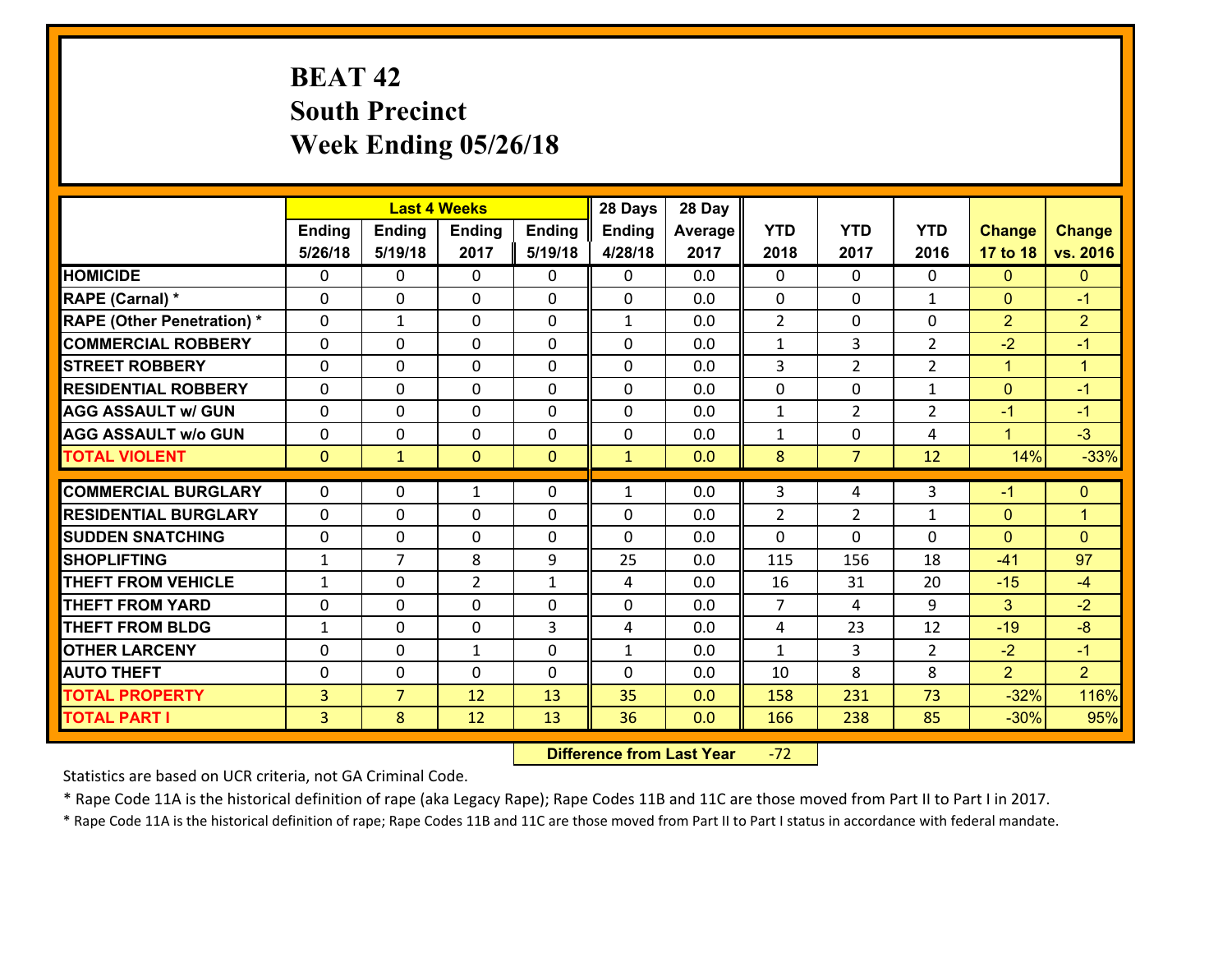# **BEAT 43 South Precinct Week Ending 05/26/18**

|                                   |                |                | <b>Last 4 Weeks</b> |                | 28 Days        | 28 Day  |                |                |              |                |                      |
|-----------------------------------|----------------|----------------|---------------------|----------------|----------------|---------|----------------|----------------|--------------|----------------|----------------------|
|                                   | Ending         | <b>Ending</b>  | <b>Ending</b>       | Ending         | <b>Ending</b>  | Average | <b>YTD</b>     | <b>YTD</b>     | <b>YTD</b>   | <b>Change</b>  | <b>Change</b>        |
|                                   | 5/26/18        | 5/19/18        | 2017                | 5/19/18        | 4/28/18        | 2017    | 2018           | 2017           | 2016         | 17 to 18       | vs. 2016             |
| <b>HOMICIDE</b>                   | $\Omega$       | 0              | $\Omega$            | 0              | $\Omega$       | 0.0     | 1              | $\Omega$       | $\mathbf{1}$ | $\mathbf{1}$   | $\mathbf{0}$         |
| RAPE (Carnal) *                   | 0              | 0              | $\mathbf{0}$        | 0              | 0              | 0.0     | 2              | 0              | 0            | $\overline{2}$ | $\overline{2}$       |
| <b>RAPE (Other Penetration) *</b> | $\Omega$       | 0              | $\mathbf{0}$        | $\Omega$       | 0              | 0.1     | $\Omega$       | $\mathbf{1}$   | $\Omega$     | $-1$           | $\Omega$             |
| <b>COMMERCIAL ROBBERY</b>         | 0              | 0              | 0                   | 0              | 0              | 0.4     | $\mathbf{0}$   | $\overline{2}$ | 4            | $-2$           | $-4$                 |
| <b>STREET ROBBERY</b>             | $\Omega$       | 0              | $\mathbf 0$         | 0              | 0              | 0.5     | $\overline{3}$ | $\overline{2}$ | 3            | $\mathbf{1}$   | $\mathbf{0}$         |
| <b>RESIDENTIAL ROBBERY</b>        | $\Omega$       | $\Omega$       | $\mathbf 0$         | $\Omega$       | 0              | 0.1     | $\mathbf 0$    | 0              | $\Omega$     | $\mathbf{0}$   | $\overline{0}$       |
| <b>AGG ASSAULT w/ GUN</b>         | $\Omega$       | 0              | $\mathbf 0$         | 0              | 0              | 0.5     | $\mathbf 1$    | $\overline{2}$ | 0            | $-1$           | $\blacktriangleleft$ |
| <b>AGG ASSAULT w/o GUN</b>        | 0              | 1              | $\mathbf{1}$        | 0              | $\overline{2}$ | 0.6     | $\overline{2}$ | $\mathbf{1}$   | 5            | $\mathbf{1}$   | $-3$                 |
| <b>TOTAL VIOLENT</b>              | $\mathbf{0}$   | $\mathbf{1}$   | $\mathbf{1}$        | $\mathbf{0}$   | $\overline{2}$ | 2.1     | 9              | 8              | 13           | 13%            | $-31%$               |
| <b>COMMERCIAL BURGLARY</b>        | $\Omega$       | 0              | $\mathbf{0}$        | $\Omega$       | $\Omega$       | 1.2     | 5              | 5.             | 5            | $\mathbf{0}$   | $\mathbf{0}$         |
|                                   |                |                |                     |                |                |         |                |                |              |                |                      |
| <b>RESIDENTIAL BURGLARY</b>       | $\mathbf{1}$   | 0              | $\mathbf 0$         | 0              | $\mathbf{1}$   | 2.6     | 14             | 17             | 15           | $-3$           | $-1$                 |
| <b>SUDDEN SNATCHING</b>           | 0              | 0              | $\mathbf 0$         | 0              | 0              | 0.2     | 2              | $\mathbf{1}$   | $\mathbf{1}$ | $\mathbf{1}$   | $\blacktriangleleft$ |
| <b>SHOPLIFTING</b>                | 0              | 0              | 1                   | 0              | $\mathbf{1}$   | 3.5     | 15             | 28             | 57           | $-13$          | $-42$                |
| <b>THEFT FROM VEHICLE</b>         | $\mathbf{1}$   | 0              | $\mathbf 0$         | $\overline{2}$ | 3              | 4.6     | 21             | 37             | 10           | $-16$          | 11                   |
| <b>THEFT FROM YARD</b>            | $\mathbf 0$    | $\mathbf 1$    | $\mathbf 0$         | 0              | $\mathbf{1}$   | 1.2     | 3              | 5              | 8            | $-2$           | $-5$                 |
| <b>THEFT FROM BLDG</b>            | $\mathbf{1}$   | 1              | 1                   | $\overline{2}$ | 5              | 2.8     | 16             | 21             | 16           | $-5$           | $\overline{0}$       |
| <b>OTHER LARCENY</b>              | 0              | 0              | $\mathbf 0$         | 0              | 0              | 0.2     | $\mathbf{1}$   | $\mathbf{1}$   | $\mathbf{1}$ | $\mathbf{0}$   | $\overline{0}$       |
| <b>AUTO THEFT</b>                 | $\mathbf{1}$   | $\overline{2}$ | $\mathbf{0}$        | 0              | 3              | 2.1     | 9              | 14             | 11           | $-5$           | $-2$                 |
| <b>TOTAL PROPERTY</b>             | $\overline{4}$ | $\overline{4}$ | $\overline{2}$      | 4              | 14             | 18.3    | 86             | 129            | 124          | $-33%$         | $-31%$               |
| <b>TOTAL PART I</b>               | $\overline{4}$ | 5              | 3                   | $\overline{4}$ | 16             | 20.5    | 95             | 137            | 137          | $-31%$         | $-31%$               |

 **Difference from Last Year**r -42

Statistics are based on UCR criteria, not GA Criminal Code.

\* Rape Code 11A is the historical definition of rape (aka Legacy Rape); Rape Codes 11B and 11C are those moved from Part II to Part I in 2017.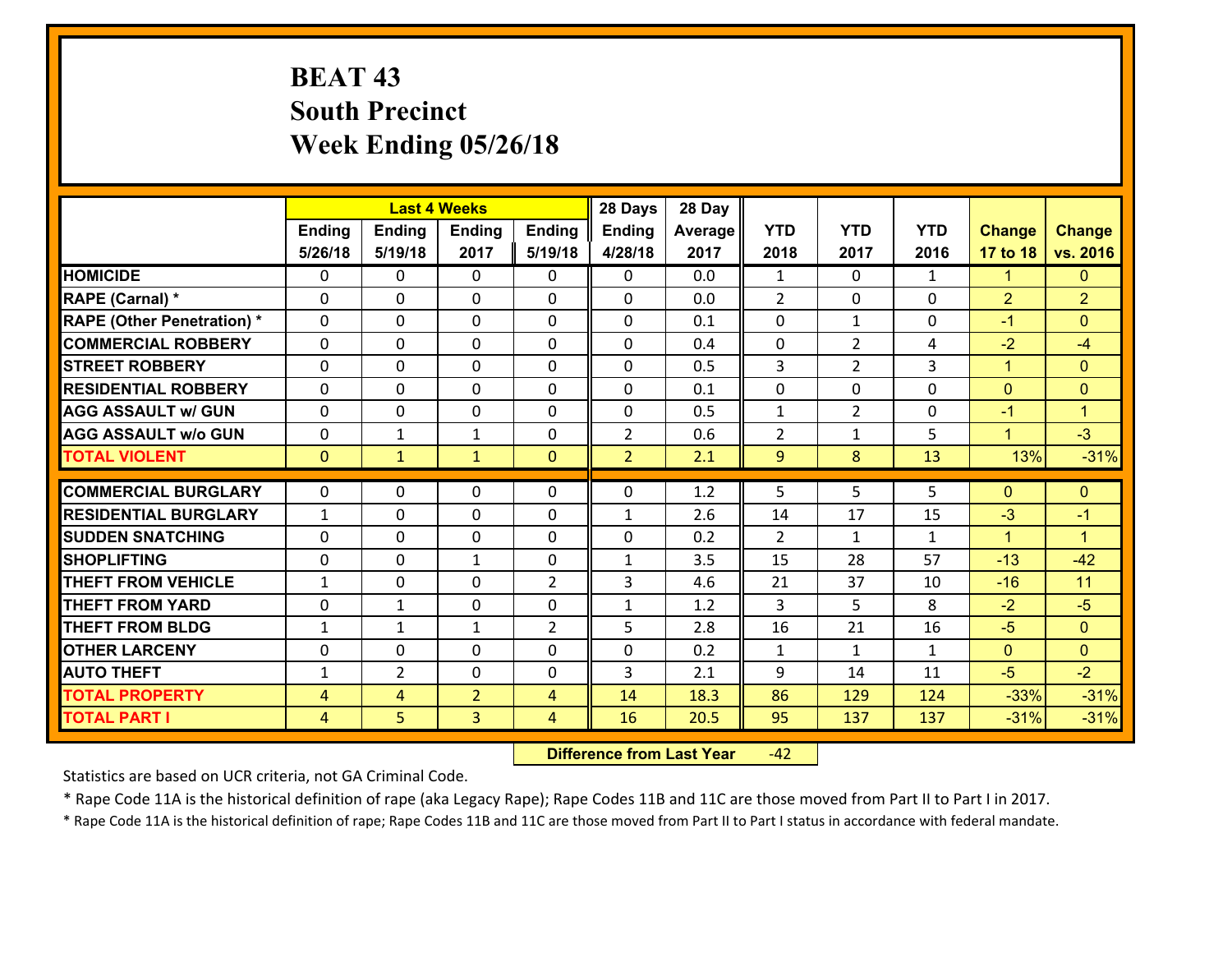# **BEAT 44 South Precinct Week Ending 05/26/18**

|                                              |                |               | <b>Last 4 Weeks</b>              |                     | 28 Days        | 28 Day       |                |              |                |                |                      |
|----------------------------------------------|----------------|---------------|----------------------------------|---------------------|----------------|--------------|----------------|--------------|----------------|----------------|----------------------|
|                                              | Ending         | <b>Ending</b> | <b>Ending</b>                    | <b>Ending</b>       | <b>Ending</b>  | Average      | <b>YTD</b>     | <b>YTD</b>   | <b>YTD</b>     | <b>Change</b>  | <b>Change</b>        |
|                                              | 5/26/18        | 5/19/18       | 2017                             | 5/19/18             | 4/28/18        | 2017         | 2018           | 2017         | 2016           | 17 to 18       | vs. 2016             |
| <b>HOMICIDE</b>                              | 0              | 0             | $\mathbf{0}$                     | 0                   | 0              | 0.1          | $\Omega$       | $\Omega$     | $\mathbf{1}$   | $\mathbf{0}$   | $-1$                 |
| RAPE (Carnal) *                              | $\Omega$       | 0             | $\mathbf{0}$                     | 0                   | 0              | 0.1          | $\mathbf{0}$   | $\Omega$     | $\mathbf{1}$   | $\mathbf{0}$   | $-1$                 |
| <b>RAPE (Other Penetration) *</b>            | $\Omega$       | $\Omega$      | $\Omega$                         | $\Omega$            | $\Omega$       | 0.0          | 2              | $\Omega$     | $\mathbf{1}$   | $\overline{2}$ | $\blacktriangleleft$ |
| <b>COMMERCIAL ROBBERY</b>                    | 0              | 0             | $\mathbf 0$                      | 0                   | 0              | 0.2          | $\mathbf{1}$   | $\mathbf{0}$ | 0              | $\mathbf{1}$   | $\mathbf{1}$         |
| <b>STREET ROBBERY</b>                        | $\Omega$       | 0             | $\mathbf 0$                      | $\Omega$            | 0              | 0.6          | $\overline{2}$ | $\mathbf{1}$ | $\overline{2}$ | $\mathbf{1}$   | $\mathbf{0}$         |
| <b>RESIDENTIAL ROBBERY</b>                   | $\Omega$       | $\Omega$      | $\mathbf 0$                      | $\Omega$            | 0              | 0.0          | $\overline{2}$ | $\Omega$     | 0              | 2              | 2 <sup>1</sup>       |
| <b>AGG ASSAULT w/ GUN</b>                    | $\Omega$       | $\mathbf 1$   | $\mathbf 0$                      | $\Omega$            | $\mathbf{1}$   | 0.7          | 4              | 6            | $\mathbf{1}$   | $-2$           | 3                    |
| <b>AGG ASSAULT w/o GUN</b>                   | 0              | 0             | $\mathbf 0$                      | 0                   | 0              | 0.5          | 3              | $\mathbf{1}$ | 5              | $\overline{2}$ | $-2$                 |
| <b>TOTAL VIOLENT</b>                         | $\mathbf{0}$   | $\mathbf{1}$  | $\mathbf{0}$                     | $\mathbf{0}$        | $\mathbf{1}$   | 2.1          | 14             | 8            | 11             | 75%            | 27%                  |
| <b>COMMERCIAL BURGLARY</b>                   | $\Omega$       |               |                                  |                     |                |              |                |              |                |                |                      |
|                                              |                |               |                                  |                     |                |              |                |              |                |                |                      |
|                                              |                | 0             | 0                                | 0                   | $\Omega$       | 0.5          | 1              | $\mathbf{1}$ | $\Omega$       | $\mathbf{0}$   | $\mathbf{1}$         |
| <b>RESIDENTIAL BURGLARY</b>                  | $\Omega$       | 3             | 3                                | 0                   | 6              | 3.9          | 13             | 15           | 19             | $-2$           | $-6$                 |
| <b>SUDDEN SNATCHING</b>                      | 0              | 0             | $\mathbf{0}$                     | $\Omega$            | $\Omega$       | 0.0          | $\Omega$       | $\Omega$     | $\mathbf{1}$   | $\mathbf{0}$   | $-1$                 |
| <b>SHOPLIFTING</b>                           | $\overline{2}$ | 0             | $\mathbf 0$                      | $\overline{2}$      | 4              | 3.4          | 28             | 8            | 4              | 20             | 24                   |
| <b>THEFT FROM VEHICLE</b>                    | 5              | 6             | $\mathbf{0}$                     | $\Omega$            | 11             | 8.6          | 31             | 31           | 23             | $\mathbf{0}$   | 8                    |
| <b>THEFT FROM YARD</b>                       | 0              | 0             | $\mathbf 0$                      | $\mathbf{1}$        | $\mathbf{1}$   | 1.7          | 5              | 4            | 6              | $\mathbf{1}$   | $-1$                 |
| <b>THEFT FROM BLDG</b>                       | $\mathbf{1}$   | 0             | $\mathbf{1}$                     | $\mathbf{1}$        | 3              | 2.7          | 6              | 12           | 13             | $-6$           | $-7$                 |
| <b>OTHER LARCENY</b>                         | 0              | 0             | $\mathbf 0$                      | 0                   | 0              | 0.5          | $\overline{3}$ | 3            | 4              | $\mathbf{0}$   | $-1$                 |
| <b>AUTO THEFT</b>                            | $\overline{2}$ | 0             | $\mathbf 0$                      | 0                   | $\overline{2}$ | 3.0          | 8              | 5            | 12             | 3              | $-4$                 |
| <b>TOTAL PROPERTY</b><br><b>TOTAL PART I</b> | 10<br>10       | 9<br>10       | $\overline{4}$<br>$\overline{4}$ | $\overline{4}$<br>4 | 27<br>28       | 24.2<br>26.4 | 95<br>109      | 79<br>87     | 82<br>93       | 20%<br>25%     | 16%<br>17%           |

 **Difference from Last Year**r 22

Statistics are based on UCR criteria, not GA Criminal Code.

\* Rape Code 11A is the historical definition of rape (aka Legacy Rape); Rape Codes 11B and 11C are those moved from Part II to Part I in 2017.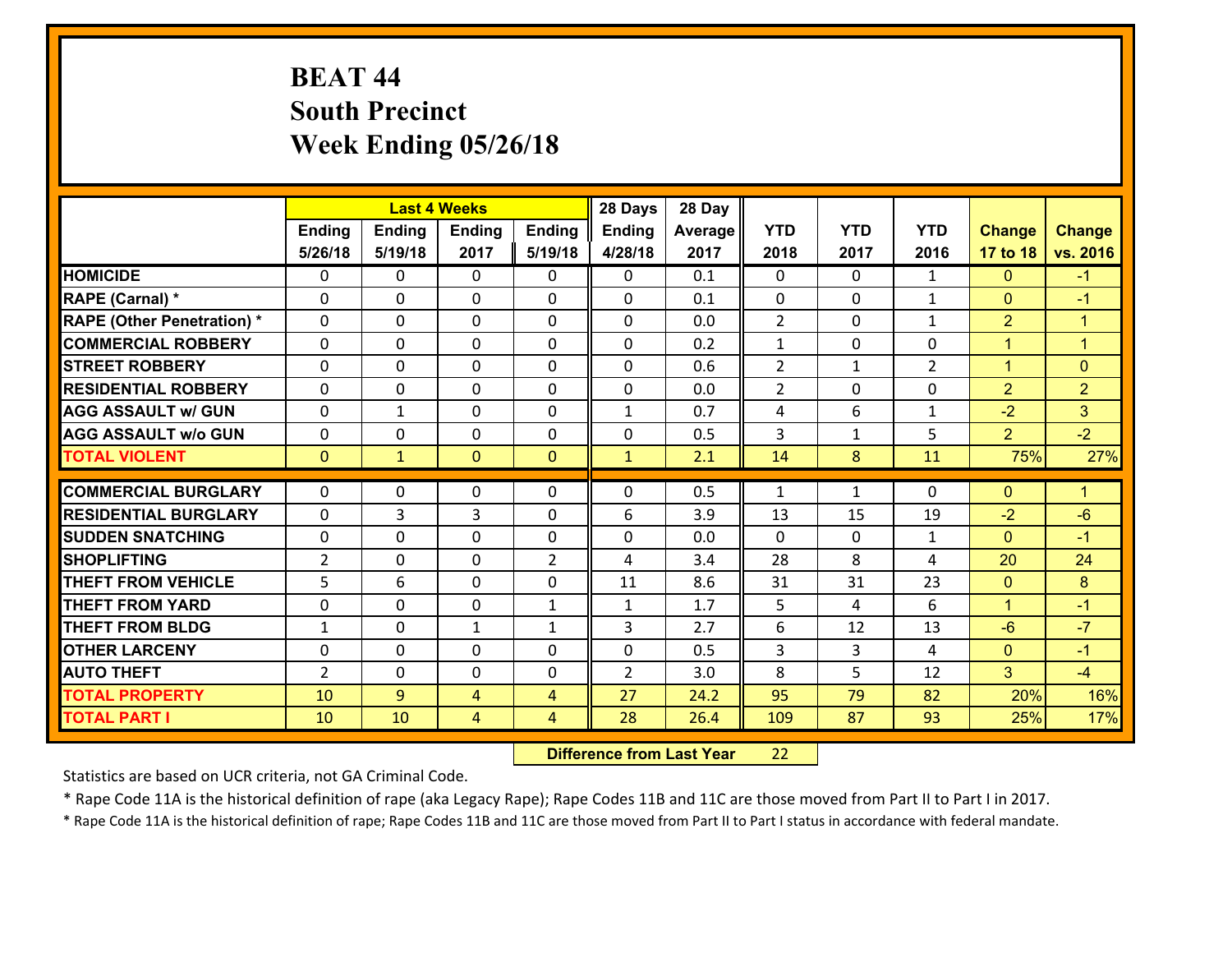# **BEAT 45 South Precinct Week Ending 05/26/18**

|                                              |                                  |                                  | <b>Last 4 Weeks</b> |                | 28 Days        | 28 Day       |                |                |              |                  |                      |
|----------------------------------------------|----------------------------------|----------------------------------|---------------------|----------------|----------------|--------------|----------------|----------------|--------------|------------------|----------------------|
|                                              | Ending                           | <b>Ending</b>                    | Ending              | <b>Ending</b>  | <b>Ending</b>  | Average      | <b>YTD</b>     | <b>YTD</b>     | <b>YTD</b>   | <b>Change</b>    | <b>Change</b>        |
|                                              | 5/26/18                          | 5/19/18                          | 2017                | 5/19/18        | 4/28/18        | 2017         | 2018           | 2017           | 2016         | 17 to 18         | vs. 2016             |
| <b>HOMICIDE</b>                              | $\Omega$                         | 0                                | $\Omega$            | 0              | 0              | 0.1          | $\Omega$       | $\mathbf{1}$   | $\Omega$     | $-1$             | $\mathbf{0}$         |
| RAPE (Carnal) *                              | 0                                | 0                                | $\mathbf{0}$        | 0              | 0              | 0.1          | $\overline{2}$ | $\mathbf{0}$   | $\mathbf{1}$ | $\overline{2}$   | $\blacktriangleleft$ |
| <b>RAPE (Other Penetration) *</b>            | $\Omega$                         | 0                                | $\mathbf{0}$        | $\mathbf{1}$   | $\mathbf{1}$   | 0.1          | $\overline{2}$ | $\mathbf{1}$   | $\mathbf{1}$ | $\mathbf{1}$     | $\blacktriangleleft$ |
| <b>COMMERCIAL ROBBERY</b>                    | 0                                | 0                                | 0                   | $\Omega$       | $\Omega$       | 0.2          | $\mathbf{1}$   | $\mathbf{1}$   | $\mathbf{1}$ | $\mathbf{0}$     | $\mathbf{0}$         |
| <b>STREET ROBBERY</b>                        | $\Omega$                         | 0                                | $\mathbf{1}$        | $\Omega$       | $\mathbf{1}$   | 0.5          | $\mathbf{1}$   | $\overline{2}$ | $\Omega$     | $-1$             | $\blacktriangleleft$ |
| <b>RESIDENTIAL ROBBERY</b>                   | $\Omega$                         | 0                                | $\mathbf 0$         | $\Omega$       | 0              | 0.1          | 0              | $\Omega$       | 0            | $\mathbf{0}$     | $\mathbf{0}$         |
| <b>AGG ASSAULT w/ GUN</b>                    | $\Omega$                         | 0                                | $\mathbf 0$         | $\Omega$       | 0              | 0.6          | 0              | $\overline{7}$ | $\Omega$     | $-7$             | $\overline{0}$       |
| <b>AGG ASSAULT w/o GUN</b>                   | 0                                | 0                                | $\mathbf{1}$        | 0              | $\mathbf{1}$   | 0.2          | 4              | $\mathbf 0$    | 3            | $\overline{4}$   | $\blacklozenge$      |
| <b>TOTAL VIOLENT</b>                         | $\mathbf{0}$                     | $\overline{0}$                   | $\overline{2}$      | $\mathbf{1}$   | $\overline{3}$ | 1.8          | 10             | 12             | 6            | $-17%$           | 67%                  |
| <b>COMMERCIAL BURGLARY</b>                   | $\Omega$                         | 0                                | $\mathbf{0}$        | 0              | $\Omega$       | 0.3          | 1              | 3              | $\mathbf{1}$ | $-2$             | $\mathbf{0}$         |
|                                              |                                  |                                  |                     |                |                |              |                |                |              |                  |                      |
|                                              |                                  |                                  |                     |                |                |              |                |                |              |                  |                      |
| <b>RESIDENTIAL BURGLARY</b>                  | $\Omega$                         | 0                                | $\mathbf{0}$        | $\Omega$       | $\Omega$       | 2.8          | 18             | 18             | 15           | $\mathbf{0}$     | 3                    |
| <b>SUDDEN SNATCHING</b>                      | 0                                | 0                                | $\mathbf 0$         | 0              | 0              | 0.0          | $\Omega$       | $\Omega$       | $\Omega$     | $\mathbf{0}$     | $\Omega$             |
| <b>SHOPLIFTING</b>                           | $\mathbf{1}$                     | $\Omega$                         | $\overline{2}$      | $\overline{2}$ | 5              | 5.8          | 22             | 29             | 33           | $-7$             | $-11$                |
| <b>THEFT FROM VEHICLE</b>                    | $\mathbf{1}$                     | $\overline{2}$                   | 1                   | $\mathbf{1}$   | 5              | 4.4          | 24             | 33             | 13           | $-9$             | 11                   |
| <b>THEFT FROM YARD</b>                       | $\overline{2}$                   | 0                                | $\mathbf 0$         | 0              | $\overline{2}$ | 1.1          | 6              | 6              | 5            | $\mathbf{0}$     | $\mathbf{1}$         |
| <b>THEFT FROM BLDG</b>                       | 0                                | 0                                | 1                   | 0              | $\mathbf{1}$   | 1.2          | 4              | 10             | 3            | $-6$             | $\mathbf{1}$         |
| <b>OTHER LARCENY</b>                         | $\mathbf 0$                      | 0                                | 1                   | 0              | $\mathbf{1}$   | 0.6          | $\overline{2}$ | $\overline{2}$ | 0            | $\overline{0}$   | $\overline{2}$       |
| <b>AUTO THEFT</b>                            | 0                                | 0                                | 0                   | 0              | 0              | 1.8          | 8              | 6              | 6            | $\overline{2}$   | 2 <sup>1</sup>       |
| <b>TOTAL PROPERTY</b><br><b>TOTAL PART I</b> | $\overline{4}$<br>$\overline{4}$ | $\overline{2}$<br>$\overline{2}$ | 5<br>$\overline{7}$ | 3<br>4         | 14<br>17       | 18.0<br>19.8 | 85<br>95       | 107<br>119     | 76<br>82     | $-21%$<br>$-20%$ | 12%<br>16%           |

 **Difference from Last Year**‐24

Statistics are based on UCR criteria, not GA Criminal Code.

\* Rape Code 11A is the historical definition of rape (aka Legacy Rape); Rape Codes 11B and 11C are those moved from Part II to Part I in 2017.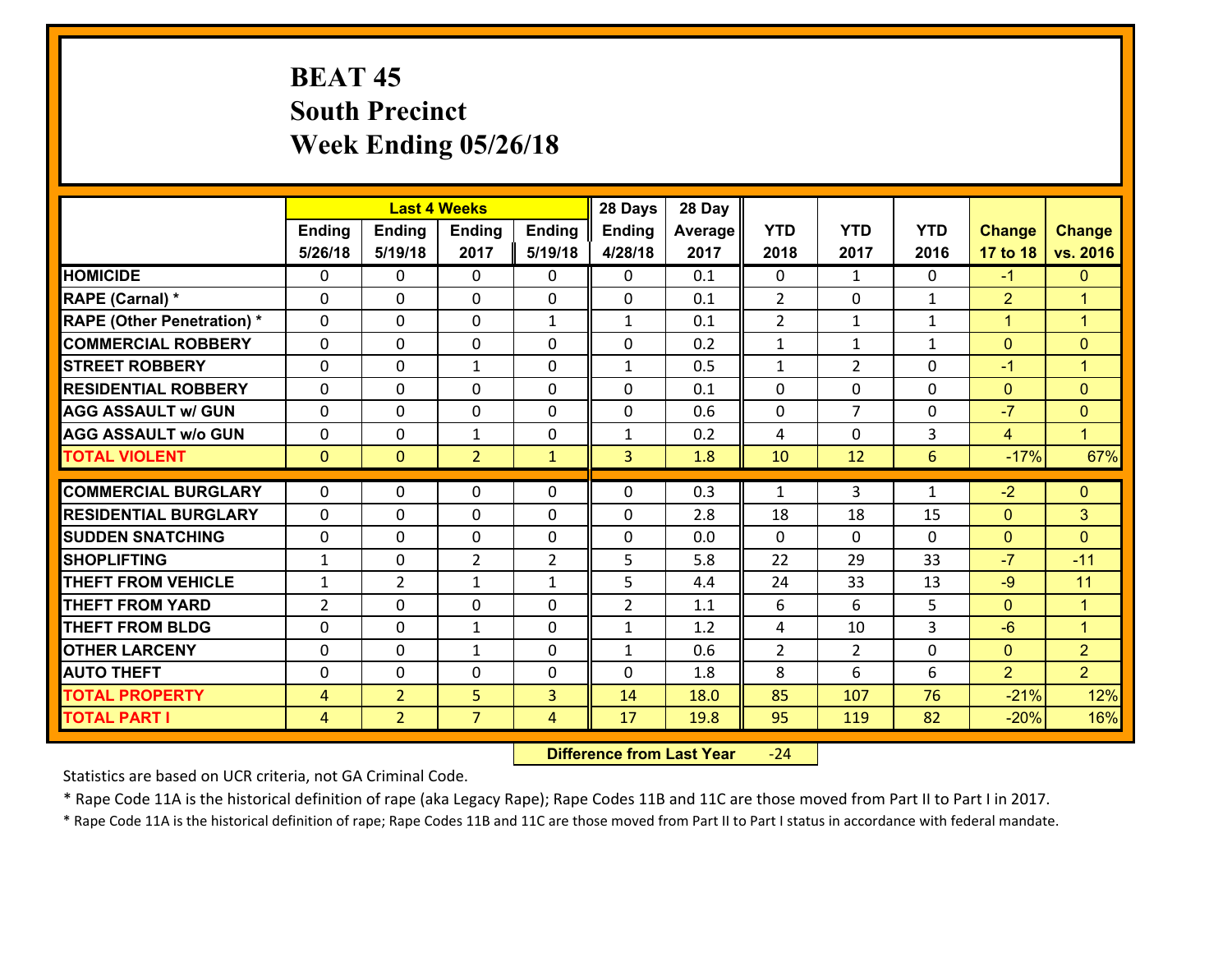# **BEAT 46 South Precinct Week Ending 05/26/18**

|                                   |                |                | <b>Last 4 Weeks</b> |                | 28 Days        | 28 Day         |                |                |                |                |                      |
|-----------------------------------|----------------|----------------|---------------------|----------------|----------------|----------------|----------------|----------------|----------------|----------------|----------------------|
|                                   | <b>Ending</b>  | <b>Ending</b>  | <b>Ending</b>       | Ending         | <b>Ending</b>  | <b>Average</b> | <b>YTD</b>     | <b>YTD</b>     | <b>YTD</b>     | <b>Change</b>  | <b>Change</b>        |
|                                   | 5/26/18        | 5/19/18        | 2017                | 5/19/18        | 4/28/18        | 2017           | 2018           | 2017           | 2016           | 17 to 18       | vs. 2016             |
| <b>HOMICIDE</b>                   | 0              | 0              | $\Omega$            | 0              | 0              | 0.2            | $\Omega$       | $\Omega$       | 0              | $\mathbf{0}$   | $\mathbf{0}$         |
| RAPE (Carnal) *                   | $\Omega$       | 0              | $\mathbf{0}$        | $\Omega$       | 0              | 0.2            | $\mathbf{1}$   | $\mathbf{0}$   | $\mathbf{1}$   | $\mathbf{1}$   | $\mathbf{0}$         |
| <b>RAPE (Other Penetration) *</b> | 0              | 0              | $\mathbf{0}$        | $\Omega$       | 0              | 0.2            | 3              | $\mathbf{1}$   | 0              | $\overline{2}$ | 3                    |
| <b>COMMERCIAL ROBBERY</b>         | 0              | 0              | $\mathbf{0}$        | $\Omega$       | 0              | 0.4            | $\overline{2}$ | 3              | 4              | $-1$           | $-2$                 |
| <b>STREET ROBBERY</b>             | 0              | 0              | $\mathbf 0$         | $\mathbf{1}$   | 1              | 0.5            | 3              | 3              | 4              | $\mathbf{0}$   | $-1$                 |
| <b>RESIDENTIAL ROBBERY</b>        | $\Omega$       | $\Omega$       | $\mathbf{0}$        | 0              | $\mathbf{0}$   | 0.1            | $\mathbf{0}$   | $\mathbf{1}$   | $\Omega$       | $-1$           | $\mathbf{0}$         |
| <b>AGG ASSAULT w/ GUN</b>         | 0              | 0              | $\mathbf 0$         | 0              | 0              | 0.5            | $\mathbf{1}$   | $\overline{2}$ | 3              | $-1$           | $-2$                 |
| <b>AGG ASSAULT W/o GUN</b>        | $\mathbf{1}$   | 0              | 0                   | $\Omega$       | $\mathbf{1}$   | 1.2            | $\mathbf{1}$   | $\overline{3}$ | $\overline{2}$ | $-2$           | $-1$                 |
| <b>TOTAL VIOLENT</b>              | $\mathbf{1}$   | $\overline{0}$ | $\mathbf{0}$        | $\mathbf{1}$   | $\overline{2}$ | 3.2            | 11             | 13             | 14             | $-15%$         | $-21%$               |
| <b>COMMERCIAL BURGLARY</b>        | 0              | 0              | $\mathbf{0}$        | $\mathbf{1}$   | $\mathbf{1}$   | 0.5            | $\overline{7}$ | 4              | $\mathbf{1}$   | 3              | 6                    |
| <b>RESIDENTIAL BURGLARY</b>       | 0              | 0              | $\mathbf{1}$        | 4              | 5              | 2.4            | 20             | 9              | $\overline{7}$ | 11             | 13                   |
| <b>SUDDEN SNATCHING</b>           | 0              | 0              | $\mathbf 0$         | $\Omega$       | 0              | 0.2            | $\mathbf{1}$   | $\mathbf{1}$   | $\mathbf{1}$   | $\mathbf{0}$   | $\Omega$             |
| <b>SHOPLIFTING</b>                | $\overline{2}$ | 5              | 3                   | 0              | 10             | 10.0           | 47             | 51             | 28             | $-4$           | 19                   |
| <b>THEFT FROM VEHICLE</b>         | $\mathbf{1}$   | $\overline{2}$ | 3                   | $\mathbf{1}$   | $\overline{7}$ | 6.2            | 19             | 39             | 18             | $-20$          | $\blacktriangleleft$ |
| <b>THEFT FROM YARD</b>            | 0              | $\mathbf 0$    | 0                   | $\Omega$       | 0              | 1.1            | 5              | 4              | 11             | $\mathbf{1}$   | $-6$                 |
| <b>THEFT FROM BLDG</b>            | 0              | $\overline{2}$ | $\overline{2}$      | $\Omega$       | 4              | 2.5            | 12             | 17             | 8              | $-5$           | $\overline{4}$       |
| <b>OTHER LARCENY</b>              | 0              | $\mathbf{1}$   | 0                   | $\Omega$       | $\mathbf{1}$   | 0.5            | $\overline{2}$ | $\overline{3}$ | $\overline{2}$ | $-1$           | $\overline{0}$       |
| <b>AUTO THEFT</b>                 | $\mathbf{1}$   | $\overline{2}$ | 0                   | $\mathbf{1}$   | 4              | 3.0            | 20             | 23             | 4              | $-3$           | 16                   |
| <b>TOTAL PROPERTY</b>             | 4              | 12             | 9                   | $\overline{7}$ | 32             | 26.3           | 133            | 151            | 80             | $-12%$         | 66%                  |
| <b>TOTAL PART I</b>               | 5              | 12             | 9                   | 8              | 34             | 29.5           | 144            | 164            | 94             | $-12%$         | 53%                  |

 **Difference from Last Year**‐20

Statistics are based on UCR criteria, not GA Criminal Code.

\* Rape Code 11A is the historical definition of rape (aka Legacy Rape); Rape Codes 11B and 11C are those moved from Part II to Part I in 2017.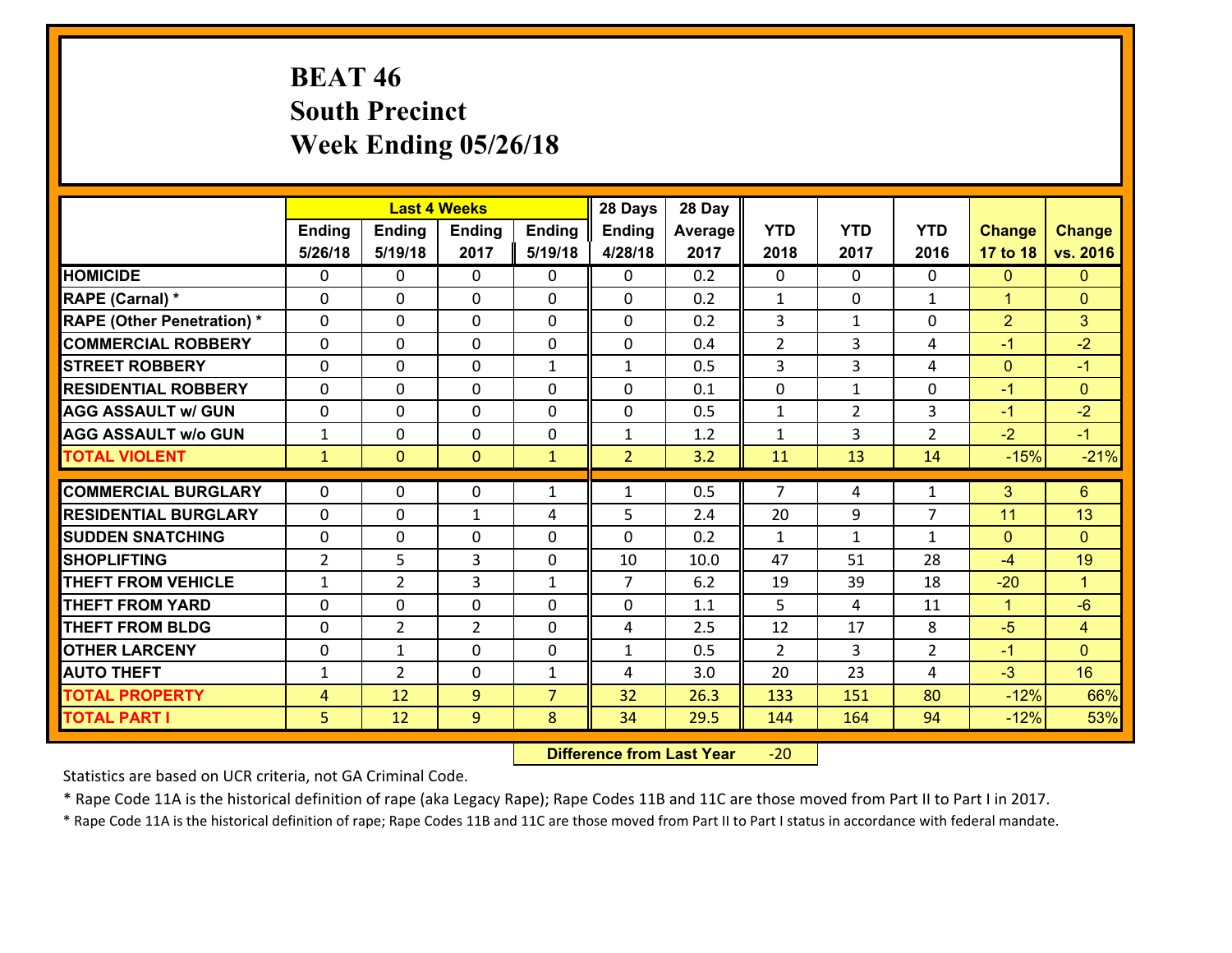# **BEAT 47 South Precinct Week Ending 05/26/18**

|                                   |              |                | <b>Last 4 Weeks</b> |               | 28 Days        | 28 Day  |                |                |              |                |                      |
|-----------------------------------|--------------|----------------|---------------------|---------------|----------------|---------|----------------|----------------|--------------|----------------|----------------------|
|                                   | Ending       | <b>Ending</b>  | <b>Ending</b>       | <b>Ending</b> | <b>Ending</b>  | Average | <b>YTD</b>     | <b>YTD</b>     | <b>YTD</b>   | <b>Change</b>  | <b>Change</b>        |
|                                   | 5/26/18      | 5/19/18        | 2017                | 5/19/18       | 4/28/18        | 2017    | 2018           | 2017           | 2016         | 17 to 18       | vs. 2016             |
| <b>HOMICIDE</b>                   | $\Omega$     | 0              | $\Omega$            | 0             | 0              | 0.0     | $\Omega$       | $\Omega$       | 0            | $\mathbf{0}$   | $\mathbf{0}$         |
| RAPE (Carnal) *                   | $\Omega$     | 0              | $\mathbf{0}$        | 0             | 0              | 0.2     | $\mathbf{0}$   | $\mathbf{1}$   | 0            | $-1$           | $\mathbf{0}$         |
| <b>RAPE (Other Penetration) *</b> | $\Omega$     | $\mathbf{1}$   | $\mathbf 0$         | $\Omega$      | $\mathbf{1}$   | 0.0     | $\mathbf{1}$   | $\Omega$       | $\Omega$     | $\mathbf{1}$   | $\blacktriangleleft$ |
| <b>COMMERCIAL ROBBERY</b>         | 0            | 0              | $\mathbf 0$         | 0             | 0              | 0.1     | 0              | 0              | 0            | $\mathbf{0}$   | $\mathbf{0}$         |
| <b>STREET ROBBERY</b>             | $\Omega$     | 0              | $\Omega$            | $\Omega$      | $\Omega$       | 0.0     | $\Omega$       | $\Omega$       | $\Omega$     | $\mathbf{0}$   | $\mathbf{0}$         |
| <b>RESIDENTIAL ROBBERY</b>        | 0            | 0              | $\mathbf{0}$        | 0             | $\Omega$       | 0.0     | $\mathbf{0}$   | 0              | $\Omega$     | $\mathbf{0}$   | $\mathbf{0}$         |
| <b>AGG ASSAULT w/ GUN</b>         | $\Omega$     | 0              | $\mathbf{0}$        | $\Omega$      | $\Omega$       | 0.2     | $\Omega$       | $\Omega$       | $\Omega$     | $\mathbf{0}$   | $\mathbf{0}$         |
| <b>AGG ASSAULT w/o GUN</b>        | 0            | 0              | $\mathbf 0$         | $\Omega$      | 0              | 0.3     | 0              | 0              | $\Omega$     | $\mathbf{0}$   | $\Omega$             |
| <b>TOTAL VIOLENT</b>              | $\mathbf{0}$ | $\mathbf{1}$   | $\mathbf{0}$        | $\mathbf{0}$  | $\mathbf{1}$   | 0.7     | $\mathbf{1}$   | $\mathbf{1}$   | $\mathbf{0}$ | 0%             | #DIV/0!              |
|                                   |              |                |                     |               |                |         |                |                |              |                |                      |
| <b>COMMERCIAL BURGLARY</b>        | 0            | 0              | 0                   | 0             | 0              | 0.3     | 0              | $\mathbf{1}$   | 0            | $-1$           | $\mathbf{0}$         |
| <b>RESIDENTIAL BURGLARY</b>       | 1            | 0              | $\mathbf{0}$        | 0             | 1              | 0.7     | 6              | $\mathbf{1}$   | 6            | 5              | $\mathbf{0}$         |
|                                   |              |                |                     |               |                |         |                |                |              |                | $\mathbf{0}$         |
| <b>SUDDEN SNATCHING</b>           | 0            | 0              | $\mathbf 0$         | 0             | 0              | 0.0     | $\mathbf 0$    | 0              | 0            | $\mathbf{0}$   |                      |
| <b>SHOPLIFTING</b>                | 0            | 0              | $\mathbf 0$         | 0             | 0              | 0.9     | $\mathbf{1}$   | $\Omega$       | 0            | $\overline{1}$ | $\overline{1}$       |
| <b>THEFT FROM VEHICLE</b>         | 0            | 0              | $\overline{2}$      | 0             | $\overline{2}$ | 2.7     | 10             | $\mathbf{1}$   | 3            | 9              | $\overline{7}$       |
| <b>THEFT FROM YARD</b>            | 0            | 0              | $\mathbf{0}$        | 0             | 0              | 0.7     | 2              | 3              | $\mathbf{1}$ | $-1$           | $\blacktriangleleft$ |
| <b>THEFT FROM BLDG</b>            | 0            | 0              | $\mathbf{1}$        | 0             | $\mathbf{1}$   | 0.9     | 3              | $\overline{7}$ | $\mathbf{1}$ | $-4$           | $\overline{2}$       |
| <b>OTHER LARCENY</b>              | $\mathbf{0}$ | 0              | $\mathbf{0}$        | 0             | 0              | 0.3     | 0              | $\overline{2}$ | $\Omega$     | $-2$           | $\mathbf{0}$         |
| <b>AUTO THEFT</b>                 | 0            | 1              | $\mathbf{0}$        | $\Omega$      | $\mathbf{1}$   | 0.9     | $\overline{2}$ | $\Omega$       | $\mathbf{1}$ | $\overline{2}$ | $\blacktriangleleft$ |
| <b>TOTAL PROPERTY</b>             | $\mathbf{1}$ | $\mathbf{1}$   | 3                   | $\Omega$      | 5 <sub>1</sub> | 7.4     | 24             | 15             | 12           | 60%            | 100%                 |
| <b>TOTAL PART I</b>               | $\mathbf{1}$ | $\overline{2}$ | 3                   | $\mathbf{0}$  | 6              | 8.1     | 25             | 16             | 12           | 56%            | 108%                 |

 **Difference from Last Year**r 9

Statistics are based on UCR criteria, not GA Criminal Code.

\* Rape Code 11A is the historical definition of rape (aka Legacy Rape); Rape Codes 11B and 11C are those moved from Part II to Part I in 2017.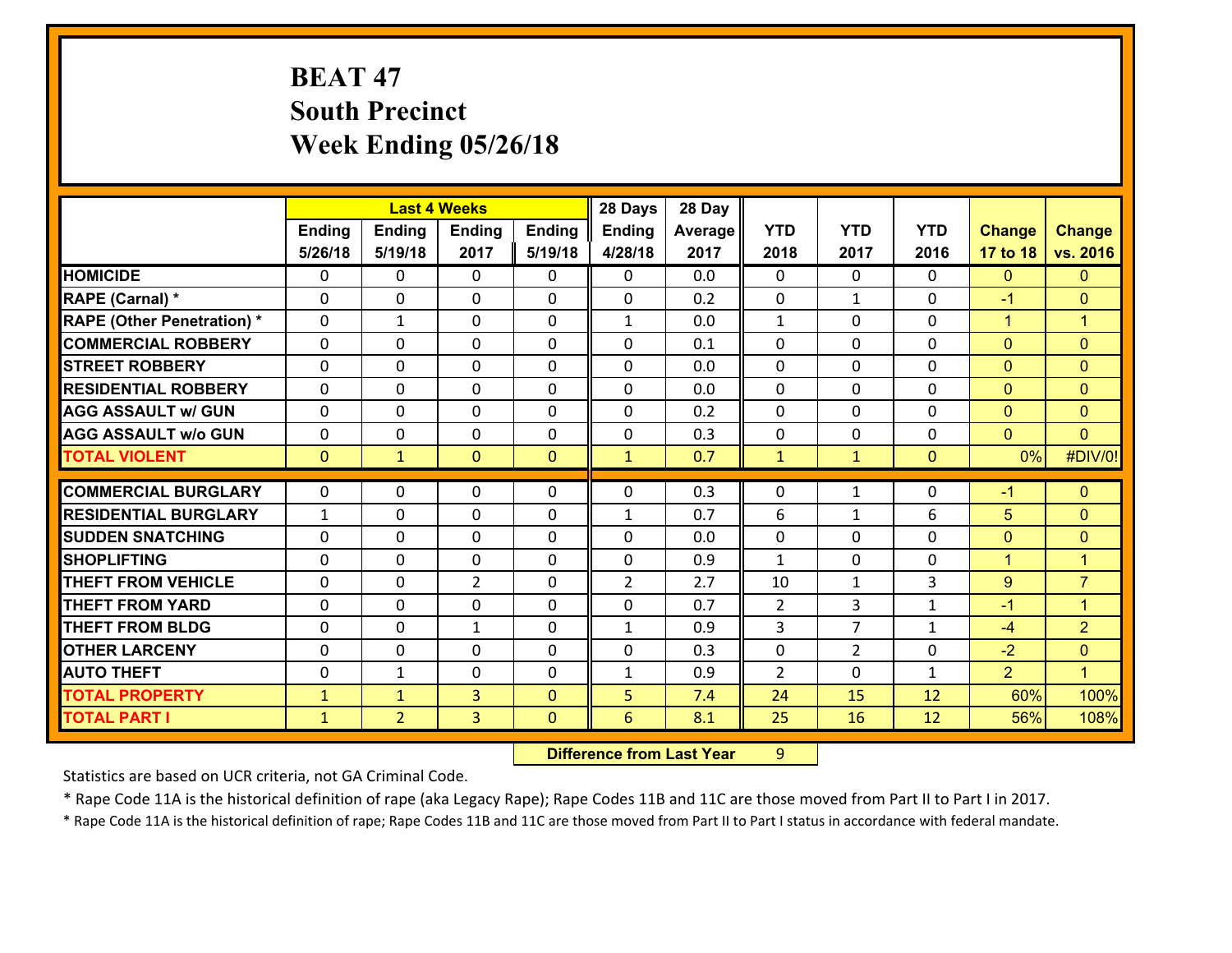

#### **COMPSTATEAST PRECINCTWeek Ending 05/26/18**

**PRECINCT COMMANDER:**

**CAPT. GEORGE GUNDICH**



|                                                                                                  | <b>Week</b><br>Ending   | <b>Week</b><br><b>Ending</b> | Weekly<br>Avg   | 28-Day<br>Ending | 28-Day<br>Ending                 | Avg<br>28-Day    | <b>YTD</b>                                   | <b>YTD</b>       | <b>YTD</b>      | <b>Change</b>   | <b>Change</b>          |
|--------------------------------------------------------------------------------------------------|-------------------------|------------------------------|-----------------|------------------|----------------------------------|------------------|----------------------------------------------|------------------|-----------------|-----------------|------------------------|
|                                                                                                  | 5/26/18                 | 5/19/18                      | 2017            | 5/19/18          | 4/28/18                          | 2017             | 2018                                         | 2017             | 2016            | 17 to 18        | vs. 2016               |
| <b>HOMICIDE</b>                                                                                  | 0                       | 0                            | $\Omega$        | 0                | $\overline{2}$                   | -1               | 6                                            | 8                | 7               | $-2$            | -1                     |
| <b>RAPE (Carnal) *</b>                                                                           | $\mathbf 0$             | $\overline{2}$               | $\mathbf 0$     | $\overline{2}$   | $\overline{2}$                   | $\Omega$         | 4                                            | $\mathbf 1$      | $\overline{2}$  | 3               | $\overline{2}$         |
| <b>RAPE (Other Penetration) *</b>                                                                | 0                       | 0                            | 0               | 0                | 1                                | $\mathbf{1}$     | 4                                            | $\overline{9}$   | 3               | $-5$            | 1                      |
| <b>COMMERCIAL ROBBERY</b>                                                                        | $\bf{0}$                | 0                            | $\overline{1}$  | $\mathbf{0}$     | $\mathbf{0}$                     | $\overline{2}$   | $\mathbf{2}$                                 | 18               | 5               | $-16$           | $-3$                   |
| <b>STREET ROBBERY</b>                                                                            | $\blacktriangleleft$    | $\overline{0}$               | $\mathbf 1$     | 1                | 10                               | 3                | 15                                           | 20               | 45              | $-5$            | $-30$                  |
| <b>RESIDENTIAL ROBBERY</b>                                                                       | $\mathbf{0}$            | $\mathbf 0$                  | $\mathbf{0}$    | 0                | $\mathbf{0}$                     | $\mathbf 1$      | $\mathbf{0}$                                 | $\overline{3}$   | $\overline{2}$  | $-3$            | $-2$                   |
| <b>AGG ASSAULT w/ GUN</b>                                                                        | $\overline{2}$          | $\overline{2}$               | $\overline{1}$  | $\overline{7}$   | $\overline{2}$                   | 4                | 22                                           | 35               | 51              | $-13$           | $-29$                  |
| <b>AGG ASSAULT W/o GUN</b>                                                                       | $\overline{2}$          | 3                            | $\mathbf{1}$    | 8                | $\overline{8}$                   | $\overline{5}$   | $\overline{22}$                              | 28               | $\overline{20}$ | $-6$            | $\overline{2}$         |
| <b>TOTAL VIOLENT</b>                                                                             | 5                       | $\overline{7}$               | 4               | $\overline{18}$  | $\overline{25}$                  | 17               | 75                                           | 122              | 135             | $-39%$          | $-44%$                 |
| <b>COMMERCIAL BURGLARY</b>                                                                       | $\mathbf{0}$            | 1                            | $\mathbf{0}$    | 3                | $\overline{2}$                   | $\overline{2}$   | 11                                           | 5                | 28              | 6               | -17                    |
| <b>RESIDENTIAL BURGLARY</b>                                                                      | 3                       | $\overline{4}$               | $\overline{5}$  | 10               | 18                               | 18               | 109                                          | 105              | 168             | $\overline{4}$  | $-59$                  |
| <b>SUDDEN SNATCHING</b>                                                                          | $\overline{\mathbf{0}}$ | 0                            | 0               | 1                | $\overline{2}$                   | 1                | 6                                            | $\overline{7}$   | 1               | -1              | $\overline{5}$         |
| <b>SHOPLIFTING</b>                                                                               | 4                       | 13                           | 5               | 39               | 26                               | $\overline{22}$  | 172                                          | 119              | 107             | 53              | 65                     |
| <b>THEFT FROM VEHICLE</b>                                                                        | 11                      | 8                            | $\overline{7}$  | 28               | $\overline{29}$                  | $\overline{27}$  | 119                                          | 143              | 119             | $-24$           | $\mathbf{0}$           |
| <b>THEFT FROM YARD</b>                                                                           | $\overline{2}$          | $\overline{5}$               | 3               | $\overline{12}$  | $\overline{14}$                  | 10               | $\overline{51}$                              | $\overline{54}$  | $\overline{44}$ | $-3$            | $\overline{7}$         |
| <b>THEFT FROM BLDG</b>                                                                           | 4                       | 4                            | 3               | 16               | 11                               | $\overline{12}$  | 68                                           | 64               | 95              | 4               | $-27$                  |
| <b>OTHER LARCENY</b>                                                                             | $\mathbf{0}$            | $\overline{0}$               | $\mathbf{1}$    | 1                | $\overline{8}$                   | $\overline{2}$   | $\overline{20}$                              | $\overline{21}$  | $\overline{9}$  | $-1$            | 11                     |
| <b>AUTO THEFT</b>                                                                                | 4                       | 6                            | 3               | 13               | 12                               | 11               | 76                                           | 66               | 70              | 10              | $6\phantom{1}$         |
| <b>TOTAL PROPERTY</b>                                                                            | 28                      | 41                           | $\overline{27}$ | 123              | 122                              | 106              | 632                                          | 584              | 641             | 8%              | $-1%$                  |
| <b>TOTAL PART I</b>                                                                              | 33                      | 48                           | 31              | 141              | 147                              | $\overline{123}$ | 707                                          | 706              | 776             | 0%              | $-9%$                  |
| Statistics are based on UCR criteria, not GA Criminal Code, and are                              |                         |                              |                 |                  | <b>Difference from Last Year</b> |                  |                                              |                  |                 |                 | Last Week Year-to-Date |
| preliminary, based on RMS data at the time prepared, and are subject to change.                  |                         |                              |                 |                  |                                  |                  | <b>At-Fault Police Vehicle Accidents</b>     |                  |                 | 0               | $\overline{4}$         |
| Cell Shading: white is within 0.6 standard deviation of the mean; red is above; green is below.  |                         |                              |                 |                  |                                  |                  | <b>Not At-Fault Police Vehicle Accidents</b> |                  |                 | 0               | $\overline{2}$         |
| * Code 11A is the pre-2016 definition of rape; Codes 11B and 11C are by federal mandate in 2016. |                         |                              |                 |                  |                                  |                  | <b>Total Police Vehicle Accidents</b>        |                  |                 | $\overline{0}$  | $\overline{6}$         |
|                                                                                                  | Week                    | Week                         | Weekly          | $28$ -Day        | 28-Day                           | Avg              |                                              |                  |                 |                 |                        |
| <b>Citizen Initiated Calls</b>                                                                   | Ending                  | Ending                       | Avg             | <b>Ending</b>    | Ending                           | 28-Day           | <b>YTD</b>                                   | <b>YTD</b>       | <b>YTD</b>      | <b>Change</b>   | <b>Change</b>          |
|                                                                                                  | 05/12/18                | 05/05/18                     | 2017            | 05/12/18         | 04/14/18                         | 2017             | 2018                                         | 2017             | 2016            | 17 to 18        | vs. 2016               |
| <b>Midnight Shift</b>                                                                            | 93                      | 86                           | 114             | $\overline{373}$ | 398                              | 455              | 1861                                         | 2112             | 2104            | $-251$          | $-243$                 |
| <b>Day Shift</b>                                                                                 | 265                     | 236                          | 282             | 1035             | 1090                             | 1127             | 5293                                         | 5211             | 5322            | $\overline{82}$ | $-29$                  |
| <b>Afternoon Shift</b>                                                                           | 280                     | 284                          | 294             | 1136             | 1184                             | 1177             | 5528                                         | 5680             | 5792            | $-152$          | $-264$                 |
| <b>TOTAL CITIZEN CFS</b>                                                                         | 638                     | 638                          | 690             | 2544             | 2672                             | 2758             | 12682                                        | 13003            | 13218           | $-2.5%$         | $-4.1%$                |
| <b>53S ShotSpotter Calls</b>                                                                     | 3                       | 0                            | 8               | 28               | 11                               | 31               | 135                                          | $\overline{200}$ | 300             | $-65$           | $-165$                 |
| Sig 53 Shots Fired Calls                                                                         | $\overline{22}$         | $\overline{7}$               | $\overline{16}$ | 62               | 59                               | 64               | 300                                          | 393              | 530             | $-93$           | $-230$                 |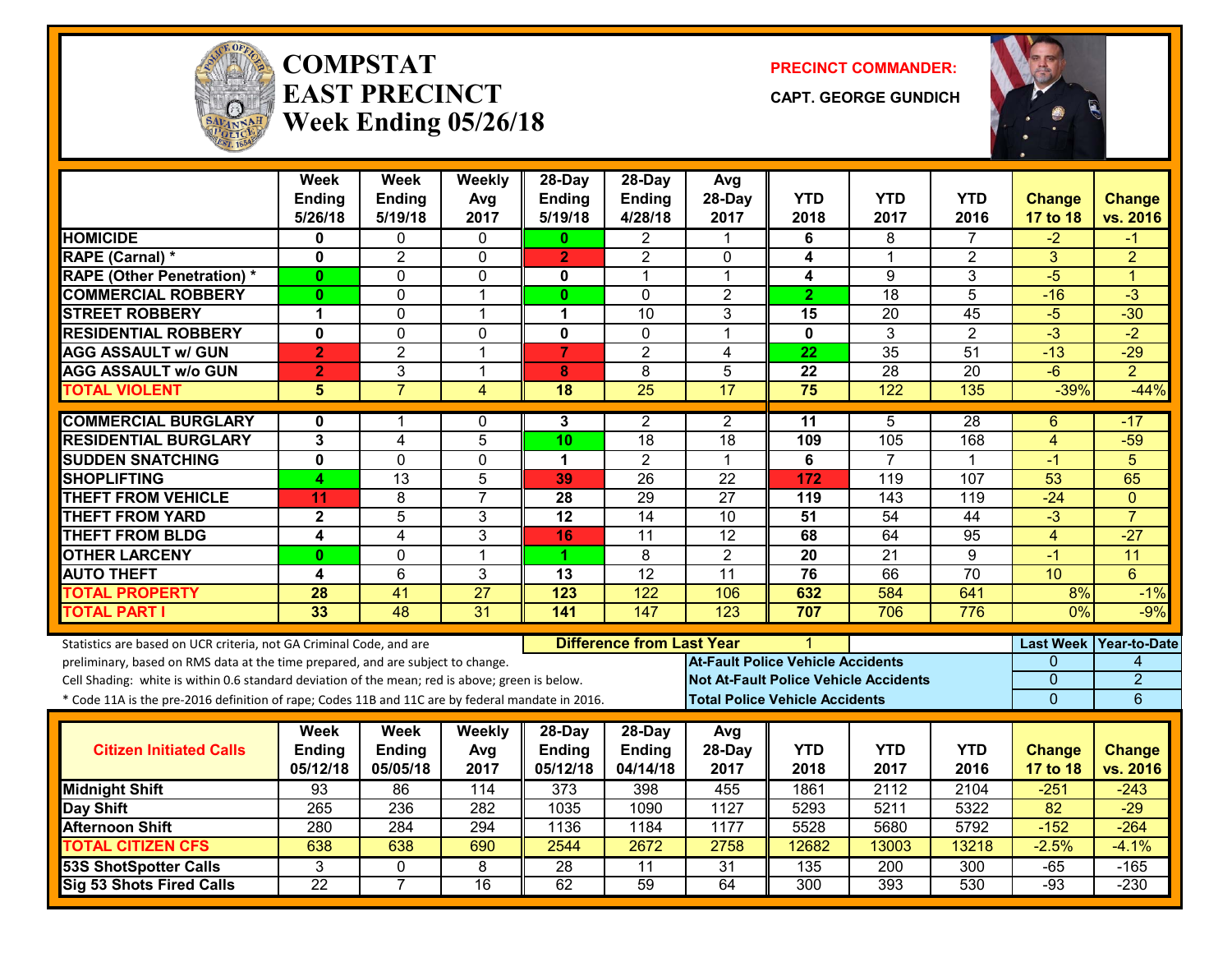# **BEAT 51 East Precinct Week Ending 05/26/18**

|                                              |                     |                     | <b>Last 4 Weeks</b> |                | 28 Days        | 28 Day     |                |                |              |                |                      |
|----------------------------------------------|---------------------|---------------------|---------------------|----------------|----------------|------------|----------------|----------------|--------------|----------------|----------------------|
|                                              | Ending              | <b>Ending</b>       | <b>Ending</b>       | <b>Ending</b>  | <b>Ending</b>  | Average    | <b>YTD</b>     | <b>YTD</b>     | <b>YTD</b>   | <b>Change</b>  | <b>Change</b>        |
|                                              | 5/26/18             | 5/19/18             | 2017                | 5/19/18        | 4/28/18        | 2017       | 2018           | 2017           | 2016         | 17 to 18       | vs. 2016             |
| <b>HOMICIDE</b>                              | $\Omega$            | 0                   | 0                   | 0              | 0              | 0.0        | $\mathbf{1}$   | $\mathbf{1}$   | $\mathbf{1}$ | $\mathbf{0}$   | $\mathbf{0}$         |
| RAPE (Carnal) *                              | 0                   | 0                   | 1                   | 0              | $\mathbf{1}$   | 0.0        | $\mathbf{1}$   | 0              | 0            | $\mathbf{1}$   | $\blacktriangleleft$ |
| <b>RAPE (Other Penetration) *</b>            | $\Omega$            | 0                   | $\mathbf{0}$        | 0              | $\Omega$       | 0.0        | $\overline{2}$ | $\overline{2}$ | $\Omega$     | $\mathbf{0}$   | $\overline{2}$       |
| <b>COMMERCIAL ROBBERY</b>                    | $\Omega$            | 0                   | $\mathbf{0}$        | $\Omega$       | $\Omega$       | 0.0        | $\Omega$       | $\mathbf{1}$   | $\mathbf{1}$ | $-1$           | $-1$                 |
| <b>STREET ROBBERY</b>                        | $\Omega$            | 0                   | $\mathbf{0}$        | $\Omega$       | $\Omega$       | 0.1        | 3              | 5              | 5            | $-2$           | $-2$                 |
| <b>RESIDENTIAL ROBBERY</b>                   | $\Omega$            | 0                   | $\mathbf{0}$        | $\Omega$       | $\Omega$       | 0.0        | $\Omega$       | $\mathbf{1}$   | $\Omega$     | $-1$           | $\Omega$             |
| <b>AGG ASSAULT w/ GUN</b>                    | 0                   | 0                   | $\mathbf 0$         | $\mathbf{1}$   | $\mathbf{1}$   | 0.1        | 3              | 6              | 16           | $-3$           | $-13$                |
| <b>AGG ASSAULT w/o GUN</b>                   | 0                   | 0                   | 1                   | $\mathbf{1}$   | $\overline{2}$ | 0.2        | $\mathbf{1}$   | 6              | 5            | $-5$           | $-4$                 |
| <b>TOTAL VIOLENT</b>                         | $\mathbf{0}$        | $\overline{0}$      | $\overline{2}$      | $\overline{2}$ | $\overline{4}$ | 0.6        | 11             | 22             | 28           | $-50%$         | $-61%$               |
| <b>COMMERCIAL BURGLARY</b>                   | $\mathbf{0}$        | 1                   | 0                   | 0              | $\mathbf{1}$   | 0.1        | 3              | $\mathbf{1}$   | 6            | $\overline{2}$ | $-3$                 |
| <b>RESIDENTIAL BURGLARY</b>                  | $\mathbf{1}$        | 0                   | $\mathbf 0$         | $\mathbf{1}$   | $\overline{2}$ | 0.5        | 20             | 14             | 11           | 6              | 9                    |
| <b>SUDDEN SNATCHING</b>                      | $\Omega$            | 0                   | $\mathbf{0}$        | 0              | $\Omega$       | 0.1        | $\mathbf{1}$   | $\overline{2}$ | $\Omega$     | $-1$           | $\blacktriangleleft$ |
| <b>SHOPLIFTING</b>                           | $\Omega$            | $\overline{2}$      | $\mathbf 0$         | $\mathbf{1}$   | 3              | 0.4        | 47             | 15             | 13           | 32             | 34                   |
| <b>THEFT FROM VEHICLE</b>                    |                     |                     |                     |                |                |            |                |                |              |                |                      |
|                                              |                     |                     |                     |                |                |            |                |                |              |                |                      |
|                                              | $\mathbf{1}$        | 0                   | $\mathbf{1}$        | 0              | $\overline{2}$ | 0.4        | 19             | 11             | 15           | 8              | $\overline{4}$       |
| <b>THEFT FROM YARD</b>                       | $\mathbf{1}$        | $\mathbf{1}$        | $\overline{2}$      | $\mathbf{1}$   | 5              | 0.2        | 5              | 5              | 11           | $\mathbf{0}$   | $-6$                 |
| <b>THEFT FROM BLDG</b>                       | $\overline{2}$      | 0                   | $\mathbf{1}$        | $\Omega$       | $\overline{3}$ | 0.4        | 12             | 9              | 14           | 3              | $-2$                 |
| <b>OTHER LARCENY</b>                         | 0                   | 0                   | $\mathbf{0}$        | $\Omega$       | $\Omega$       | 0.1        | 2              | 4              | $\mathbf{1}$ | $-2$           | $\blacktriangleleft$ |
| <b>AUTO THEFT</b>                            | 0                   | 0                   | 1                   | 0              | $\mathbf{1}$   | 0.3        | 12             | 11             | 10           | $\mathbf{1}$   | 2 <sup>1</sup>       |
| <b>TOTAL PROPERTY</b><br><b>TOTAL PART I</b> | 5<br>5 <sup>1</sup> | 4<br>$\overline{4}$ | 5<br>$\overline{7}$ | 3<br>5         | 17<br>21       | 2.5<br>3.1 | 121<br>132     | 72<br>94       | 81<br>109    | 68%<br>40%     | 49%<br>21%           |

 **Difference from Last Year**r 38

Statistics are based on UCR criteria, not GA Criminal Code.

\* Rape Code 11A is the historical definition of rape (aka Legacy Rape); Rape Codes 11B and 11C are those moved from Part II to Part I in 2017.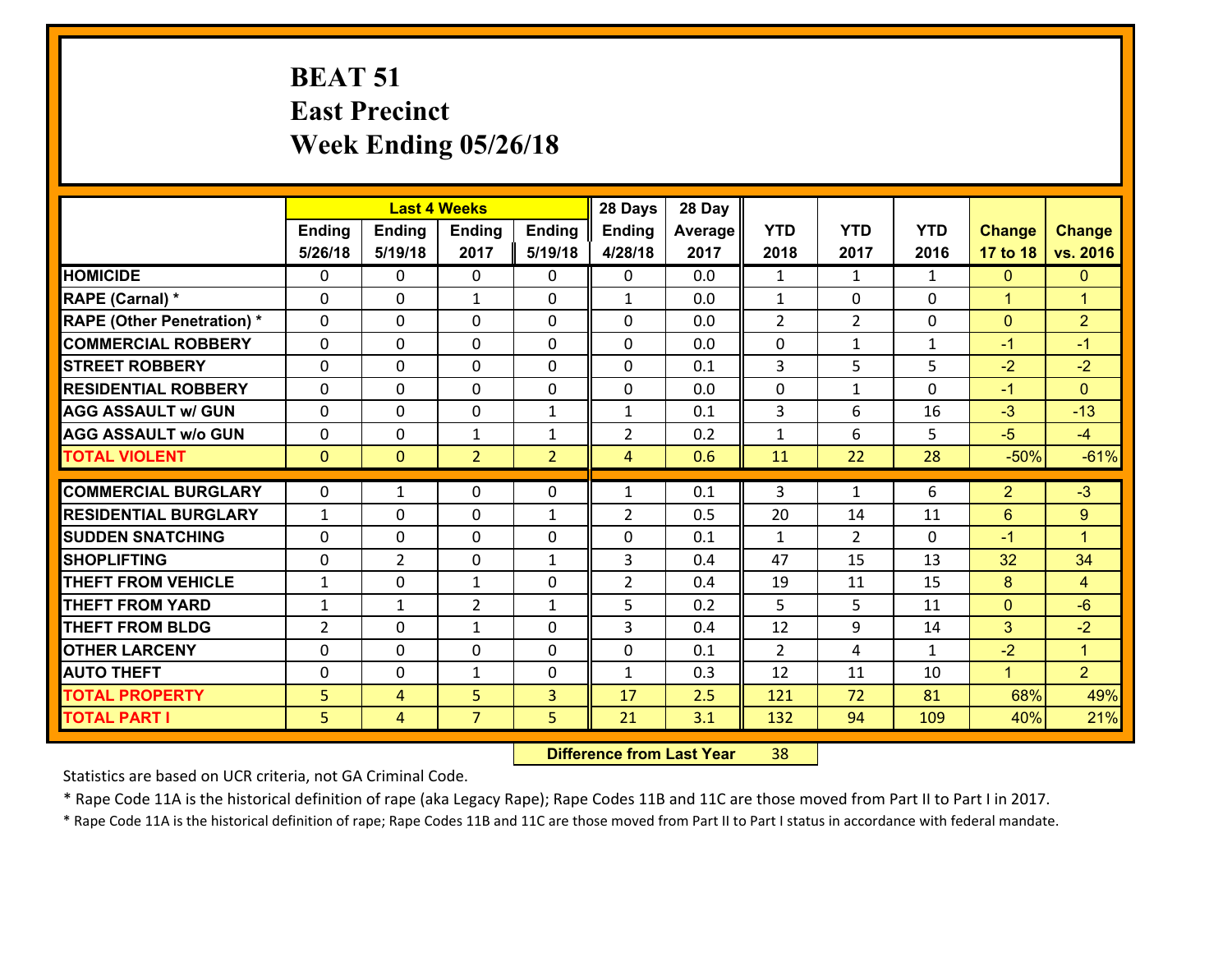### **BEAT 52 East Precinct Week Ending 05/26/18**

|                                              |                                  |                                  | <b>Last 4 Weeks</b>            |                | 28 Days        | 28 Day       |                |                |                |                  |                      |
|----------------------------------------------|----------------------------------|----------------------------------|--------------------------------|----------------|----------------|--------------|----------------|----------------|----------------|------------------|----------------------|
|                                              | Ending                           | <b>Ending</b>                    | <b>Ending</b>                  | <b>Ending</b>  | <b>Ending</b>  | Average      | <b>YTD</b>     | <b>YTD</b>     | <b>YTD</b>     | <b>Change</b>    | <b>Change</b>        |
|                                              | 5/26/18                          | 5/19/18                          | 2017                           | 5/19/18        | 4/28/18        | 2017         | 2018           | 2017           | 2016           | 17 to 18         | vs. 2016             |
| <b>HOMICIDE</b>                              | 0                                | 0                                | $\mathbf{0}$                   | 0              | 0              | 0.0          | $\Omega$       | $\Omega$       | $\overline{2}$ | $\mathbf{0}$     | $-2$                 |
| RAPE (Carnal) *                              | $\Omega$                         | 0                                | $\mathbf{0}$                   | 0              | $\Omega$       | 0.1          | 1              | $\Omega$       | $\Omega$       | $\mathbf{1}$     | $\blacktriangleleft$ |
| <b>RAPE (Other Penetration) *</b>            | $\Omega$                         | $\Omega$                         | $\Omega$                       | $\Omega$       | $\Omega$       | 0.2          | $\Omega$       | $\overline{2}$ | $\Omega$       | $-2$             | $\mathbf{0}$         |
| <b>COMMERCIAL ROBBERY</b>                    | 0                                | 0                                | $\mathbf 0$                    | 0              | 0              | 0.0          | $\mathbf{1}$   | $\mathbf 0$    | $\Omega$       | $\mathbf{1}$     | $\blacktriangleleft$ |
| <b>STREET ROBBERY</b>                        | $\Omega$                         | 0                                | $\mathbf 0$                    | $\Omega$       | 0              | 1.1          | $\overline{2}$ | 5              | 12             | $-3$             | $-10$                |
| <b>RESIDENTIAL ROBBERY</b>                   | $\Omega$                         | $\Omega$                         | $\mathbf 0$                    | $\Omega$       | 0              | 0.3          | 0              | $\mathbf{1}$   | $\mathbf{1}$   | $-1$             | $-1$                 |
| <b>AGG ASSAULT w/ GUN</b>                    | $\Omega$                         | 0                                | $\mathbf 0$                    | $\Omega$       | 0              | 0.5          | $\overline{2}$ | 5              | 13             | $-3$             | $-11$                |
| <b>AGG ASSAULT w/o GUN</b>                   | 0                                | 1                                | $\mathbf{1}$                   | 0              | $\overline{2}$ | 1.2          | 6              | 5              | $\overline{2}$ | $\mathbf{1}$     | $\overline{4}$       |
| <b>TOTAL VIOLENT</b>                         | $\mathbf{0}$                     | $\mathbf{1}$                     | $\mathbf{1}$                   | $\overline{0}$ | $\overline{2}$ | 3.4          | 12             | 18             | 30             | $-33%$           | $-60%$               |
| <b>COMMERCIAL BURGLARY</b>                   | $\Omega$                         | 0                                | 1                              | 0              |                |              | $\mathbf{1}$   |                |                |                  |                      |
|                                              |                                  |                                  |                                |                |                |              |                |                |                |                  |                      |
|                                              |                                  |                                  |                                |                | $\mathbf{1}$   | 0.2          |                | $\mathbf{1}$   | $\Omega$       | $\mathbf{0}$     | $\mathbf{1}$         |
| <b>RESIDENTIAL BURGLARY</b>                  | $\Omega$                         | 0                                | $\mathbf{0}$                   | $\mathbf{1}$   | 1              | 2.6          | 23             | 10             | 25             | 13               | $-2$                 |
| <b>SUDDEN SNATCHING</b>                      | $\Omega$                         | $\mathbf{1}$                     | $\mathbf{0}$                   | $\Omega$       | $\mathbf{1}$   | 0.3          | $\mathbf{1}$   | $\overline{2}$ | $\Omega$       | $-1$             | $\blacktriangleleft$ |
| <b>SHOPLIFTING</b>                           | 0                                | 0                                | $\mathbf 0$                    | $\mathbf{1}$   | $\mathbf{1}$   | 0.3          | $\mathbf{1}$   | 3              | $\overline{2}$ | $-2$             | $-1$                 |
| <b>THEFT FROM VEHICLE</b>                    | $\mathbf{1}$                     | 1                                | $\mathbf{0}$                   | $\Omega$       | $\overline{2}$ | 7.2          | 12             | 33             | 15             | $-21$            | $-3$                 |
| <b>THEFT FROM YARD</b>                       | $\mathbf{1}$                     | 0                                | $\mathbf 0$                    | $\mathbf{1}$   | $\overline{2}$ | 1.8          | $\overline{7}$ | 12             | $\overline{7}$ | $-5$             | $\Omega$             |
| <b>THEFT FROM BLDG</b>                       | 0                                | 0                                | $\mathbf 0$                    | 0              | 0              | 1.3          | 6              | $\overline{7}$ | 12             | $-1$             | $-6$                 |
| <b>OTHER LARCENY</b>                         | 0                                | 0                                | $\mathbf 0$                    | 0              | 0              | 0.5          | 5              | 4              | 4              | $\mathbf{1}$     | $\mathbf{1}$         |
| <b>AUTO THEFT</b>                            | 0                                | 0                                | $\mathbf 0$                    | $\mathbf{1}$   | $\mathbf{1}$   | 2.5          | 15             | 9              | $\overline{7}$ | $6^{\circ}$      | 8                    |
| <b>TOTAL PROPERTY</b><br><b>TOTAL PART I</b> | $\overline{2}$<br>2 <sup>1</sup> | $\overline{2}$<br>$\overline{3}$ | $\mathbf{1}$<br>$\overline{2}$ | 4<br>4         | 9<br>11        | 16.6<br>20.0 | 71<br>83       | 81<br>99       | 72<br>102      | $-12%$<br>$-16%$ | $-1%$<br>$-19%$      |

 **Difference from Last Year**r -16

Statistics are based on UCR criteria, not GA Criminal Code.

\* Rape Code 11A is the historical definition of rape (aka Legacy Rape); Rape Codes 11B and 11C are those moved from Part II to Part I in 2017.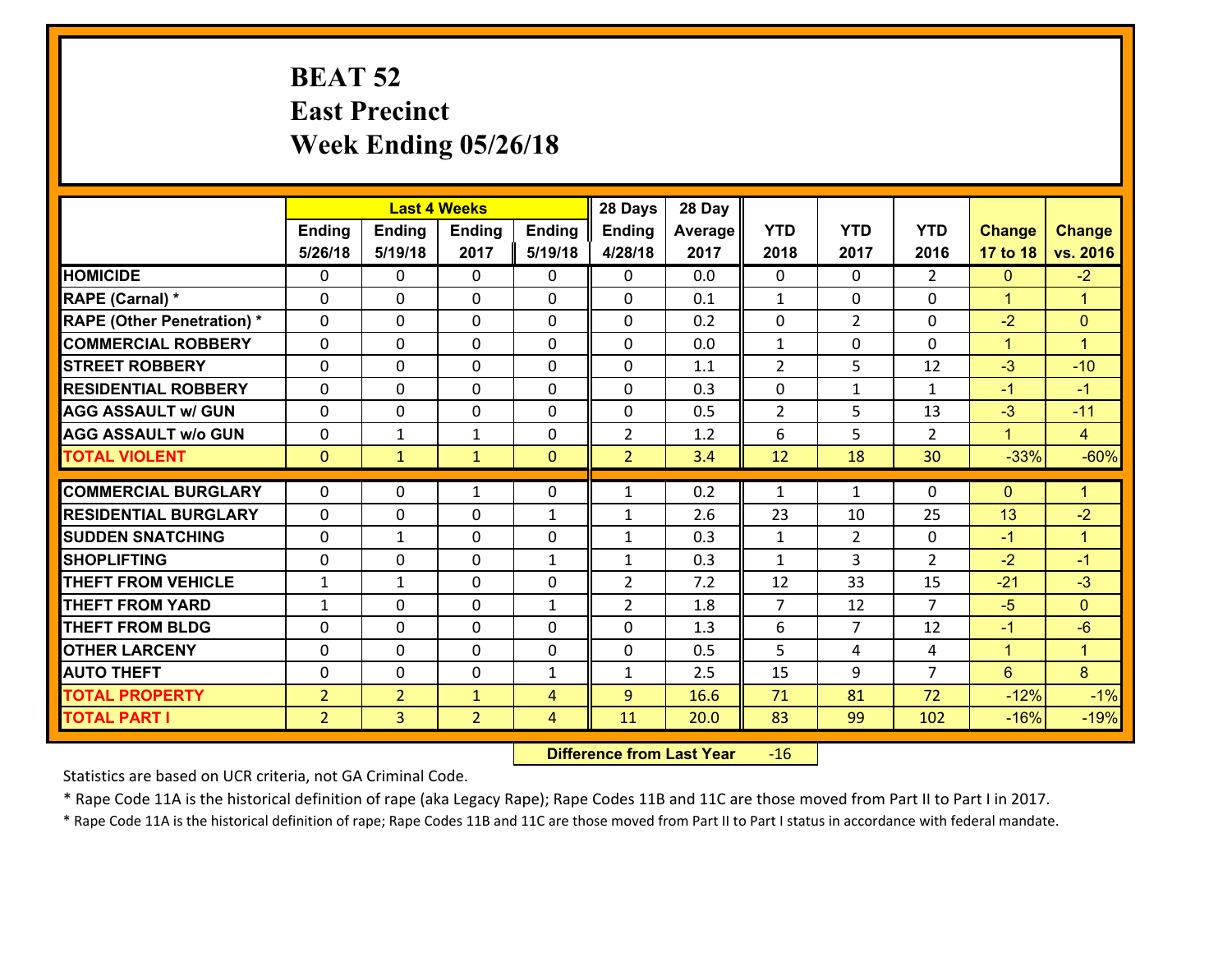### **BEAT 53 East Precinct Week Ending 05/26/18**

|                                              |                                  |                                  | <b>Last 4 Weeks</b> |                     | 28 Days         | 28 Day       |              |                |                |                |                  |
|----------------------------------------------|----------------------------------|----------------------------------|---------------------|---------------------|-----------------|--------------|--------------|----------------|----------------|----------------|------------------|
|                                              | Ending                           | <b>Ending</b>                    | <b>Ending</b>       | <b>Ending</b>       | <b>Ending</b>   | Average      | <b>YTD</b>   | <b>YTD</b>     | <b>YTD</b>     | <b>Change</b>  | <b>Change</b>    |
|                                              | 5/26/18                          | 5/19/18                          | 2017                | 5/19/18             | 4/28/18         | 2017         | 2018         | 2017           | 2016           | 17 to 18       | vs. 2016         |
| <b>HOMICIDE</b>                              | 0                                | 0                                | $\mathbf{0}$        | 0                   | 0               | 0.5          | $\Omega$     | 4              | $\mathbf{1}$   | $-4$           | $-1$             |
| RAPE (Carnal) *                              | $\Omega$                         | 0                                | 1                   | 0                   | $\mathbf{1}$    | 0.1          | 1            | 0              | $\mathbf{1}$   | $\mathbf{1}$   | $\mathbf{0}$     |
| <b>RAPE (Other Penetration) *</b>            | $\Omega$                         | $\Omega$                         | $\Omega$            | $\Omega$            | $\Omega$        | 0.2          | $\Omega$     | $\overline{2}$ | $\overline{2}$ | $-2$           | $-2$             |
| <b>COMMERCIAL ROBBERY</b>                    | 0                                | 0                                | $\mathbf 0$         | $\Omega$            | 0               | 0.1          | 0            | $\mathbf 0$    | 0              | $\mathbf{0}$   | $\mathbf{0}$     |
| <b>STREET ROBBERY</b>                        | $\Omega$                         | 0                                | $\mathbf 0$         | $\Omega$            | 0               | 0.3          | 4            | $\mathbf{1}$   | 8              | 3              | $-4$             |
| <b>RESIDENTIAL ROBBERY</b>                   | $\Omega$                         | $\Omega$                         | $\mathbf 0$         | $\Omega$            | 0               | 0.2          | 0            | $\Omega$       | $\mathbf{1}$   | $\mathbf{0}$   | $-1$             |
| <b>AGG ASSAULT w/ GUN</b>                    | $\mathbf{1}$                     | 0                                | $\mathbf{1}$        | $\mathbf{1}$        | 3               | 1.7          | 5            | 10             | 5              | $-5$           | $\mathbf{0}$     |
| <b>AGG ASSAULT w/o GUN</b>                   | 0                                | 1                                | $\mathbf 0$         | $\mathbf{1}$        | $\overline{2}$  | 1.2          | 6            | 6              | 3              | $\mathbf{0}$   | 3 <sup>1</sup>   |
| <b>TOTAL VIOLENT</b>                         | $\mathbf{1}$                     | $\mathbf{1}$                     | $\overline{2}$      | $\overline{2}$      | $6\overline{6}$ | 4.3          | 16           | 23             | 21             | $-30%$         | $-24%$           |
|                                              |                                  |                                  |                     |                     |                 |              |              |                |                |                |                  |
|                                              |                                  |                                  |                     |                     |                 |              |              |                |                |                |                  |
| <b>COMMERCIAL BURGLARY</b>                   | $\Omega$                         | 0                                | 0                   | 0                   | $\Omega$        | 0.1          | $\mathbf{1}$ | $\Omega$       | 2              | $\mathbf{1}$   | $-1$             |
| <b>RESIDENTIAL BURGLARY</b>                  | $\Omega$                         | 0                                | $\overline{2}$      | 0                   | $\overline{2}$  | 2.5          | 17           | 11             | 34             | 6              | $-17$            |
| <b>SUDDEN SNATCHING</b>                      | 0                                | 0                                | $\mathbf{0}$        | $\Omega$            | $\Omega$        | 0.2          | $\mathbf{1}$ | $\mathbf{1}$   | $\mathbf{1}$   | $\mathbf{0}$   | $\mathbf{0}$     |
| <b>SHOPLIFTING</b>                           | $\mathbf{1}$                     | 1                                | $\mathbf{1}$        | 0                   | 3               | 0.1          | 5            | $\Omega$       | $\mathbf{1}$   | 5              | $\overline{4}$   |
| <b>THEFT FROM VEHICLE</b>                    | $\mathbf{1}$                     | 0                                | $\overline{2}$      | $\mathbf{1}$        | 4               | 6.3          | 23           | 20             | 21             | 3              | $\overline{2}$   |
| <b>THEFT FROM YARD</b>                       | 0                                | 0                                | $\overline{2}$      | 0                   | $\overline{2}$  | 2.2          | 12           | 10             | $\overline{7}$ | $\overline{2}$ | 5                |
| <b>THEFT FROM BLDG</b>                       | $\mathbf{1}$                     | 0                                | $\overline{2}$      | $\mathbf{1}$        | 4               | 4.4          | 14           | 15             | 28             | $-1$           | $-14$            |
| <b>OTHER LARCENY</b>                         | 0                                | 0                                | $\mathbf 0$         | 0                   | 0               | 0.3          | 3            | $\overline{2}$ | $\Omega$       | $\mathbf{1}$   | 3                |
| <b>AUTO THEFT</b>                            | 0                                | $\mathbf{1}$                     | $\mathbf{1}$        | $\mathbf{1}$        | 3               | 2.7          | 13           | 10             | 15             | 3              | $-2$             |
| <b>TOTAL PROPERTY</b><br><b>TOTAL PART I</b> | $\overline{3}$<br>$\overline{4}$ | $\overline{2}$<br>$\overline{3}$ | 10<br>12            | $\overline{3}$<br>5 | 18<br>24        | 18.7<br>23.0 | 89<br>105    | 69<br>92       | 109<br>130     | 29%<br>14%     | $-18%$<br>$-19%$ |

 **Difference from Last Year**r 13

Statistics are based on UCR criteria, not GA Criminal Code.

\* Rape Code 11A is the historical definition of rape (aka Legacy Rape); Rape Codes 11B and 11C are those moved from Part II to Part I in 2017.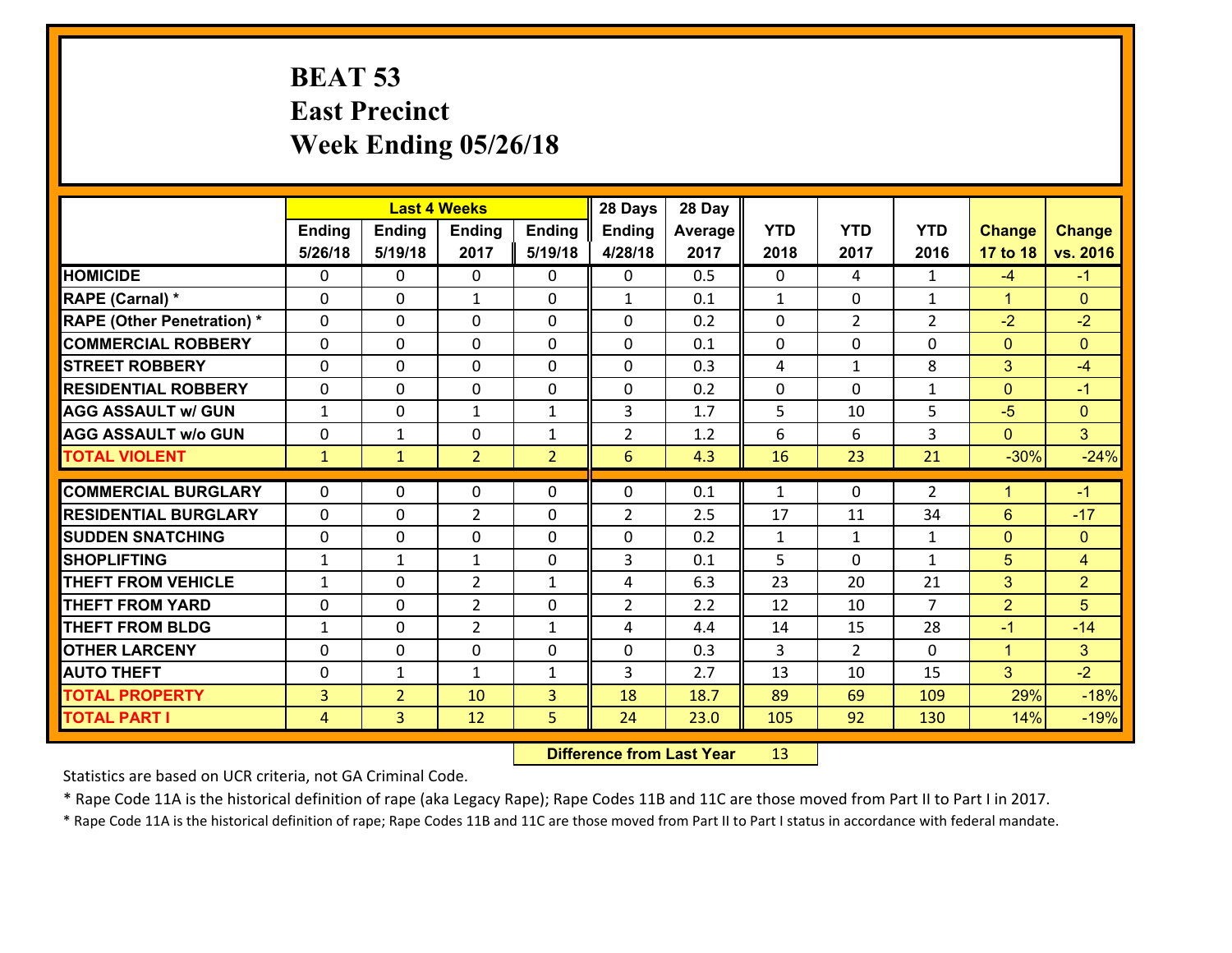# **BEAT 54 East Precinct Week Ending 05/26/18**

|                                              |                                  | <b>Last 4 Weeks</b>              |                |                                  | 28 Days        | 28 Day       |                |                |                |               |                      |
|----------------------------------------------|----------------------------------|----------------------------------|----------------|----------------------------------|----------------|--------------|----------------|----------------|----------------|---------------|----------------------|
|                                              | Ending                           | <b>Ending</b>                    | <b>Ending</b>  | <b>Ending</b>                    | <b>Ending</b>  | Average      | <b>YTD</b>     | <b>YTD</b>     | <b>YTD</b>     | <b>Change</b> | <b>Change</b>        |
|                                              | 5/26/18                          | 5/19/18                          | 2017           | 5/19/18                          | 4/28/18        | 2017         | 2018           | 2017           | 2016           | 17 to 18      | vs. 2016             |
| <b>HOMICIDE</b>                              | $\Omega$                         | 0                                | $\Omega$       | $\mathbf{0}$                     | 0              | 0.2          | 4              | 3              | $\mathbf{1}$   | $\mathbf{1}$  | 3 <sup>2</sup>       |
| <b>RAPE (Carnal) *</b>                       | $\Omega$                         | 0                                | $\mathbf{0}$   | $\mathbf{0}$                     | $\Omega$       | 0.1          | $\mathbf{0}$   | 0              | 0              | $\mathbf{0}$  | $\mathbf{0}$         |
| <b>RAPE (Other Penetration) *</b>            | $\Omega$                         | $\Omega$                         | $\Omega$       | $\Omega$                         | $\Omega$       | 0.1          | $\Omega$       | $\Omega$       | $\mathbf{1}$   | $\Omega$      | $-1$                 |
| <b>COMMERCIAL ROBBERY</b>                    | 0                                | 0                                | 0              | 0                                | 0              | 0.9          | $\mathbf{1}$   | 10             | 0              | $-9$          | $\blacktriangleleft$ |
| <b>STREET ROBBERY</b>                        | $\Omega$                         | 0                                | $\mathbf{0}$   | $\Omega$                         | 0              | 0.8          | 3              | 6              | 12             | $-3$          | $-9$                 |
| <b>RESIDENTIAL ROBBERY</b>                   | $\Omega$                         | 0                                | 0              | $\Omega$                         | $\Omega$       | 0.0          | $\Omega$       | $\Omega$       | $\Omega$       | $\mathbf{0}$  | $\Omega$             |
| <b>AGG ASSAULT w/ GUN</b>                    | $\Omega$                         | $\mathbf{1}$                     | 0              | 0                                | $\mathbf{1}$   | 1.1          | 8              | 8              | 11             | $\mathbf{0}$  | $-3$                 |
| <b>AGG ASSAULT w/o GUN</b>                   | 0                                | 0                                | $\mathbf{1}$   | 0                                | $\mathbf{1}$   | 0.8          | $\overline{3}$ | 8              | $\overline{2}$ | $-5$          | $\mathbf{1}$         |
| <b>TOTAL VIOLENT</b>                         | $\overline{0}$                   | $\mathbf{1}$                     | $\mathbf{1}$   | $\overline{0}$                   | $\overline{2}$ | 4.0          | 19             | 35             | 27             | $-46%$        | $-30%$               |
| <b>COMMERCIAL BURGLARY</b>                   | $\Omega$                         | $\mathbf{1}$                     | 0              | $\mathbf{0}$                     | $\mathbf{1}$   | 0.7          | 2              | 2              | 8              | $\mathbf{0}$  | $-6$                 |
|                                              |                                  |                                  |                |                                  |                |              |                |                |                |               |                      |
|                                              |                                  |                                  |                |                                  |                |              |                |                |                |               |                      |
| <b>RESIDENTIAL BURGLARY</b>                  | $\Omega$                         | 0                                | $\mathbf{1}$   | 0                                | 1              | 5.1          | 26             | 27             | 42             | $-1$          | $-16$                |
| <b>SUDDEN SNATCHING</b>                      | $\Omega$                         | 0                                | $\mathbf{0}$   | 0                                | $\Omega$       | 0.1          | $\Omega$       | 0              | 0              | $\Omega$      | $\Omega$             |
| <b>SHOPLIFTING</b>                           | $\overline{2}$                   | $\mathbf{1}$                     | 3              | $\mathbf{1}$                     | $\overline{7}$ | 5.0          | 34             | 12             | 28             | 22            | 6                    |
| <b>THEFT FROM VEHICLE</b>                    | $\mathbf{1}$                     | 0                                | $\overline{2}$ | $\Omega$                         | 3              | 5.3          | 19             | 33             | 32             | $-14$         | $-13$                |
| <b>THEFT FROM YARD</b>                       | $\mathbf{1}$                     | 0                                | 0              | 0                                | $\mathbf{1}$   | 2.3          | 12             | 13             | 8              | $-1$          | $\overline{4}$       |
| <b>THEFT FROM BLDG</b>                       | $\overline{2}$                   | 0                                | $\mathbf{1}$   | $\mathbf{1}$                     | 4              | 2.3          | 16             | 17             | 14             | $-1$          | 2                    |
| <b>OTHER LARCENY</b>                         | 0                                | 0                                | 0              | 0                                | 0              | 0.2          | 5              | $\overline{2}$ | 3              | 3             | 2 <sup>1</sup>       |
| <b>AUTO THEFT</b>                            | $\mathbf{1}$                     | 0                                | $\mathbf{1}$   | $\overline{2}$                   | 4              | 1.9          | 18             | 19             | 16             | $-1$          | $\overline{2}$       |
| <b>TOTAL PROPERTY</b><br><b>TOTAL PART I</b> | $\overline{7}$<br>$\overline{7}$ | $\overline{2}$<br>$\overline{3}$ | 8<br>9         | $\overline{4}$<br>$\overline{4}$ | 21<br>23       | 22.9<br>26.8 | 132<br>151     | 125<br>160     | 151<br>178     | 6%<br>$-6%$   | $-13%$<br>$-15%$     |

 **Difference from Last Year**r -9

Statistics are based on UCR criteria, not GA Criminal Code.

\* Rape Code 11A is the historical definition of rape (aka Legacy Rape); Rape Codes 11B and 11C are those moved from Part II to Part I in 2017.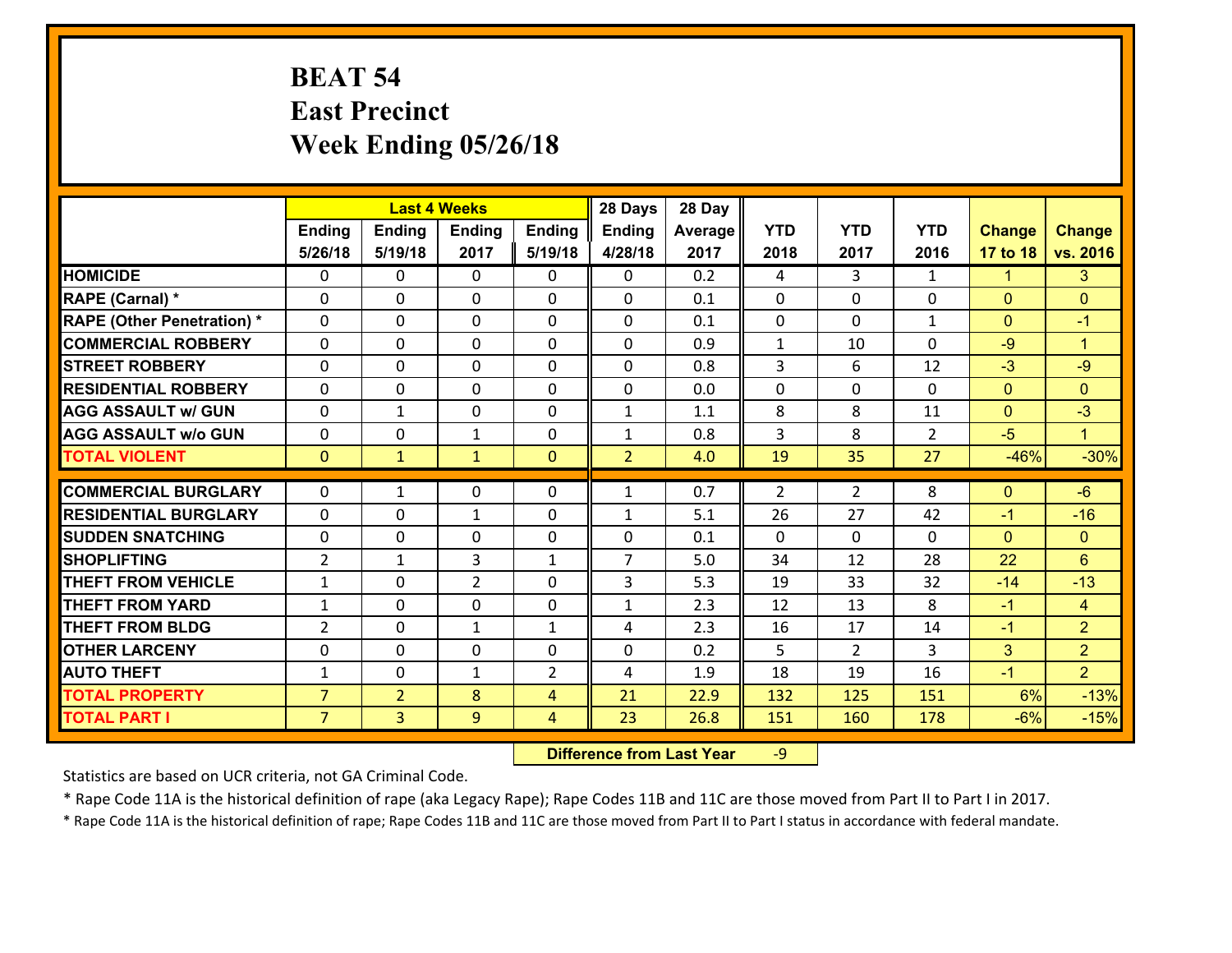#### **BEAT 55 East Precinct Week Ending 05/26/18**

|                                   |              |                | <b>Last 4 Weeks</b> |                | 28 Days        | 28 Day  |                |                |                |                |                      |
|-----------------------------------|--------------|----------------|---------------------|----------------|----------------|---------|----------------|----------------|----------------|----------------|----------------------|
|                                   | Ending       | <b>Ending</b>  | <b>Ending</b>       | Ending         | <b>Ending</b>  | Average | <b>YTD</b>     | <b>YTD</b>     | <b>YTD</b>     | <b>Change</b>  | <b>Change</b>        |
|                                   | 5/26/18      | 5/19/18        | 2017                | 5/19/18        | 4/28/18        | 2017    | 2018           | 2017           | 2016           | 17 to 18       | vs. 2016             |
| <b>HOMICIDE</b>                   | 0            | 0              | $\Omega$            | 0              | 0              | 0.0     | 1              | $\Omega$       | $\Omega$       | $\mathbf{1}$   | $\mathbf{1}$         |
| RAPE (Carnal) *                   | 0            | 0              | $\mathbf{0}$        | 0              | $\Omega$       | 0.0     | $\mathbf{0}$   | 0              | $\Omega$       | $\mathbf{0}$   | $\mathbf{0}$         |
| <b>RAPE (Other Penetration) *</b> | $\Omega$     | 0              | $\mathbf{0}$        | $\Omega$       | $\Omega$       | 0.0     | $\Omega$       | $\Omega$       | $\Omega$       | $\mathbf{0}$   | $\mathbf{0}$         |
| <b>COMMERCIAL ROBBERY</b>         | 0            | 0              | 0                   | 0              | 0              | 1.0     | $\mathbf{0}$   | $\overline{7}$ | $\overline{2}$ | $-7$           | $-2$                 |
| <b>STREET ROBBERY</b>             | $\Omega$     | 0              | $\mathbf 0$         | $\mathbf{1}$   | $\mathbf{1}$   | 0.2     | $\overline{2}$ | $\mathbf{1}$   | 5              | $\mathbf{1}$   | $-3$                 |
| <b>RESIDENTIAL ROBBERY</b>        | $\Omega$     | 0              | $\mathbf 0$         | $\Omega$       | 0              | 0.0     | $\mathbf 0$    | $\mathbf{1}$   | $\Omega$       | $-1$           | $\overline{0}$       |
| <b>AGG ASSAULT w/ GUN</b>         | 0            | 1              | $\mathbf{1}$        | 0              | $\overline{2}$ | 0.5     | 3              | 4              | 3              | $-1$           | $\overline{0}$       |
| <b>AGG ASSAULT w/o GUN</b>        | 0            | 0              | $\mathbf 0$         | 0              | 0              | 0.5     | 3              | $\mathbf{1}$   | 5              | $\overline{2}$ | $-2$                 |
| <b>TOTAL VIOLENT</b>              | $\mathbf{0}$ | $\mathbf{1}$   | $\mathbf{1}$        | $\mathbf{1}$   | $\overline{3}$ | 2.2     | 9              | 14             | 15             | $-36%$         | $-40%$               |
| <b>COMMERCIAL BURGLARY</b>        | $\Omega$     | 0              | $\mathbf{0}$        | $\Omega$       | $\Omega$       | 0.3     | 3              | $\Omega$       | 6              | 3              | $-3$                 |
|                                   |              |                |                     |                |                |         |                |                |                |                | $-8$                 |
| <b>RESIDENTIAL BURGLARY</b>       | 0            | 0              | $\mathbf{1}$        | 0              | $\mathbf{1}$   | 3.4     | 9              | 23             | 17             | $-14$          |                      |
| <b>SUDDEN SNATCHING</b>           | $\Omega$     | 0              | $\mathbf 0$         | 0              | 0              | 0.2     | $\mathbf{1}$   | $\mathbf{1}$   | 0              | $\mathbf{0}$   | $\blacktriangleleft$ |
| <b>SHOPLIFTING</b>                | 10           | 5              | 9                   | $\mathbf{1}$   | 25             | 13.8    | 83             | 88             | 55             | $-5$           | 28                   |
| <b>THEFT FROM VEHICLE</b>         | $\mathbf{1}$ | $\mathbf{1}$   | 3                   | 5              | 10             | 4.1     | 22             | 23             | 23             | $-1$           | $-1$                 |
| <b>THEFT FROM YARD</b>            | $\mathbf{1}$ | 0              | $\mathbf{1}$        | 0              | $\overline{2}$ | 1.5     | 9              | $\overline{7}$ | 5              | $\overline{2}$ | $\overline{4}$       |
| <b>THEFT FROM BLDG</b>            | $\mathbf{1}$ | 0              | $\mathbf 0$         | $\mathbf{1}$   | $\overline{2}$ | 1.5     | $\overline{7}$ | 6              | 16             | $\mathbf{1}$   | $-9$                 |
| <b>OTHER LARCENY</b>              | 0            | 0              | $\mathbf 0$         | 0              | 0              | 0.6     | $\overline{2}$ | 4              | 0              | $-2$           | $\overline{2}$       |
| <b>AUTO THEFT</b>                 | $\mathbf{1}$ | 0              | $\mathbf{1}$        | 0              | $\overline{2}$ | 1.7     | 10             | 5              | 13             | 5 <sup>5</sup> | $-3$                 |
| <b>TOTAL PROPERTY</b>             | 14           | 6              | 15                  | $\overline{7}$ | 42             | 27.2    | 146            | 157            | 135            | $-7%$          | 8%                   |
| <b>TOTAL PART I</b>               | 14           | $\overline{7}$ | 16                  | 8              | 45             | 29.4    | 155            | 171            | 150            | $-9%$          | 3%                   |

 **Difference from Last Year**r -16

Statistics are based on UCR criteria, not GA Criminal Code.

\* Rape Code 11A is the historical definition of rape (aka Legacy Rape); Rape Codes 11B and 11C are those moved from Part II to Part I in 2017.